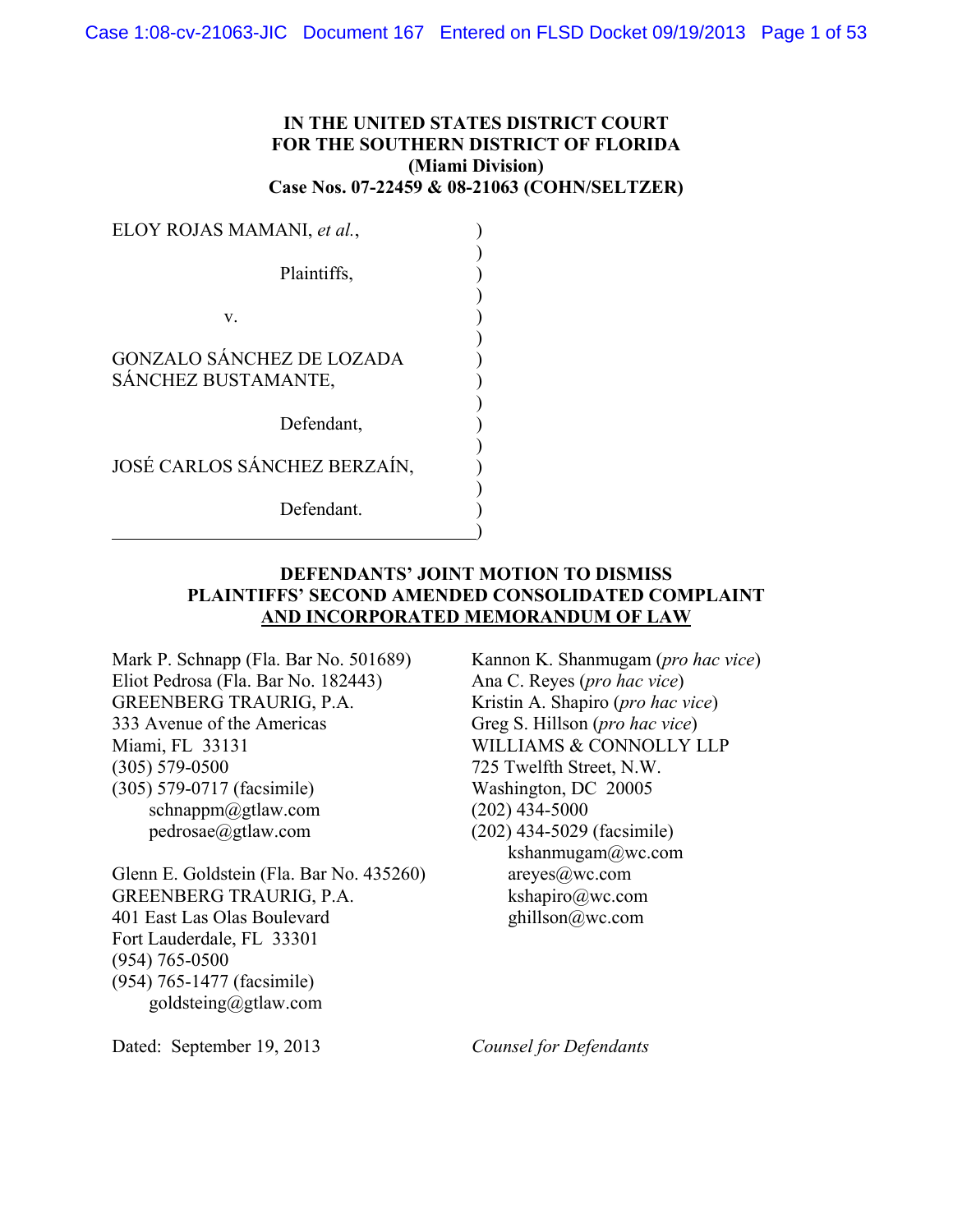Case 1:08-cv-21063-JIC Document 167 Entered on FLSD Docket 09/19/2013 Page 2 of 53

# **TABLE OF CONTENTS**

|     | A <sub>1</sub>  |    |                                                                                                                                            |  |
|-----|-----------------|----|--------------------------------------------------------------------------------------------------------------------------------------------|--|
|     | B <sub>1</sub>  |    |                                                                                                                                            |  |
|     | $\mathcal{C}$ . |    |                                                                                                                                            |  |
|     |                 |    |                                                                                                                                            |  |
|     | A <sub>1</sub>  |    |                                                                                                                                            |  |
|     | <b>B</b> .      |    |                                                                                                                                            |  |
|     | $\mathcal{C}$ . |    |                                                                                                                                            |  |
|     | D.              |    |                                                                                                                                            |  |
|     | Ε.              |    |                                                                                                                                            |  |
|     |                 |    |                                                                                                                                            |  |
|     |                 |    |                                                                                                                                            |  |
| I.  |                 |    | THE COURT SHOULD DISMISS PLAINTIFFS' ATS CLAIMS UNDER KIOBEL                                                                               |  |
| II. |                 |    | PLAINTIFFS' TVPA CLAIM SHOULD BE DISMISSED IN LIGHT OF THE                                                                                 |  |
|     | A <sub>1</sub>  |    | Plaintiffs Have Received Compensation For Their Alleged Injuries 24                                                                        |  |
|     | B.              |    | Plaintiffs Have Failed To Exhaust All Avenues For Relief Under Bolivian Law.27                                                             |  |
| Ш.  |                 |    | THE AMENDED COMPLAINT SUFFERS FROM THE SAME INFIRMITIES<br><b>IDENTIFIED BY THE ELEVENTH CIRCUIT AND THEREFORE FAILS TO</b>                |  |
|     | A.              |    | The Amendments To Plaintiffs' Extrajudicial-Killing Claims Fail To Address The                                                             |  |
|     | <b>B.</b>       |    | Even If Plaintiffs Had Alleged A Valid Extrajudicial-Killing Claim, Plaintiffs Fail                                                        |  |
|     |                 | 1. | Plaintiffs' Allegations That Defendants Authorized The Military To Kill<br>Innocent Civilians Are Expressly Rebutted By Documents On Which |  |
|     |                 | 2. | The Amended Complaint Contains No Other Allegations That Defendants                                                                        |  |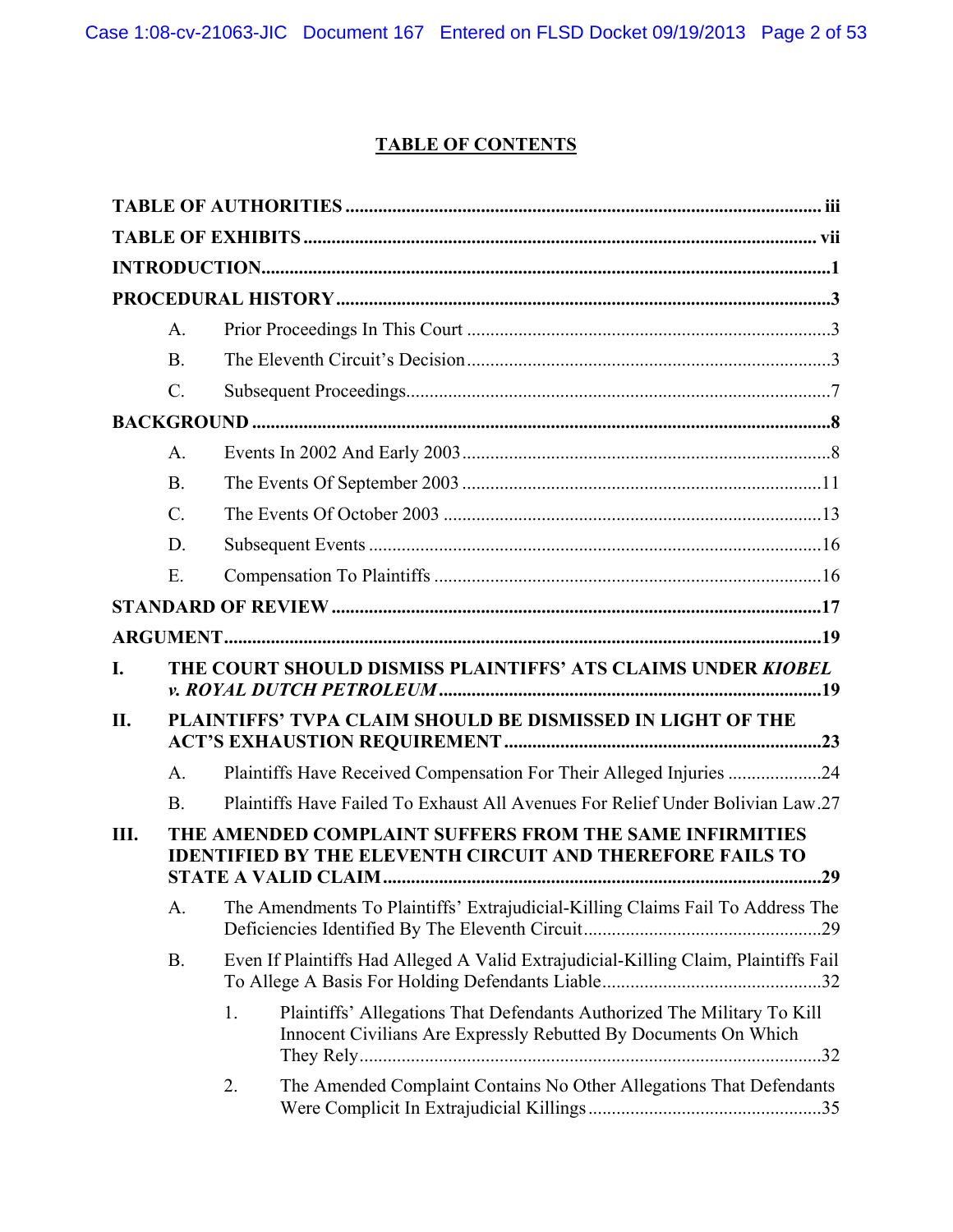| IV. |             | THIS COURT SHOULD DECLINE TO EXERCISE JURISDICTION OVER                      |  |
|-----|-------------|------------------------------------------------------------------------------|--|
|     | $C_{\perp}$ | The Amendments To Plaintiffs' Crimes-Against-Humanity Claim Also Fail To     |  |
|     |             | Plaintiffs Fail To Sufficiently Allege Any Other Valid Theory On Which<br>3. |  |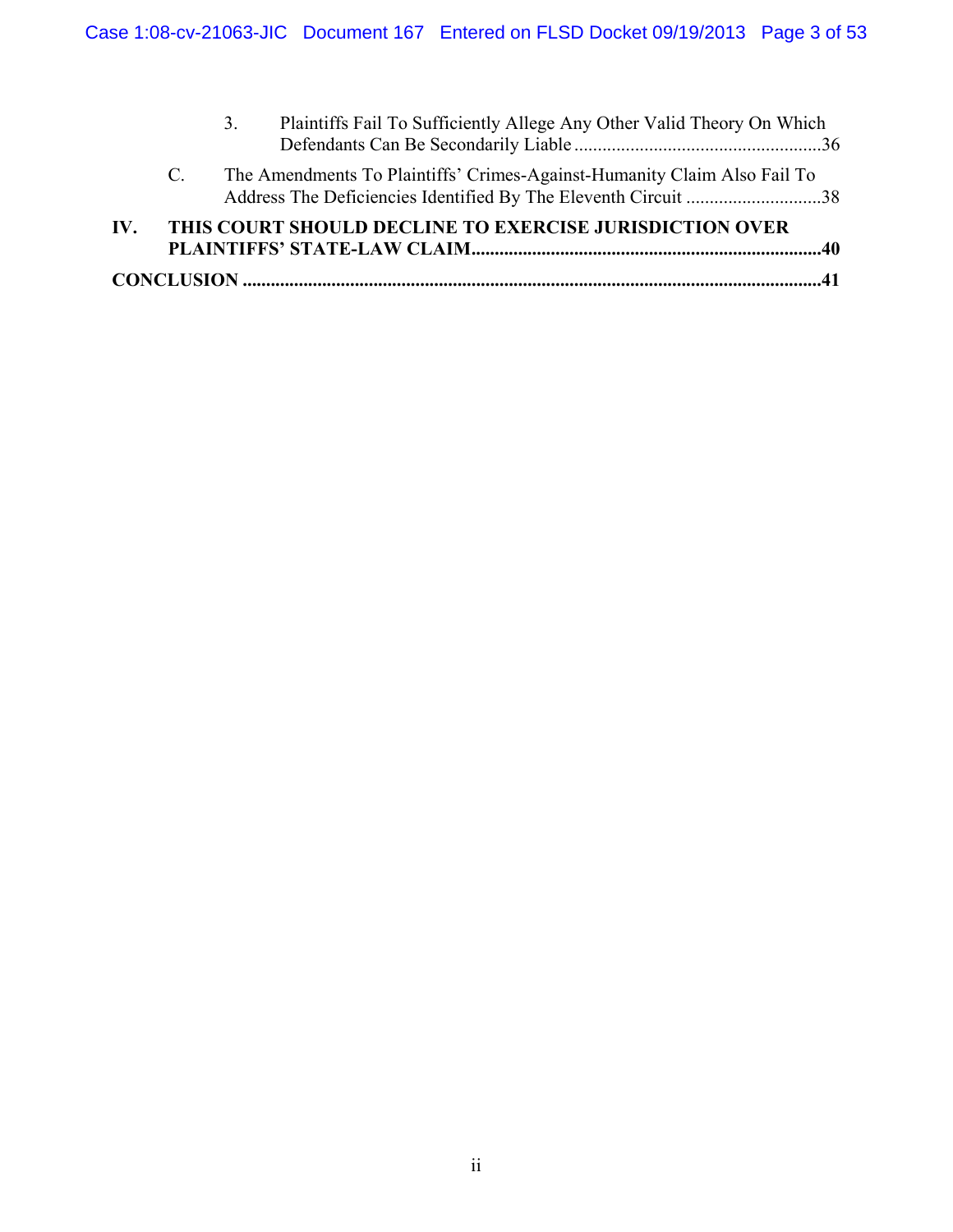Case 1:08-cv-21063-JIC Document 167 Entered on FLSD Docket 09/19/2013 Page 4 of 53

# **TABLE OF AUTHORITIES**

# **FEDERAL CASES**

| Adhikari v. Daoud & Partners                |  |
|---------------------------------------------|--|
| Ahmed-Al-Khalifa v. Queen Elizabeth II      |  |
| Al Shimari v. CACI Int'l, Inc.              |  |
| Ashcroft v. Iqbal                           |  |
| Balintulo v. Daimler AG                     |  |
| Best Med. Belg., Inc. v. Kingdom of Belgium |  |
| Bowoto v. Chevron Corp.                     |  |
| Cabello v. Fernandez-Larios                 |  |
| Cabello v. Fernandez-Larios                 |  |
| Corsello v. Lincare, Inc.                   |  |
| Enahoro v. Abubakar                         |  |
| Ezekiel v. B.S.S. Steel Rolling Mills       |  |
| Giraldo v. Drummond Co.                     |  |
| Giraldo v. Drummond Co.                     |  |
| Griffin Industries, Inc. v. Irvin           |  |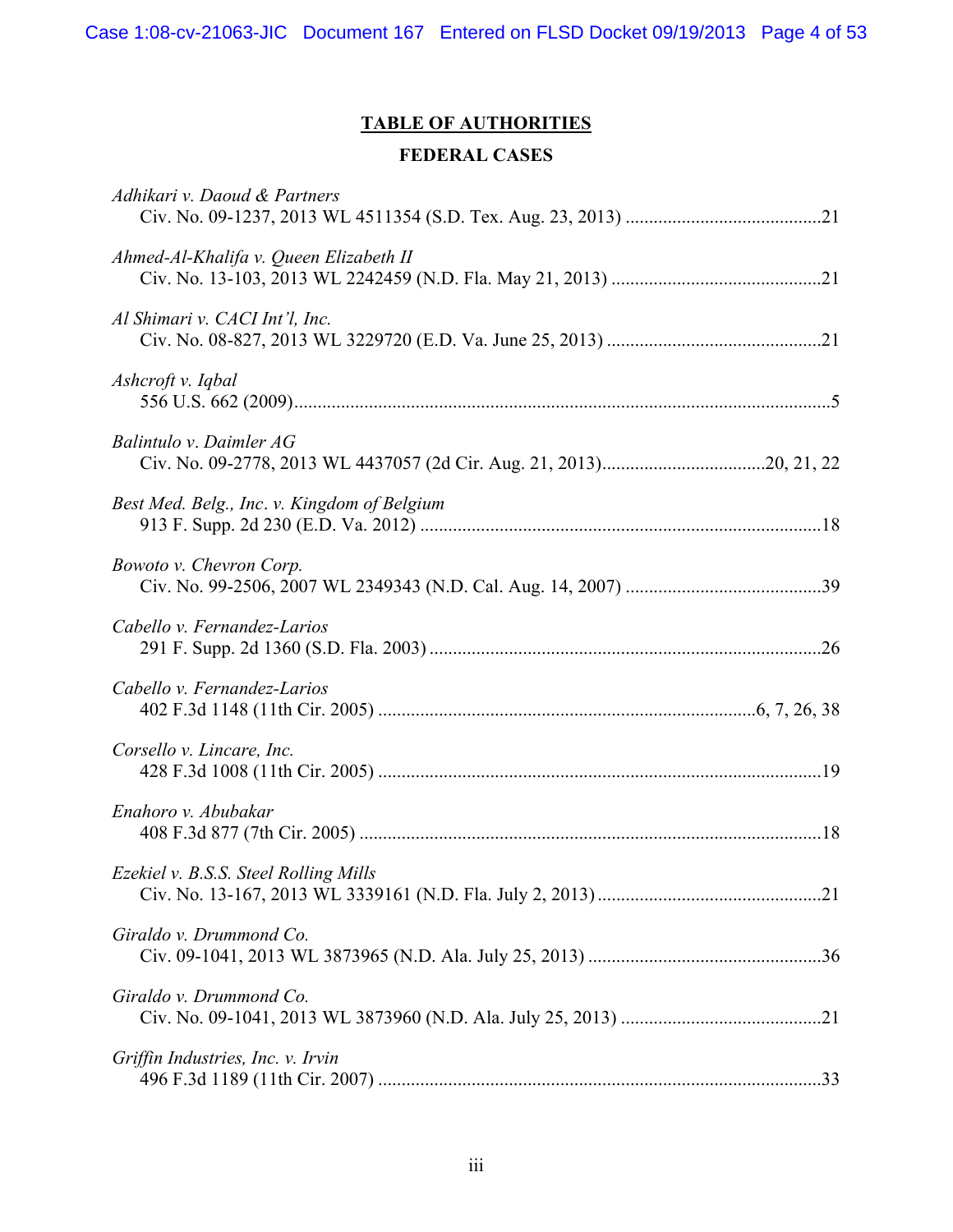| Hua Chen v. Honghui Shi                                                                                                                                                         |
|---------------------------------------------------------------------------------------------------------------------------------------------------------------------------------|
| In re Chiquita Brands Int'l, Inc., Alien Tort Statute & Shareholder Derivative Litig.<br>792 F. Supp. 2d 1301 (S.D. Fla. 2011), appeal pending, No. 12-90020 (11th Cir.) 36, 37 |
| Jean v. Dorelien                                                                                                                                                                |
| Kaplan v. Central Bank of the Islamic Republic of Iran                                                                                                                          |
| Kiobel v. Royal Dutch Petroleum Co.                                                                                                                                             |
| Lobo v. Celebrity Cruises, Inc.<br>704 F.3d 882 (11th Cir. 2013), petition for cert. filed, 81 U.S.L.W. 3584 (Apr. 3,                                                           |
| Mamani v. Berzain                                                                                                                                                               |
| Mamani v. Berzain                                                                                                                                                               |
| Merl v. Warner Bros. Entm't Inc.                                                                                                                                                |
| Mohamad v. Palestinian Authority                                                                                                                                                |
| Mohammadi v. Islamic Rep. of Iran                                                                                                                                               |
| Muntslag v. Beerens                                                                                                                                                             |
| Parker v. Scrap Metal Processors, Inc.                                                                                                                                          |
| Rojas Mamani v. Sanchez Berzain                                                                                                                                                 |
| Shanghai Power Co. v. United States                                                                                                                                             |
| Sinaltrainal v. Coca-Cola Co.                                                                                                                                                   |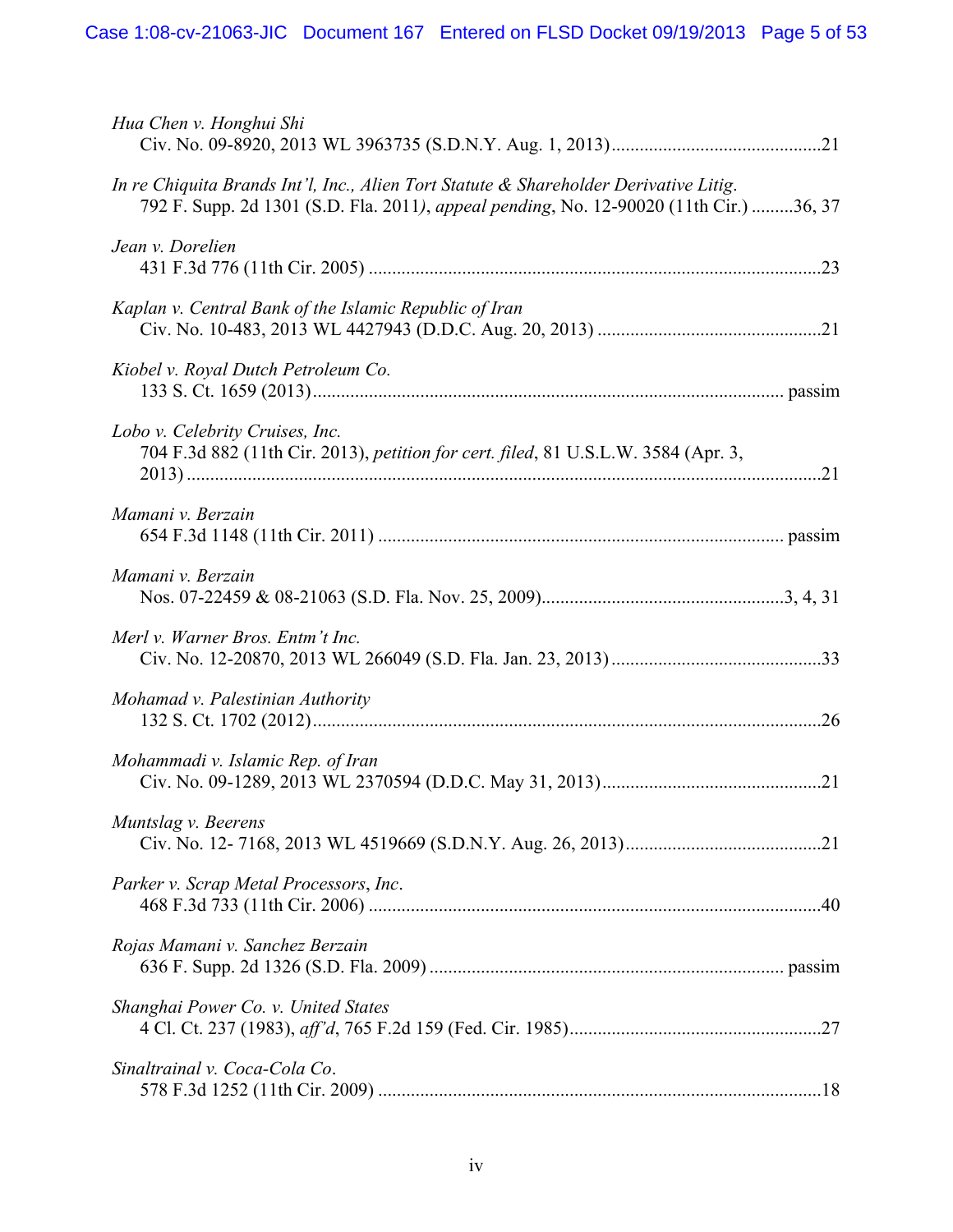| Sosa v. Alvarez-Machain                                                           |  |
|-----------------------------------------------------------------------------------|--|
| Tymoshenko v. Firtash                                                             |  |
| FEDERAL STATUTORY AUTHORITIES                                                     |  |
| Consolidated Appropriations Act of 2004, Pub. L. No. 108-199, 118 Stat. 316       |  |
|                                                                                   |  |
|                                                                                   |  |
|                                                                                   |  |
|                                                                                   |  |
|                                                                                   |  |
|                                                                                   |  |
|                                                                                   |  |
|                                                                                   |  |
| Presidential Statement on Signing H.R. 2092, 28 Weekly Comp. Pres. Doc. 465, 1992 |  |
|                                                                                   |  |
|                                                                                   |  |

# **INTERNATIONAL MATERIALS**

| <i>Prosecutor v. Tadic</i> |  |
|----------------------------|--|
|                            |  |

# **OTHER MATERIALS**

| Nsongurua J. Udombana, So Far, So Fair: The Local Remedies Rule in the Jurisprudence |    |
|--------------------------------------------------------------------------------------|----|
| of the African Commission on Human And Peoples' Rights, 97 Am. J. Int'l L. 1, 22     |    |
|                                                                                      |    |
|                                                                                      |    |
| Paula Rivka Schochet, A New Role for an Old Rule: Local Remedies and Expanding       |    |
| Human Rights Jurisdiction Under the Torture Victim Protection Act, 19 Colum. Hum.    |    |
|                                                                                      | 26 |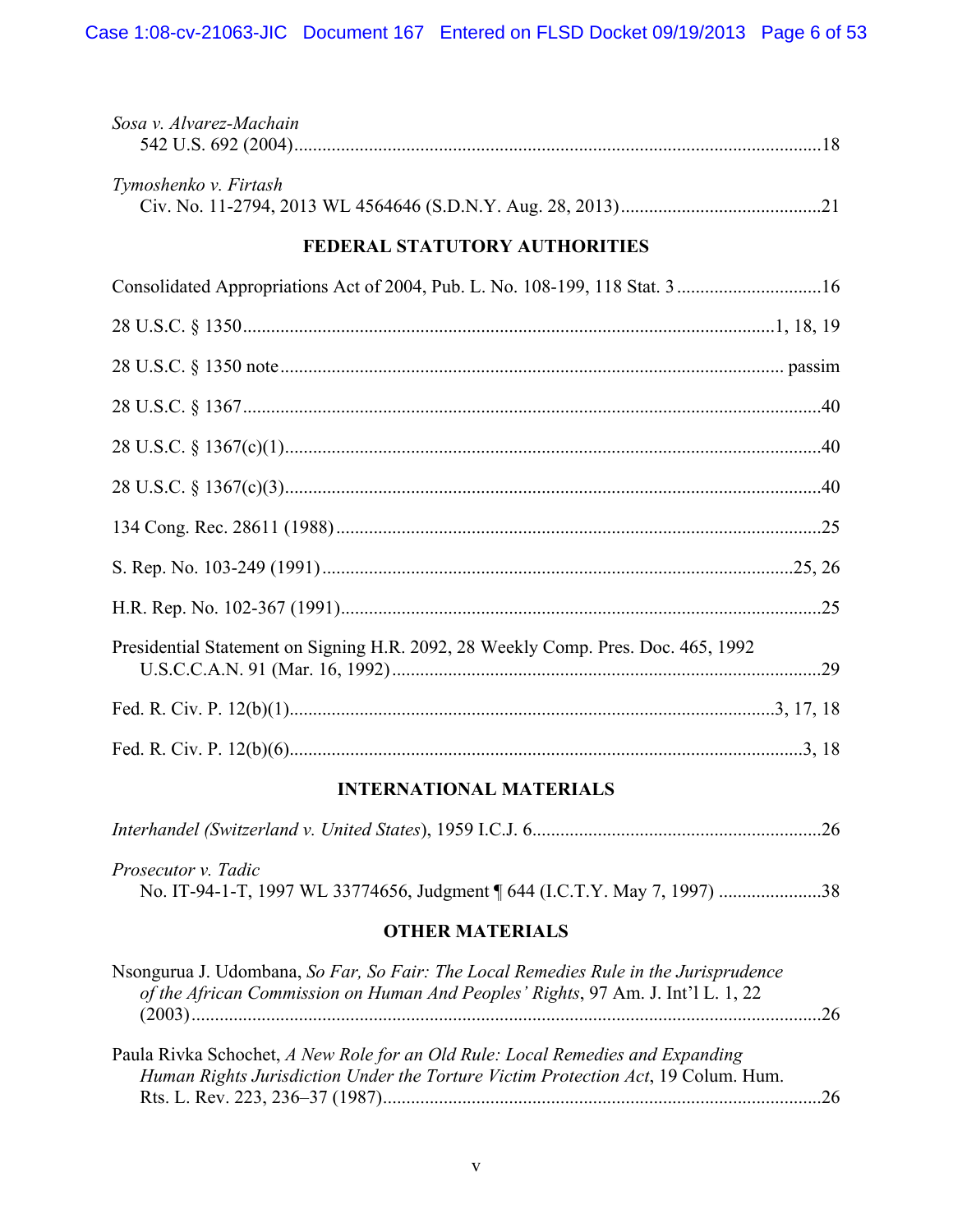Restatement (Third) of Agency § 2.01 (2006) ...............................................................................36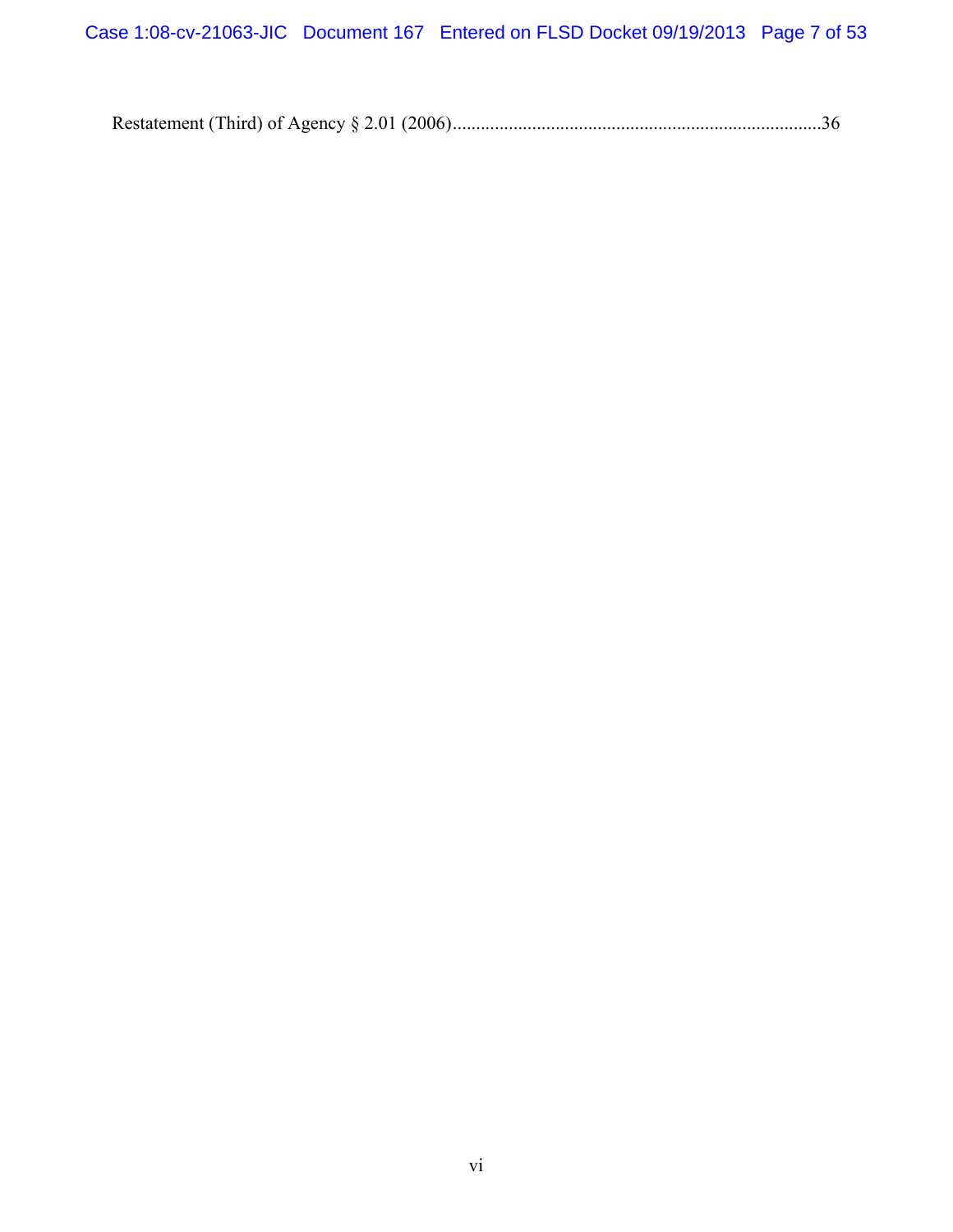# **TABLE OF EXHIBITS**

- Ex. 1. "Bolivia: Country Reports on Human Rights Practices-2003," prepared by the State Department, February 25, 2004.
- Ex. 2. Background Note: Bolivia, Bureau of Western Hemisphere Affairs, State Department, October 2007.
- Ex. 3. Manual for the Use of Force, August 2002.
- Ex. 4. Republic Plan, January 2003.
- Ex. 5. (1) March 14, 2008 letter from the State Department to Williams & Connolly LLP; (2) Action Memorandum regarding "Approval of Transmittal to Congress of a Report on Bolivian Security Forces and Respect for Human Rights"; (3) April 2004 Report on Bolivian Security Forces and Respect for Human Rights; and (4) Cover letters from the State Department to Congress.
- Ex. 6. Report from the Organization of American States on the Events of February 2003 in Bolivia, May 2003.
- Ex. 7. "Bolivia: 2007 Investment Climate Report," prepared by the State Department, 2007.
- Ex. 8. Order from President Sánchez de Lozada to General D. Gonzalo Rocabado Mercado, Commander in Chief of the Armed Forces, September 20, 2003.
- Ex. 9. Directive 27/03, Office of the Commander in Chief of the Armed Forces, September 20, 2003.
- Ex. 10. ["The Event"], *La Razón*, September 22, 2003.
- Ex. 11. Materials Received on April 16, 2008 from Department of State through FOIA.
- Ex. 12. Bolivian Supreme Decree 27209, October 11, 2003.
- Ex. 13. Letter from President Sánchez de Lozada to General Roberto Claros Flores, Commander in Chief of the National Armed Forces, October 11, 2003.
- Ex. 14. "Bolivia Says Washington Won't Extradite Former Leader," *Chicago Tribune*, September 7, 2012.
- Ex. 15. Criminal Code of Bolivia, Articles 87–95.
- Ex. 16. ["Victims in the 'Black October' cases demand compensation"], *El Diario*, September 10, 2013.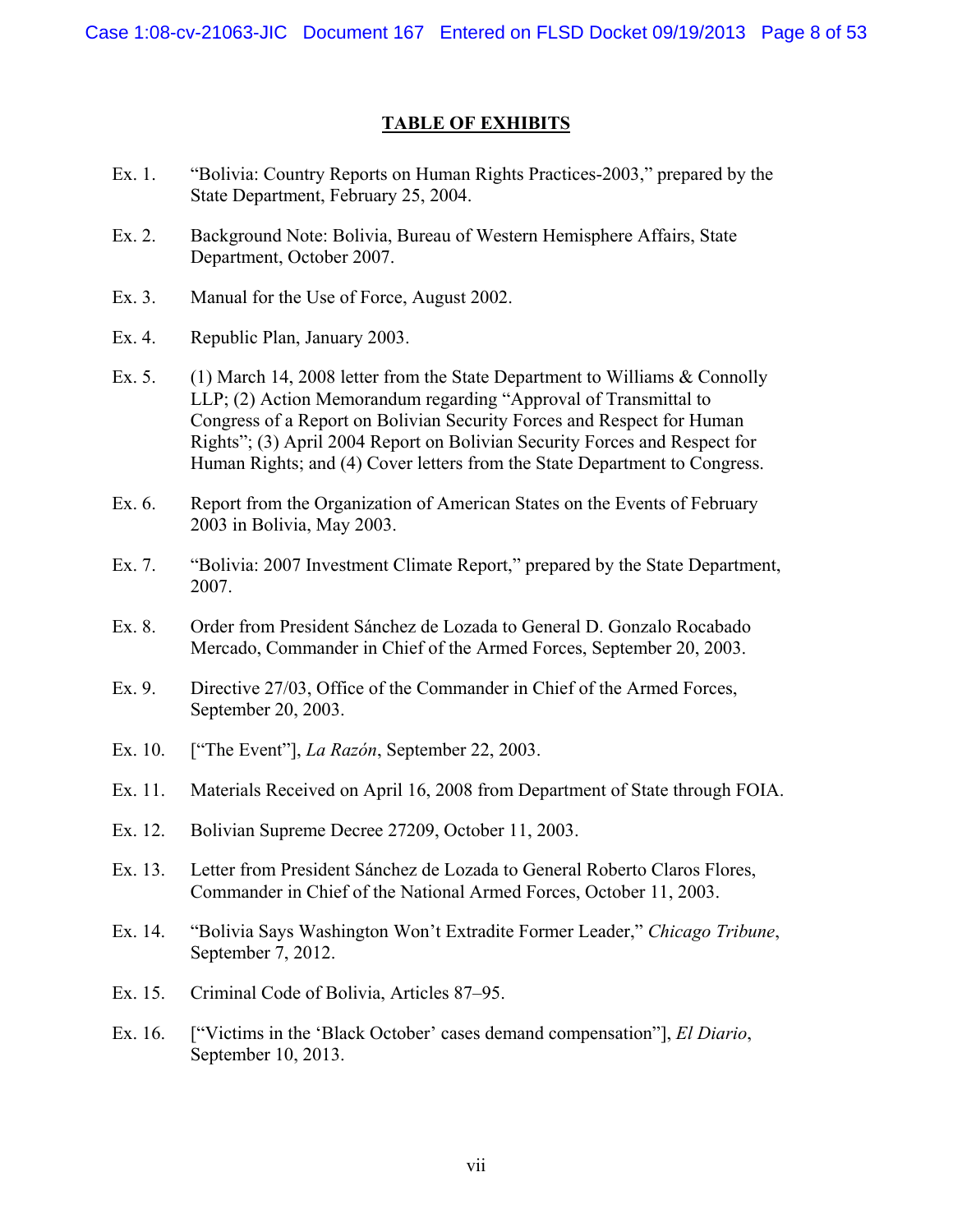- Ex. 17. Transcript of Interview of "Dr. Freddy Avalos, Lawyer for the Victims October 2003," aired on August 21, 2013, Radio Panamericana, La Paz, Bolivia, F.M. 96.1.
- Ex. 18. "Country Report on Human Rights Practices for 2012," released by the State Department.
- Ex. 19. Table Comparing First Corrected Amended Consolidated Complaint to Second Amended Consolidated Complaint.
- Ex. 20. U.S. Defense Support for Civil Authorities Handbook—Tactical Level Commander and Staff Toolkit.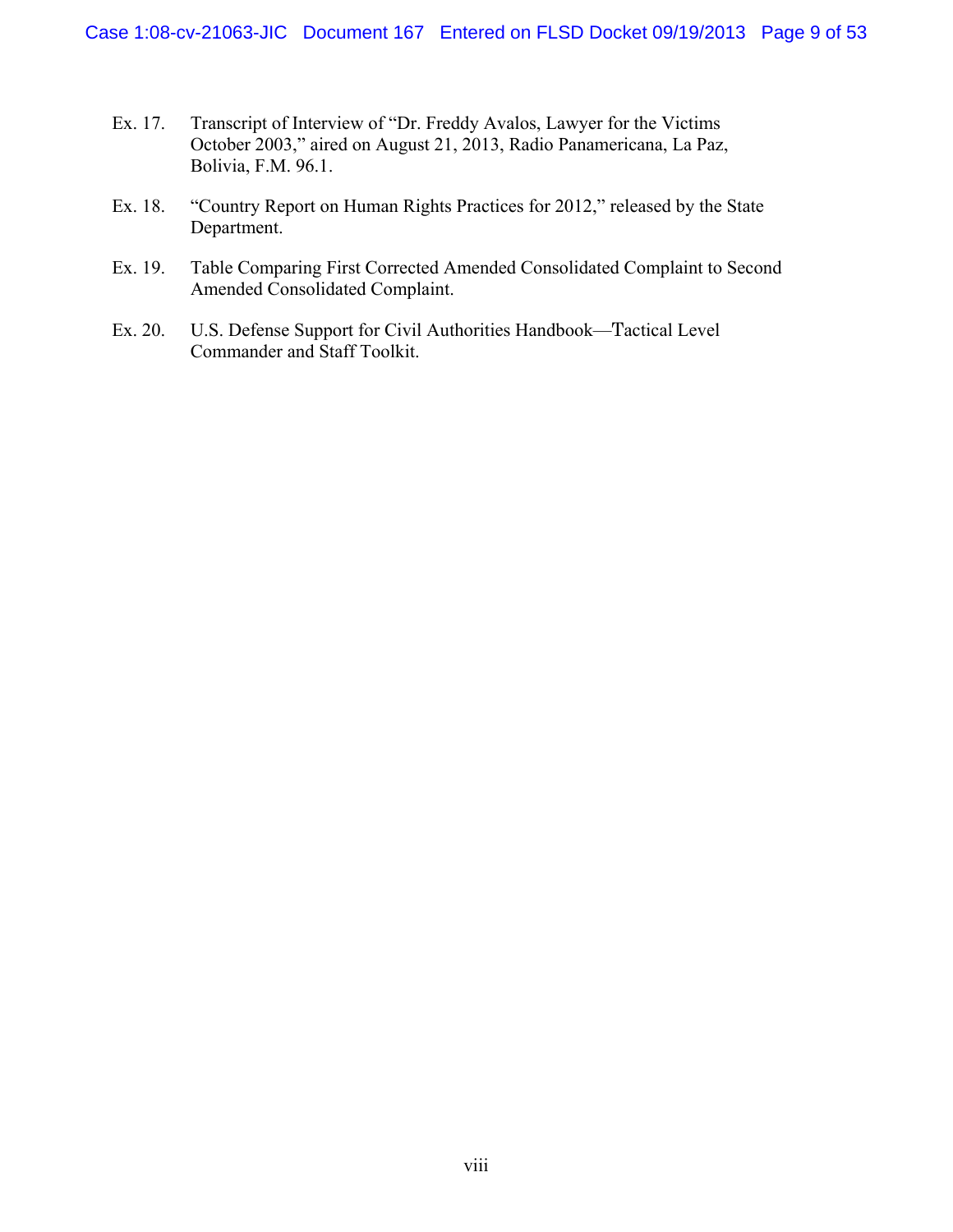#### **INTRODUCTION**

The Second Amended Consolidated Complaint is little more than a repackaged version of Plaintiffs' prior complaint. The Eleventh Circuit ordered dismissal of the prior complaint, holding that Plaintiffs had failed to allege plausible claims for extrajudicial killing and crimes against humanity in light of the "severe civil unrest and political upheaval" occurring in Bolivia in 2003. *Mamani v. Berzain*, 654 F.3d 1148, 1150 (11th Cir. 2011). The amended complaint, like the prior complaint, is a lawsuit brought by Bolivians against Bolivians for actions that occurred solely in Bolivia. The allegations in the complaint still involve the same violent uprising in Bolivia that threatened the safety of innocent citizens and eventually toppled Defendants' democratically elected government. The allegations concerning how Plaintiffs' decedents died are essentially identical to the allegations the Eleventh Circuit previously held insufficient. And even if it were otherwise, the legal and factual landscape has shifted since the Eleventh Circuit's decision in ways that would independently justify dismissal.

On the legal front, the Supreme Court has recently clarified that the Alien Tort Statute (ATS), 28 U.S.C. § 1350, does not apply to the extraterritorial claims that Plaintiffs pursue here. In *Kiobel v. Royal Dutch Petroleum Co.*, 133 S. Ct. 1659 (2013), the Supreme Court explained that the presumption against extraterritoriality applies to the Alien Tort Statute and that nothing in the statute rebuts the presumption. *See id*. at 1669. For that reason, the Court held that the ATS does not confer jurisdiction for claims in which "all the relevant conduct took place outside the United States." *Id*. That holding is dispositive here. Plaintiffs' ATS claims concern activities that occurred outside the United States—namely, in Bolivia—and accordingly should be dismissed. *See* Part I, *infra*.

As a factual matter, subsequent developments in Bolivia defeat Plaintiffs' claim under the Torture Victims Protection Act (TVPA), 28 U.S.C. § 1350 note, in light of that statute's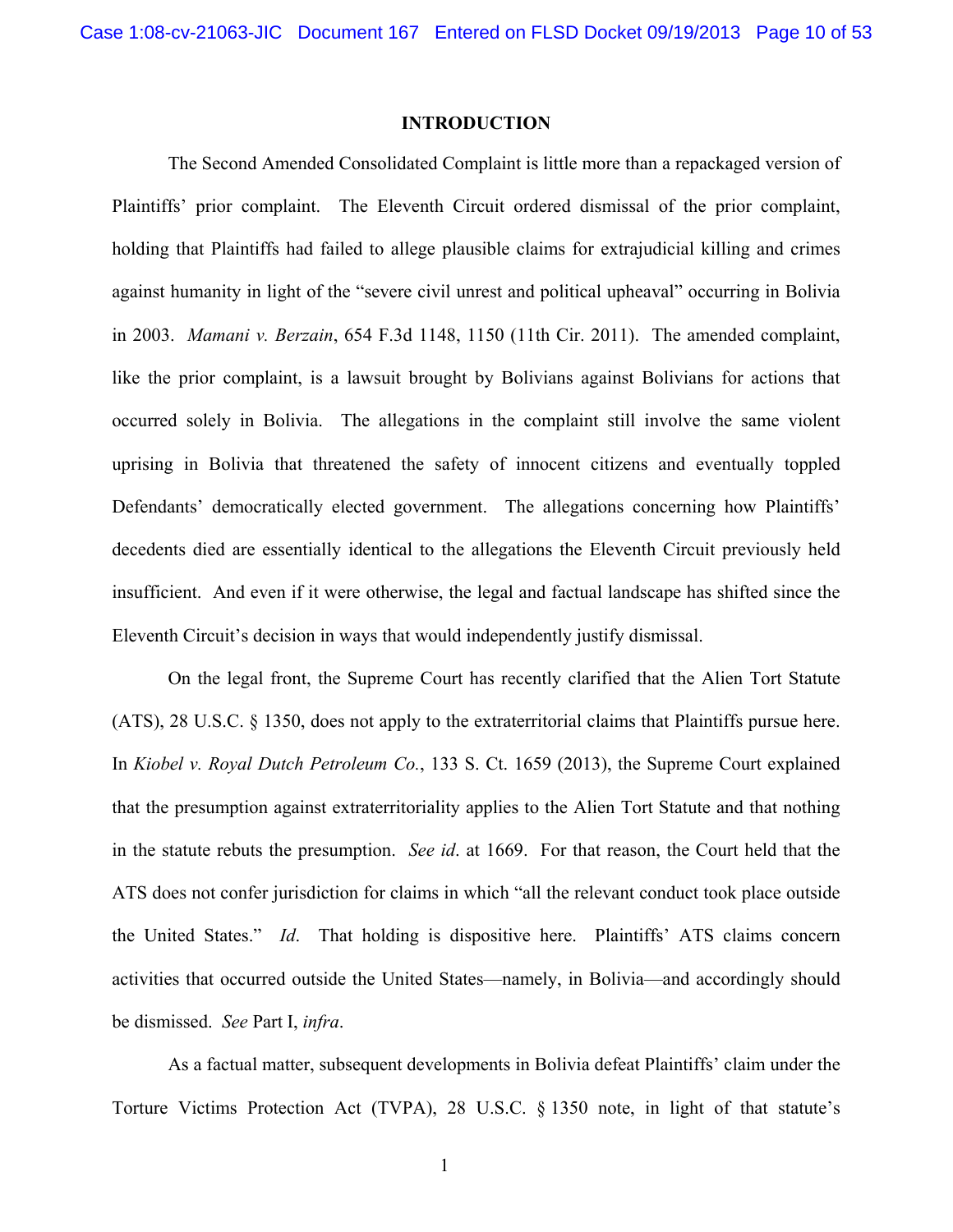exhaustion requirement. In the amended complaint, Plaintiffs acknowledge that they have now obtained two separate recoveries in Bolivia. Compl. ¶¶ 172–177. The TVPA's exhaustion requirement precludes the type of triple recovery that Plaintiffs seek here, and their claim should therefore be dismissed. In addition, while Plaintiffs claimed in the amended complaint that they "HAVE EXHAUSTED ALL AVAILABLE REMEDIES IN BOLIVIA," Compl. 42, they know that is not true. In October 2011, Plaintiffs gained the right to initiate civil lawsuits against individuals allegedly responsible for their injuries. Bolivian attorneys have now filed such lawsuits. At a minimum, Plaintiffs have available to them additional remedies in Bolivia that they must exhaust before pursuing a TVPA claim. *See* Part II, *infra*.

Even assuming, *arguendo*, that Plaintiffs could overcome those two considerable hurdles, the Eleventh Circuit's decision independently requires dismissal of the amended complaint. Reading the allegations in the previous version of the complaint in Plaintiffs' favor, the Eleventh Circuit found that the complaint was insufficient because "each of the plaintiffs' decedents' deaths could plausibly have been the result of precipitate shootings during an ongoing civil uprising." 654 F.3d at 1155. Plaintiffs' allegations as to each particular Plaintiffs' decedents' death at issue in this litigation remain the same. And there is no dispute that the deaths occurred during an ongoing civil uprising. Thus, each decedent's death still could plausibly have been the result of precipitate shootings in the course of that uprising. The Eleventh Circuit rejected Plaintiffs' allegations as insufficient, and this Court should do the same. *See* Part III, *infra*.

Plaintiffs' attorneys are on their third attempt to piece together a legitimate complaint. As explained below, this new attempt also fails. Plaintiffs' ATS claims fail under *Kiobel*, and their TVPA claim fails under principles of exhaustion. The amended complaint also fails to address any of the fatal deficiencies the Eleventh Circuit identified. This litigation should

2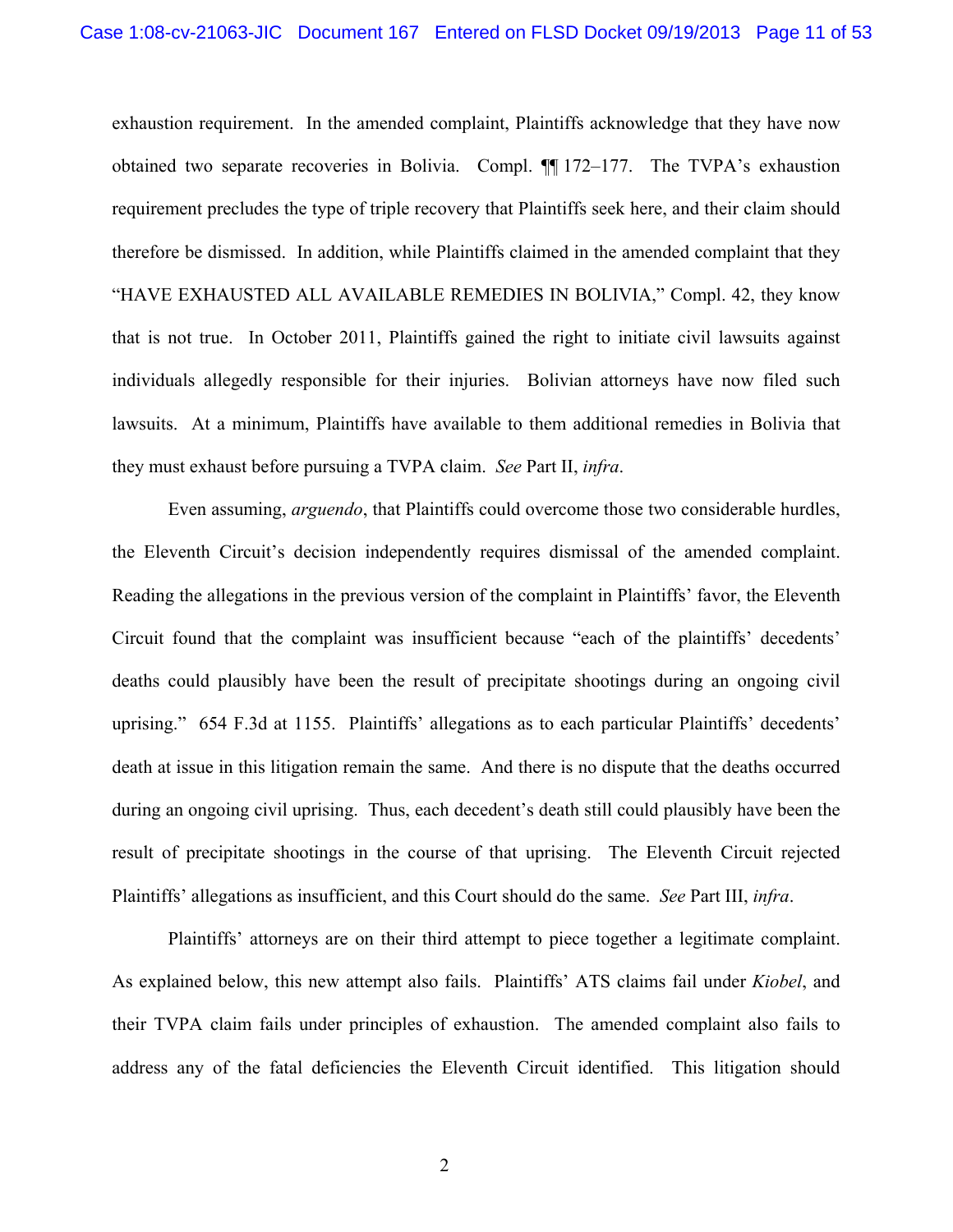therefore be brought to an end, and Plaintiffs' claims should be dismissed in their entirety and with prejudice.

### **PROCEDURAL HISTORY**

### **A. Prior Proceedings In This Court**

In 2008, Plaintiffs filed the previous version of their complaint—the First Corrected Amended Consolidated Complaint ("FACC")—in this Court, asserting claims under the ATS and TVPA as well as state-law claims. Defendants moved to dismiss under Federal Rules of Civil Procedure  $12(b)(1)$  and  $12(b)(6)$ .

This Court issued two separate opinions, granting in part and denying in part Defendants' motion to dismiss. In its first opinion, the Court dismissed Plaintiffs' TVPA claims for lack of subject-matter jurisdiction because Plaintiffs had failed to exhaust available remedies under Bolivian law as required by Section 2 of the TVPA. *See Rojas Mamani v. Sanchez Berzain*, 636 F. Supp. 2d 1326 (S.D. Fla. 2009). In its second opinion, the Court concluded that Defendants were not entitled to immunity; that Plaintiffs had pleaded facts sufficient to state claims under the ATS for extrajudicial killings and crimes against humanity; and that Plaintiffs' state-law claims for wrongful death were timely. *See* Order, *Mamani v. Berzain*, Nos. 07-22459 & 08- 21063 (S.D. Fla. Nov. 25, 2009), Dkt. 120, at  $19-31$ ,  $35-39$ .<sup>1</sup> The Court dismissed Plaintiffs' other ATS claims and held that Plaintiffs' other state-law claims were time-barred. *Id*.

# **B. The Eleventh Circuit's Decision**

Defendants appealed as of right this Court's decision that they were not entitled to immunity, and were granted leave to pursue an interlocutory appeal on, *inter alia*, the question of

<sup>1</sup> Except where otherwise indicated, all citations to docket entries refer to *Mamani v. Berzain*, No. 08-21063 (S.D. Fla.).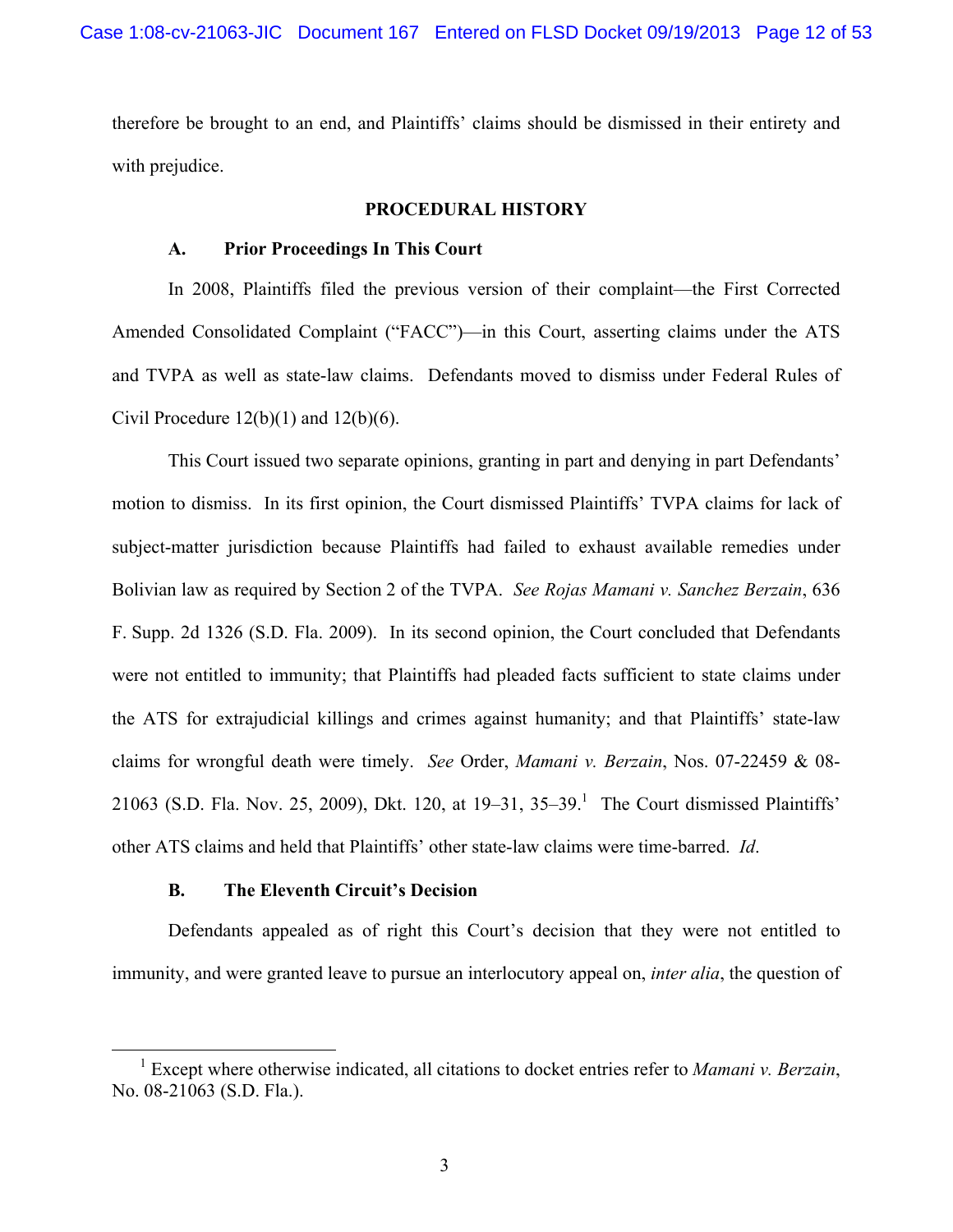whether Plaintiffs had stated a claim under the ATS. This Court stayed proceedings pending the appeal. Order (Mar. 16, 2010), Dkt. 138.

The Eleventh Circuit unanimously reversed and remanded with instructions to dismiss, holding that Plaintiffs had failed to plead sufficient facts to state a plausible claim for relief under the ATS. *See* 654 F.3d 1148 (11th Cir. 2011).<sup>2</sup> The court began its analysis by describing the circumstances in Bolivia during the relevant time period:

Plaintiffs' claims arise out of a time of severe civil unrest and political upheaval in Bolivia—involving thousands of people, mainly indigenous Aymara people which ultimately led to an abrupt change in government. Briefly stated, a series of confrontations occurred between military and police forces and protesters. Large numbers of protesters were blocking major highways, preventing travelers from returning to La Paz, and threatening the capital's access to gas and presumably other needed things. Over two months, during the course of police and military operations to restore order, some people were killed and more were injured.

*Id*.

In analyzing whether the operative version of Plaintiffs' ATS claim stated a plausible theory of liability for extrajudicial killings, the Eleventh Circuit relied upon the definition for extrajudicial killing as set forth in the TVPA. The TVPA provides that an extrajudicial killing is a "'deliberated killing not authorized by a previous judgment pronounced by a regularly constituted court affording all the judicial guarantees which are recognized as indispensable by civilized peoples." 654 F.3d at 1154 (quoting TVPA  $\S$  3(a), 28 U.S.C.  $\S$  1350 note). "[D]eliberate" in this context means "undertaken with studied consideration and purpose." *Id*. at 1155. The court cautioned, however, that it is unclear precisely what constitutes an extrajudicial killing, and that, when "the law applicable to the circumstances is unclear, we have been warned

<sup>&</sup>lt;sup>2</sup> The Eleventh Circuit also concluded that the case did not present a political question and that Defendants were not entitled to immunity from suit. 654 F.3d at 1151 n.4. Defendants respectfully submit that those conclusions were erroneous and reserve the right to challenge them in any future appeal.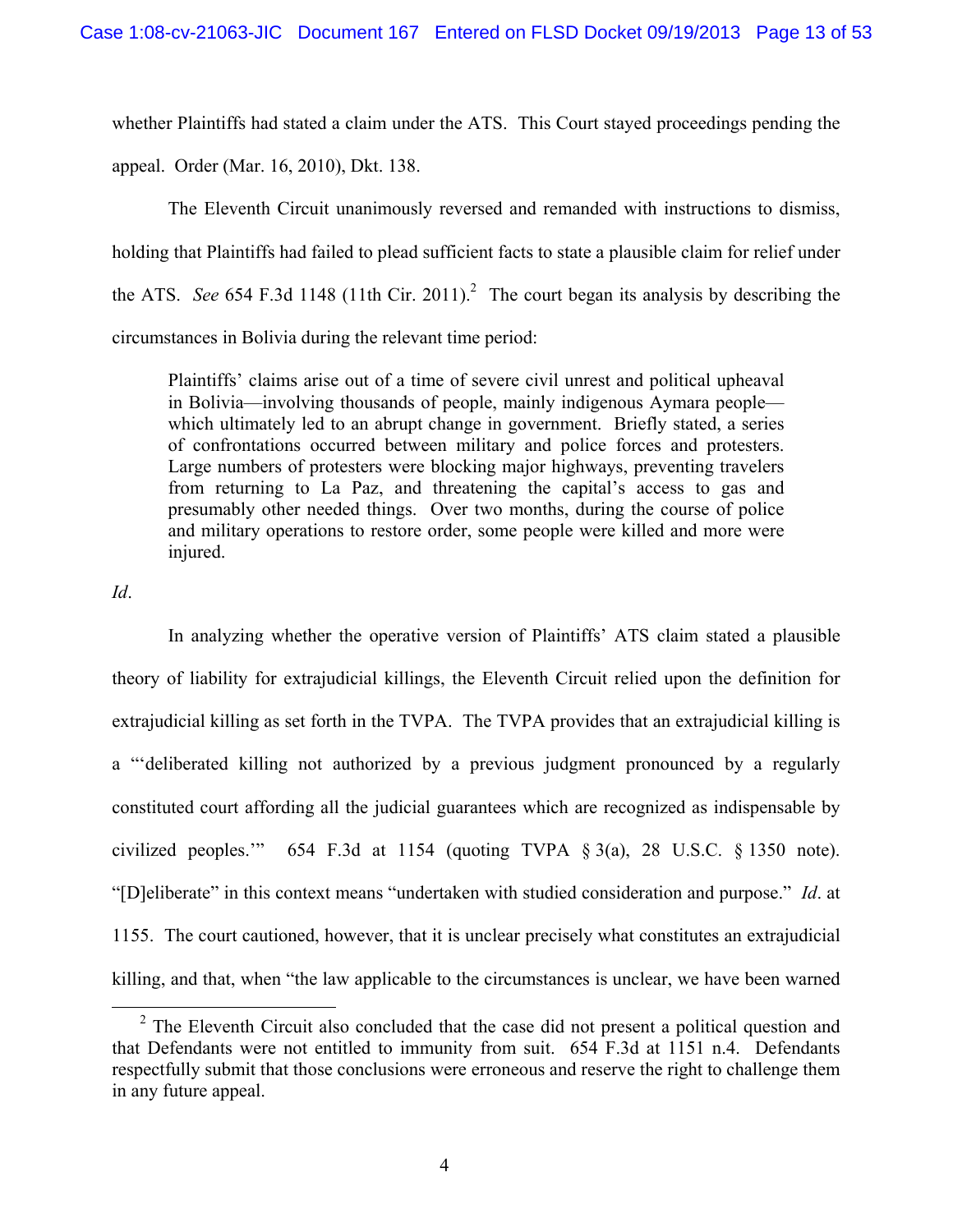not to create or broaden a cause of action." *Id.* at 1155 n.9 (citing *Sosa v. Alvarez-Machain*, 542

U.S. 692, 733 n.21 (2004)).

The Eleventh Circuit first determined that various allegations by Plaintiffs constituted impermissible statements of legal conclusions. The court explained its reasoning as follows:

[Plaintiffs allege] that [D]efendants "order[ed] Bolivian security forces, including military sharpshooters armed with high-powered rifles and soldiers and police wielding machine guns, to attack and kill scores of unarmed civilians." Then, [P]laintiffs go on to allege in a conclusory fashion many other things . . . that [D]efendants "met with military leaders, other ministers in the Lozada government to plan widespread attacks involving the use of high-caliber weapons against protesters"; [and] that [D]efendants "knew or reasonably should have known of the pattern and practice of widespread, systematic attacks against the civilian population by subordinates under their command[.]" . . . These allegations sound much like those found insufficient by the Supreme Court in [*Ashcroft v. Iqbal*, 556 U.S. 662, 663 (2009)]: statements of legal conclusions rather than true factual allegations.

654 F.3d at 1153. The court reasoned that "[f]ormulaic recitations of the elements of a claim, such as these, are conclusory and are entitled to no assumption of truth." *Id.*

The Eleventh Circuit then examined Plaintiffs' remaining allegations and concluded that they did not plausibly suggest that an extrajudicial killing had been committed by *anyone*, much less by Defendants. The Eleventh Circuit reasoned that "[f]acts suggesting *some targeting* are not [sufficient] to state a claim of extrajudicial killing under already established and specifically defined international law" and that "not all deliberated killings are extrajudicial killings." 654 F.3d at 1155 (emphasis added). It then determined that, even reading the allegations in the complaint in Plaintiffs' favor, "each of the [P]laintiffs' decedents' deaths could plausibly have been the result of precipitate shootings during an ongoing civil uprising." *Id*. The court explained that the facts alleged were just as "compatible with accidental or negligent shooting (including mistakenly identifying a target as a person who did pose a threat to others)" as with extrajudicial killings. *Id*.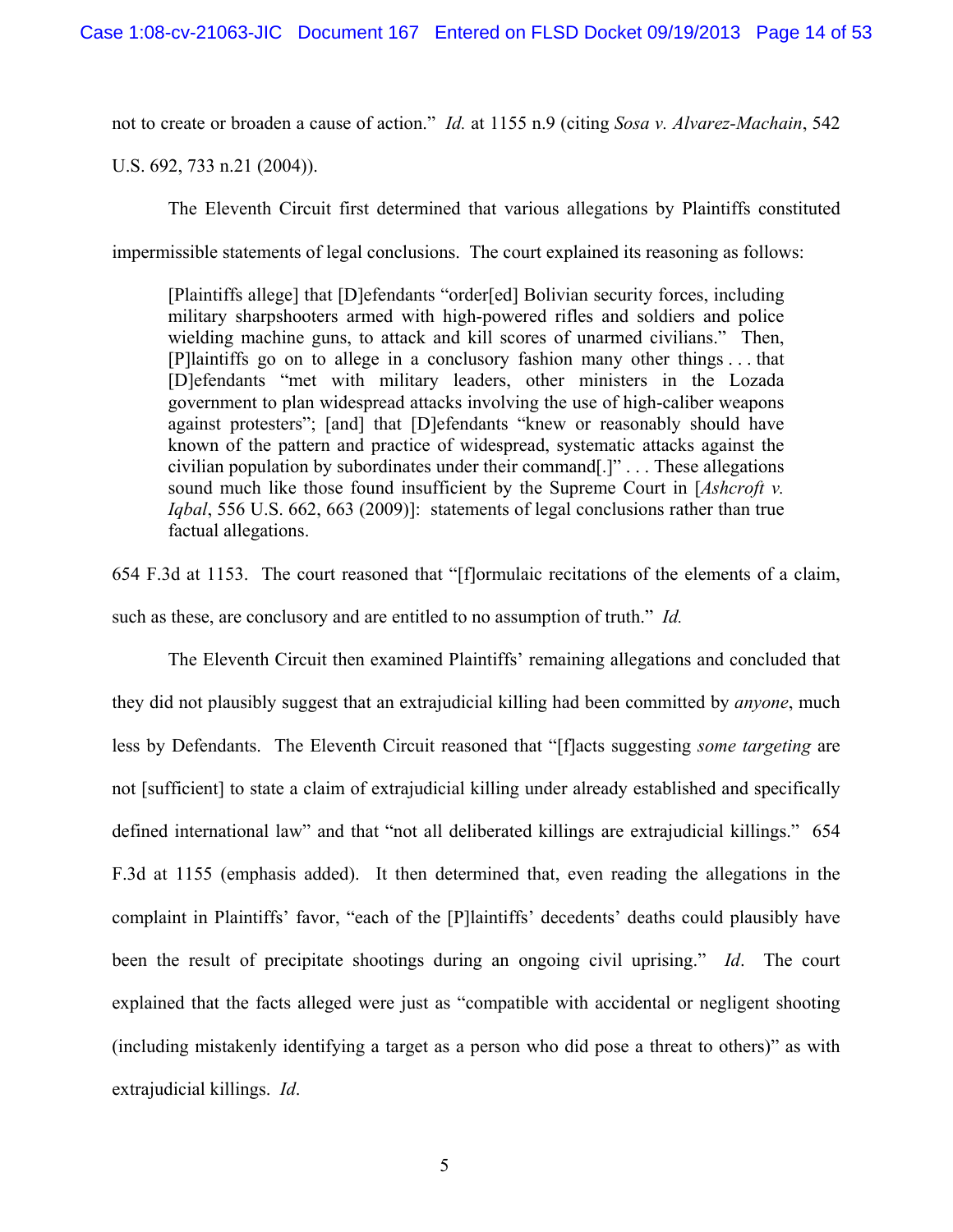The Eleventh Circuit then concluded that, even if the complaint had included facts sufficient to allege extrajudicial killings by *someone*, the complaint nonetheless failed to state a claim for extrajudicial killing by *these Defendants*. *Id*. at 1155 n.8. The court noted that Defendants faced a situation in which their political opponents were acting "boldly and disruptively" by blocking major highways and trapping travelers. *Id*. at 1154. And in the face of such disruptive uprisings, Defendants had ordered a joint military operation to rescue the trapped travelers, authorized the use of necessary force to reestablish public order, and declared the transport of gas to be a national priority. *Id*.

The Eleventh Circuit contrasted Plaintiffs' allegations with those in *Cabello v. Fernandez-Larios*, 402 F.3d 1148 (11th Cir. 2005), "[t]he only case from this Circuit to give detailed consideration to the merits of a claim of extrajudicial killing under the ATS." 654 F.3d at 1155 n.9. The court explained that, in *Cabello*, there was sufficient evidence to support the jury's verdict finding a Defendant secondarily liable for extrajudicial killing where the Defendant, a former military officer, had personally commanded a "killing squad" that killed civilian prisoners who had opposed the military junta; where the Defendant personally participated in selecting the Plaintiff's decedent, a political prisoner, for execution after reviewing his prisoner file; and where the political prisoner was then tortured and killed by the Defendant himself. *Id*. According to the court, the "specific targeting of the victim based on his political beliefs, direct involvement of the defendant, and premeditated and deliberate circumstances of the victim's death set *Cabello* apart from the facts alleged in this case." *Id*.

The Eleventh Circuit further concluded that the mere "possibility that—*if* even a possibility has been alleged effectively—these [D]efendants acted unlawfully is not enough for a plausible claim." 654 F.3d at 1156. Rather, to hold Defendants secondarily liable for

6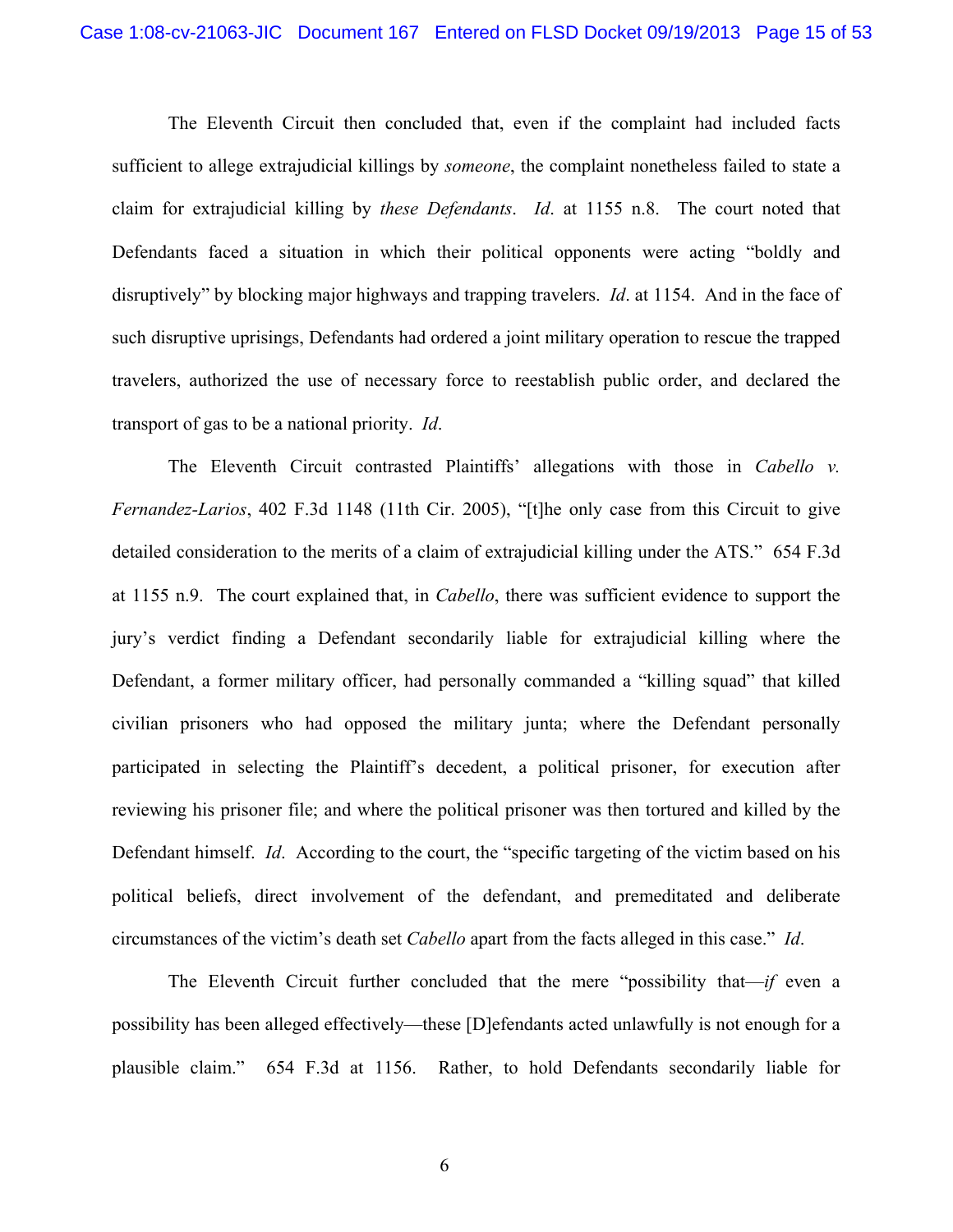extrajudicial killings, Plaintiffs were required to plead facts "connecting what *these Defendants personally did* to the particular alleged wrongs." *Id*. at 1155 n.8 (emphasis added). The court made clear that simply alleging that the armed forces acted under the authority of Defendants was insufficient. *Id*. The court also highlighted that the individual motivations and personal reasons of the particular soldiers who allegedly killed the decedents could not simply be attributed to Defendants. *Id*. The court noted that it was unaware of any case in which "highlevel decisions on military tactics and strategy during a modern military operation [had] been held to constitute . . . extrajudicial killing under international law." *Id*. at 1155 (ellipsis in original) (quoting *Belhas v. Ya'alon*, 515 F.3d 1279, 1293 (D.C. Cir. 2008)).

Finally, with respect to Plaintiffs' claim for crimes against humanity, the Eleventh Circuit explained that, given the mass demonstrations and the threat to public safety, the death of fewer than 70 people over a two-month period did not constitute "widespread" or "systematic" violations of international law. 654 F.3d at 1156. The court added that a claim for crimes against humanity requires allegations of "especially wicked conduct that is carried out in an extensive, organized, and deliberate way, and that is plainly unjustified." *Id*. The court held that the "conduct described in the [complaint's] bare factual allegations" did not qualify and was insufficient to state a claim. *Id*.

Plaintiffs' petition for rehearing was denied without recorded dissent, *see* Order, *Mamani v. Berzain*, Nos. 09-16246-FF & 10-13071-FF (11th Cir. Jan. 4, 2012), and Plaintiffs did not seek certiorari from the Supreme Court.

### **C. Subsequent Proceedings**

Plaintiffs sought, and Defendants agreed, to stay any further proceedings in this court pending the Supreme Court's decision in *Kiobel v. Royal Dutch Petroleum Co.*, 133 S. Ct. 1659 (2013). Plaintiffs represented that the Court's decision "may determine the jurisdiction of [the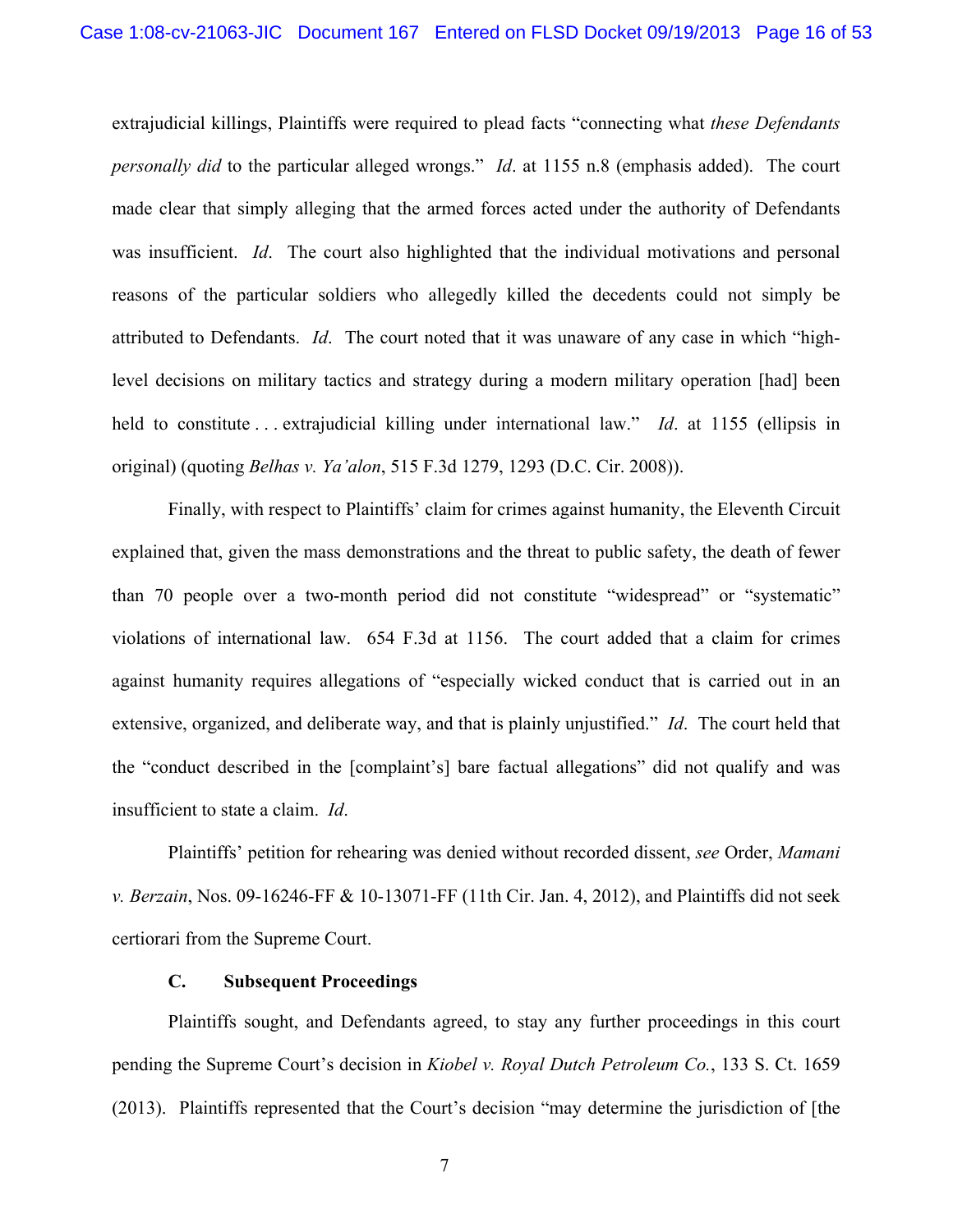court] to hear [any amended] claims under the Alien Tort Statute." Consent Mot. (Mar. 16, 2012), Dkt. 146, at 2.

On April 13, 2013, the Supreme Court issued its decision in *Kiobel*, holding that the presumption against extraterritoriality applies to claims under the ATS and that nothing in the statute rebutted the presumption. 133 S. Ct. at 1669. The Court therefore held that the ATS did not confer jurisdiction for claims in which "all the relevant conduct took place outside the United States." *Id*.

Plaintiffs nevertheless seek to press ahead with essentially the same claims. On June 21, 2013, Plaintiffs filed their Second Amended Consolidated Complaint, raising claims for extrajudicial killing under the ATS (Count I), extrajudicial killing under the TVPA (Count II), crimes against humanity under the ATS (Count III), and intentional wrongful death under state law (Count IV).

#### **BACKGROUND**

Defendants summarize below Plaintiffs' factual allegations concerning the events of 2003 as set forth in the Second Amended Consolidated Complaint. Defendants also address documents that the Court can consider for purposes of this motion. Defendants' accompanying motion for judicial notice sets forth the legal authority for the Court's consideration of those documents.

#### **A. Events In 2002 And Early 2003**

Defendant Gonzalo Sánchez de Lozada was the democratically elected president of Bolivia from 1993 to 1997 and from August 2002 to October 2003. Compl. ¶ 13; Ex. 1, at 1 (U.S. Department of State ("DOS") 2003 Bolivia Country Report). Defendant José Carlos Sánchez Berzaín was the minister of defense of Bolivia from August 2003 to October 2003. Compl. ¶¶ 15, 55. The second Sánchez de Lozada government was opposed by Felipe Quispe, a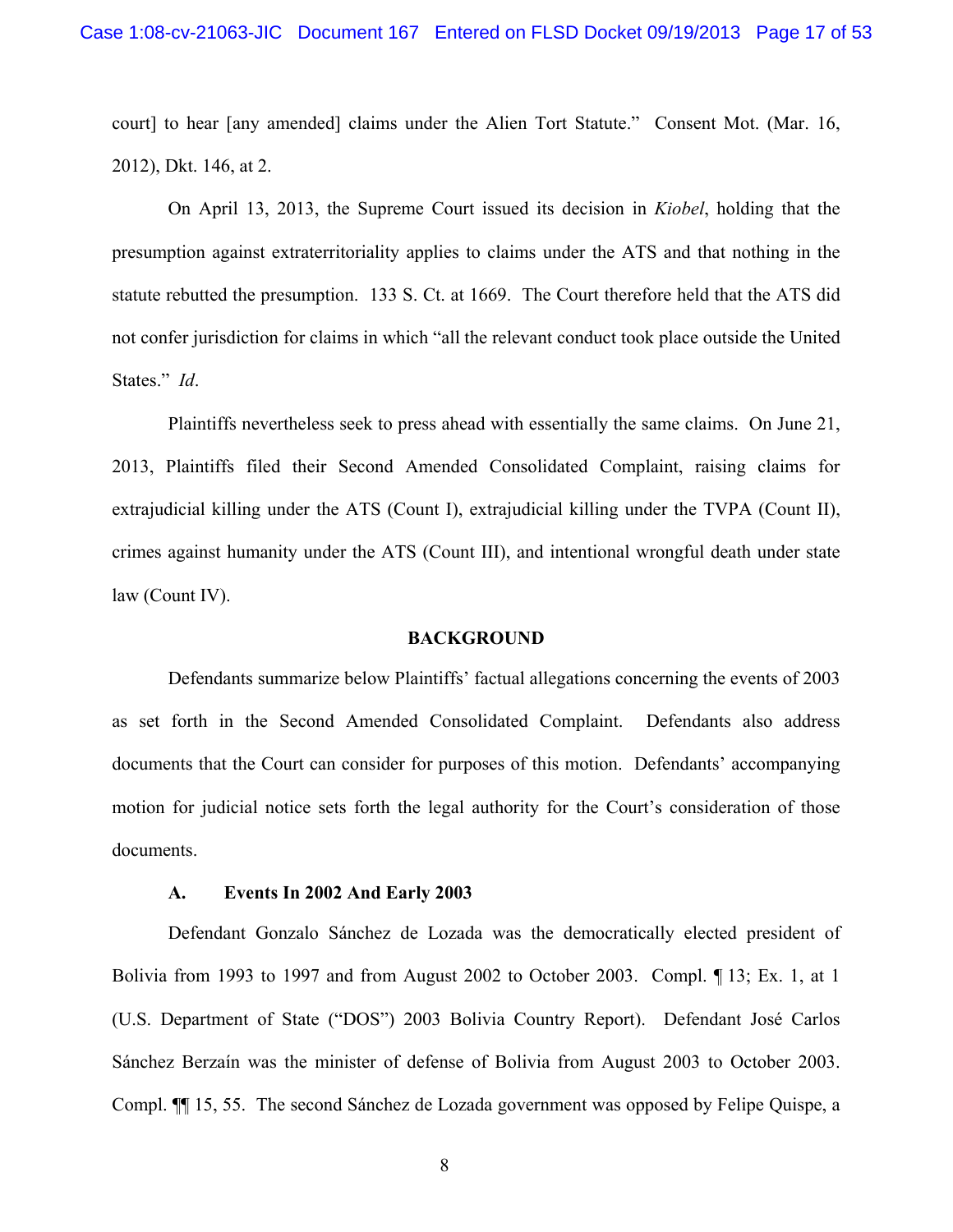militant leader of a powerful union, and Evo Morales, the runner-up to Sánchez de Lozada in the 2002 presidential election and present-day president of Bolivia. Ex. 1, at 12; Ex. 2, at 5 (DOS 2007 Background Note: Bolivia).

Plaintiffs allege, in conclusory fashion, that President Sánchez de Lozada and Minister Berzaín ordered Bolivian security forces to "shoot to kill" scores of unarmed civilians "on sight." Compl. ¶¶ 6, 38. According to Plaintiffs, Defendants discussed such a plan before President Sánchez de Lozada's election and then implemented it from February to October 2003. *Id*. ¶¶ 3, 5–6. Plaintiffs contend that in furtherance of that alleged plan, in August 2002, the Bolivian Army Commander issued a "secret" "Manual for the Use of Force" to limit military actions occurring domestically. *Id*. ¶ 37. Although Plaintiffs cite that manual in the amended complaint, they did not attach it; they claimed it "defined even peaceful civilian political protests as 'subversion,'" and "called for the application of doctrines of armed conflict to domestic political protests." *Id.*

In fact, the Manual for the Use of Force—attached as Exhibit 3—outlined various principles governing, and *limiting*, the military's use of force. It began with the following statement:

The Armed Forces, and the Army specifically, believe that respecting Human Rights is not a question of image, but a reality, and that ensuring they are strictly enforced is a priority of their operations.

Ex. 3, at  $5<sup>3</sup>$  The manual went on to set out "Principles on the Use of Force." The first principle is that the use of force must be proportional; the manual categorically stated that "[n]o firearms may be used against unarmed people." *Id.* at 10. The manual also cautioned soldiers that, "[i]n

<sup>&</sup>lt;sup>3</sup> Exhibits 3, 4, 6, 8–10, 12–13, and 15–17 have been translated from their original Spanish. Both the original and translated versions, along with certificates of accuracy, are included in each exhibit.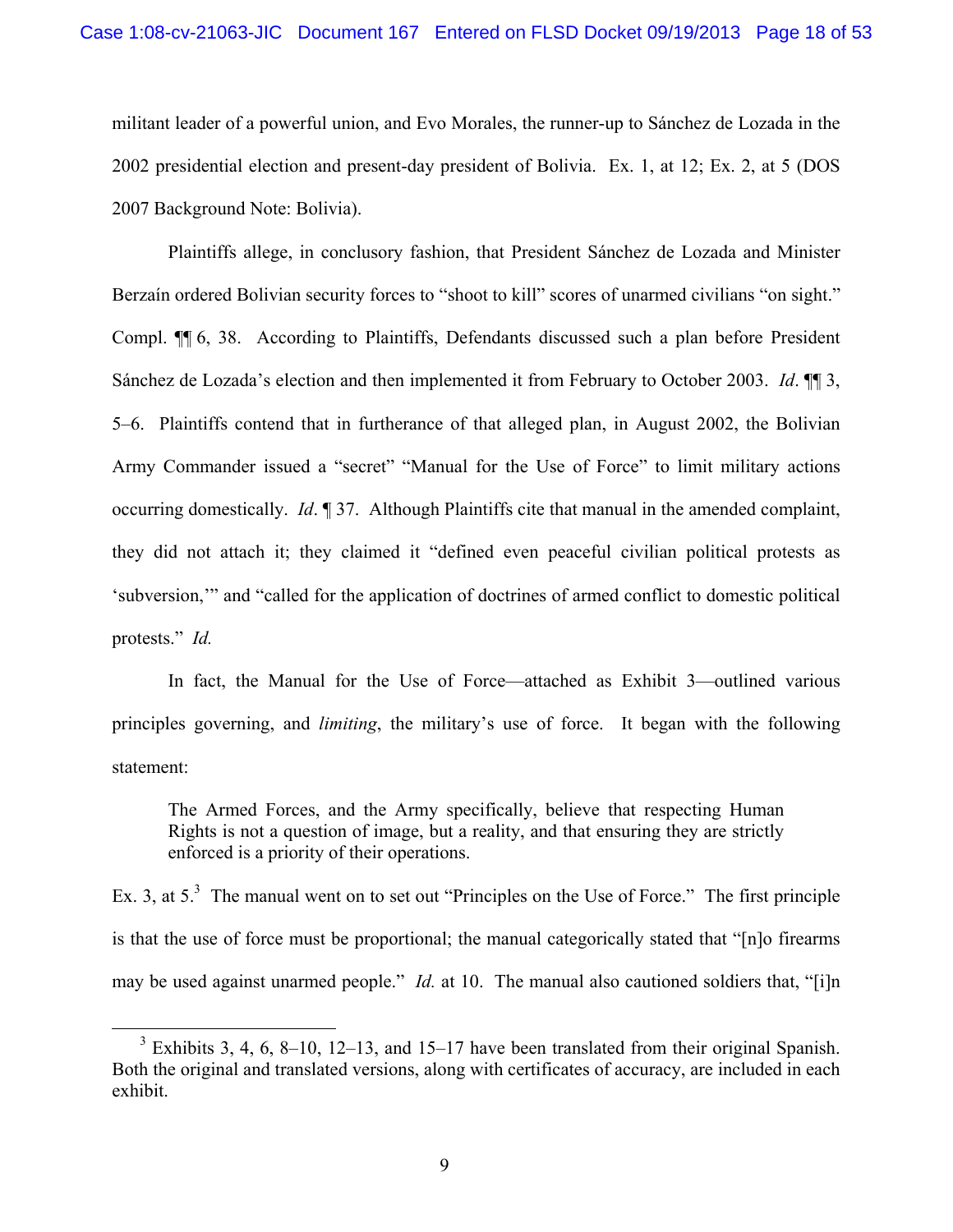identifying and separating the aggressor from the bystander, *act only against elements that you believe are a threat*. The use of legal force must make a strict distinction between the aggressors, *avoiding collateral damage to non-participating individuals*." *Id.* at 12 (emphases added). The manual added that "[t]he use of legal violence is only justified in situations of extreme necessity, and as a last resort when all appropriate methods of persuasion have failed." *Id.* at 14. The manual not only required the use of force to be proportional to the threat posed, but expressly limited the situations in which force could be used—none of which involved breaking up allegedly peaceful protests. *See id.* at 14–15.The use of force was also constrained in a number of ways, including that, "[a]ll precautions shall be taken to avoid damage to nearby persons or to adjacent property . . . ." *Id*. at 15.

Plaintiffs allege that, in January 2003, President Sánchez de Lozada promulgated an additional document, the "Republic Plan." Again, Plaintiffs did not attach that document to their complaint, but alleged that the plan "authorized the military to shoot and kill unarmed civilians on sight." Compl. ¶ 38. The two-page document, attached as Exhibit 4, did no such thing. To the contrary, it provided that "[t]he National Army and its Large Units and Special Forces shall engage in support operations to ensure the stability of the Republic, on orders, in their jurisdiction, in order to guarantee the rule of law and the exercise of constitutional rights." Ex. 4, at 1. Nothing in the plan authorized anyone to shoot civilians on sight.

Plaintiffs further allege that, in January and February 2003, the Sánchez de Lozada administration used lethal military force against civilians. *See* Compl. ¶¶ 42–48. Plaintiffs, however, do not allege that any of the decedents on whose behalf they sue died during this time period. In any event, after the events in question, President Sánchez de Lozada immediately requested that the Organization of American States ("OAS"), an independent organization,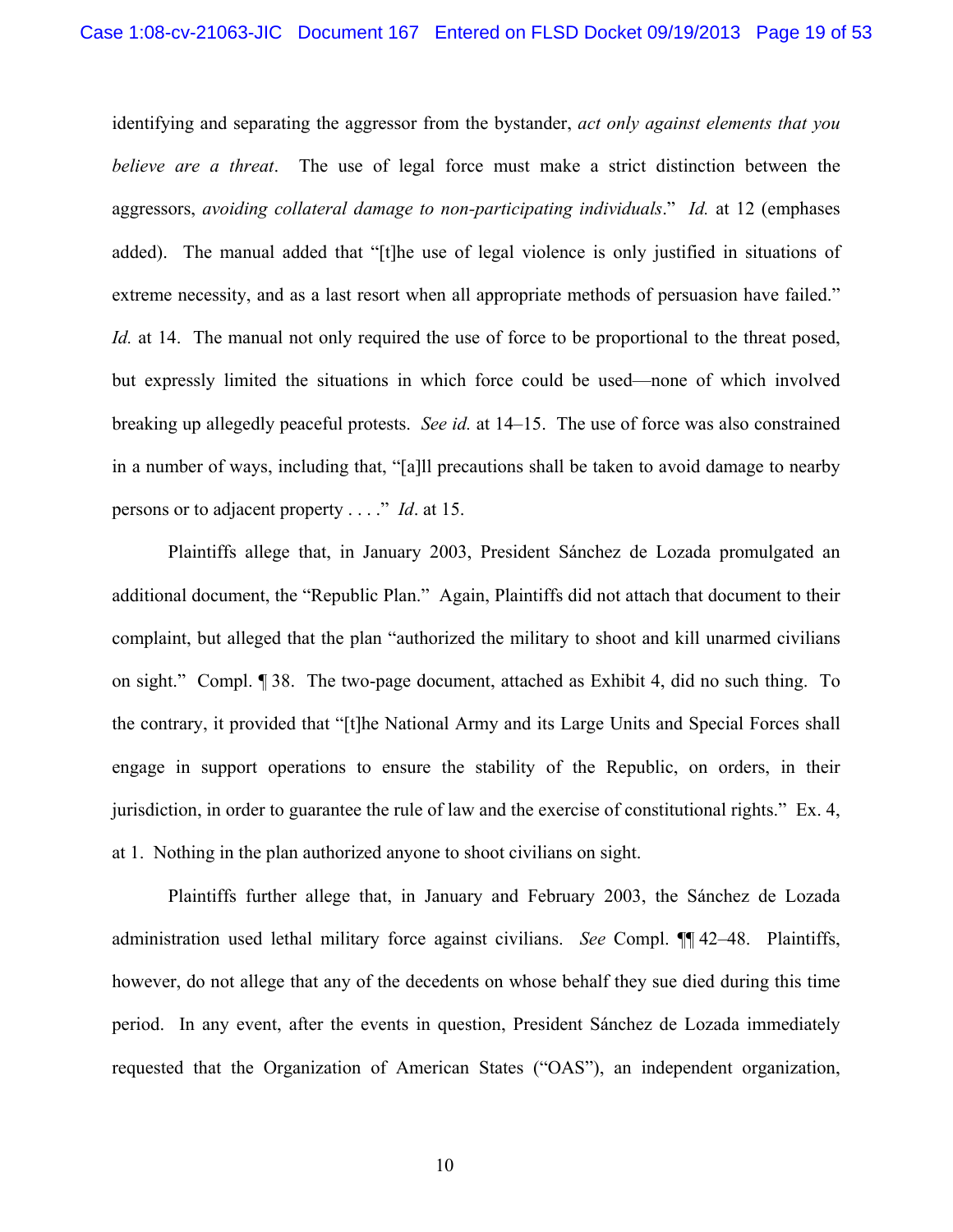conduct an investigation. Ex. 5, at FOIA-005 (DOS April 2004 Report to Congress);  ${}^{4}$  Ex. 6, at 1–2 (OAS 2003 Report). The OAS's investigation found that "[t]he life of the President of Bolivia was indeed in danger, as was the stability of Bolivian institutions and democracy," and concluded that the Bolivian military's response was both "proportional" and "controlled." Ex. 6, at 10. The State Department reached a similar conclusion. *See* Ex. 7, at 4 (DOS Bolivia: 2007 Investment Climate Report).

#### **B. The Events Of September 2003**

Plaintiffs allege that protests against the government escalated in September 2003. Plaintiffs specifically allege that, by "mid-September, protestors dug trenches and placed rocks on the road between La Paz and Sorata." Compl. ¶ 62. Plaintiffs further allege that "[a] festival had attracted many people to Sorata, including foreign tourists," and those tourists "were unable to leave because of the blocked road." *Id*. According to additional detail provided by the State Department, those tourists were effectively being held hostage, as "about 800 tourists, including some foreigners, were trapped in the town of Sorata." Ex. 1, at 8; *see also* Ex. 5, at FOIA-011. In response, the Sánchez de Lozada government began negotiating for the release of the Sorata hostages.

On September 20, 2003, after a week of unfruitful negotiations, the government undertook an effort to rescue the hostages. Ex. 5, at FOIA-011. Plaintiffs allege that, as part of his authorization of the rescue operation, and after a soldier was killed and two policemen were injured, President Sánchez de Lozada sanctioned the use of "necessary force." Compl. ¶¶ 70–72. Plaintiffs do not allege any action by President Sánchez de Lozada with respect to the rescue

11

<sup>&</sup>lt;sup>4</sup> Defendants have received FOIA productions from the State Department and have voluntarily provided the productions to Plaintiffs. The productions included State Department memoranda and contemporaneous cables from the American Embassy in La Paz to the State Department.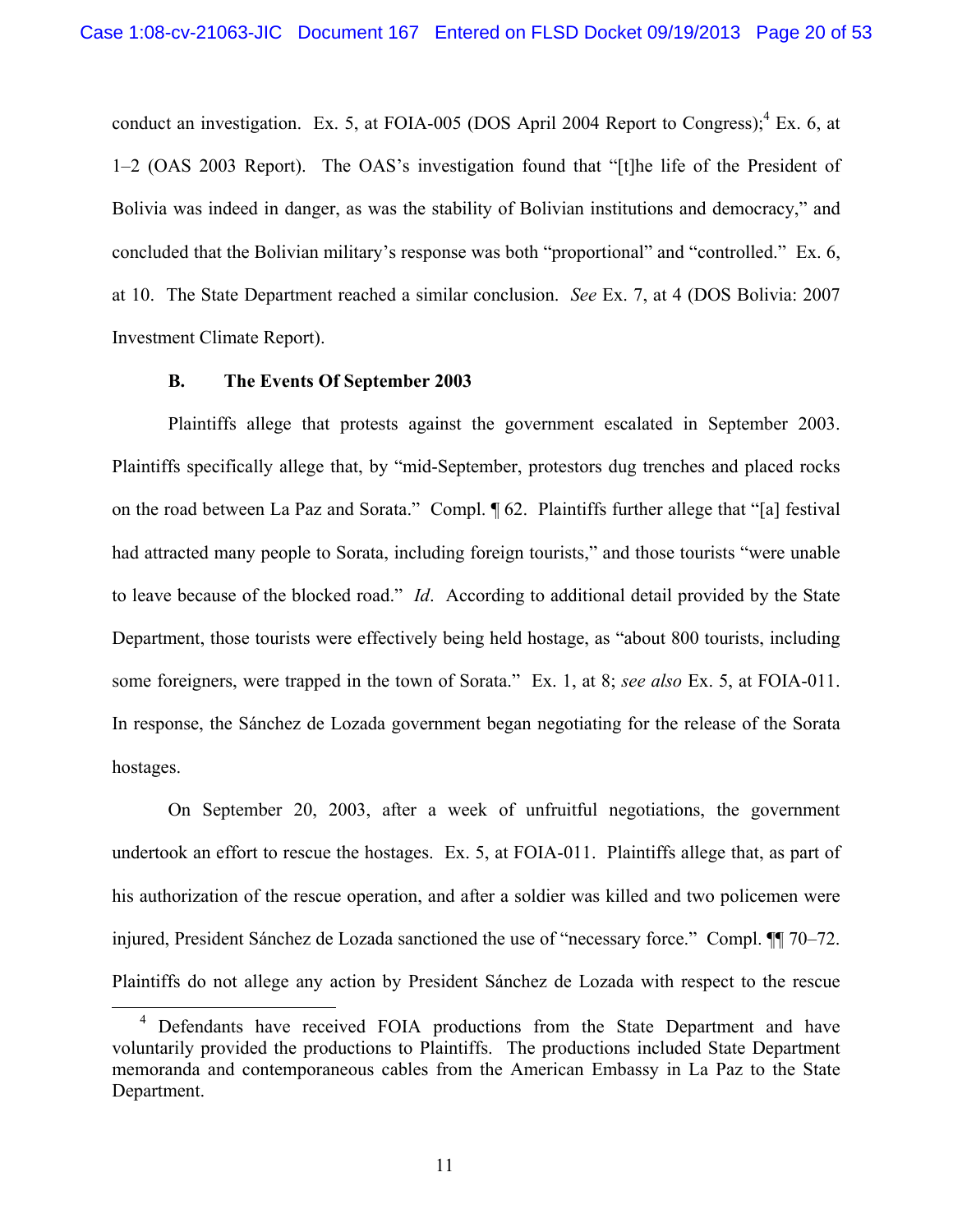operation other than the issuance of this authorization and an order to the commander-in-chief of the armed forces to "take Warisata." *Id*. ¶ 71. The relevant portion of the authorization states as follows:

There has been confirmation of a serious guerrilla attack on security forces in the Warisata area. This attack also endangers the physical integrity of hundreds of civilians that are being rescued from a road blockade in this area thanks to an operation organized by the government. I therefore instruct you, as President of the Republic and General Captain of the Armed Forces, to mobilize and use the necessary force to restore public order and respect for the rule of law in the region.

Ex. 8 (Sánchez de Lozada Order, Sept. 20, 2003), at 1; *see* Compl. ¶ 72. Later that day, the Commander of the Armed Forces promulgated Directive 27/03, establishing a task force of the Army, Air Force, and Navy to "restore public order and the Rule of Law, in order to guarantee that the population may carry out its normal activities." Ex. 9, at 2 (Directive 27/03); *see* Compl. ¶ 78.

On the morning of September 20, the Bolivian military and police entered Sorata and safely boarded the tourists onto buses in order to escort them back to La Paz. Compl. ¶ 67. According to the State Department, as the buses full of rescued tourists made their way out of town, they were "ambushed by armed peasants." Ex. 2, at 5; *see also* Ex. 5, at FOIA-011. As a result of the ambush, "a number of people were killed on both sides." Ex. 2, at 5; *see also* Ex. 5, at FOIA-011. Photos in the press documented that the armed insurgents from Sorata and Warisata brandished rifles. Ex. 10, at 1 (*La Razón*, Sept. 22, 2003).

Plaintiffs allege that one victim of the violence was an eight-year-old girl whose parents now sue on her behalf. Compl. ¶ 75. Cables from the American Embassy in La Paz reported that she died as a result of a "*stray* bullet" that hit her in the chest "as she looked out a window." Ex. 11, at FOIA-028 (DOS FOIA Production, Apr. 16, 2008) (emphasis added). Plaintiffs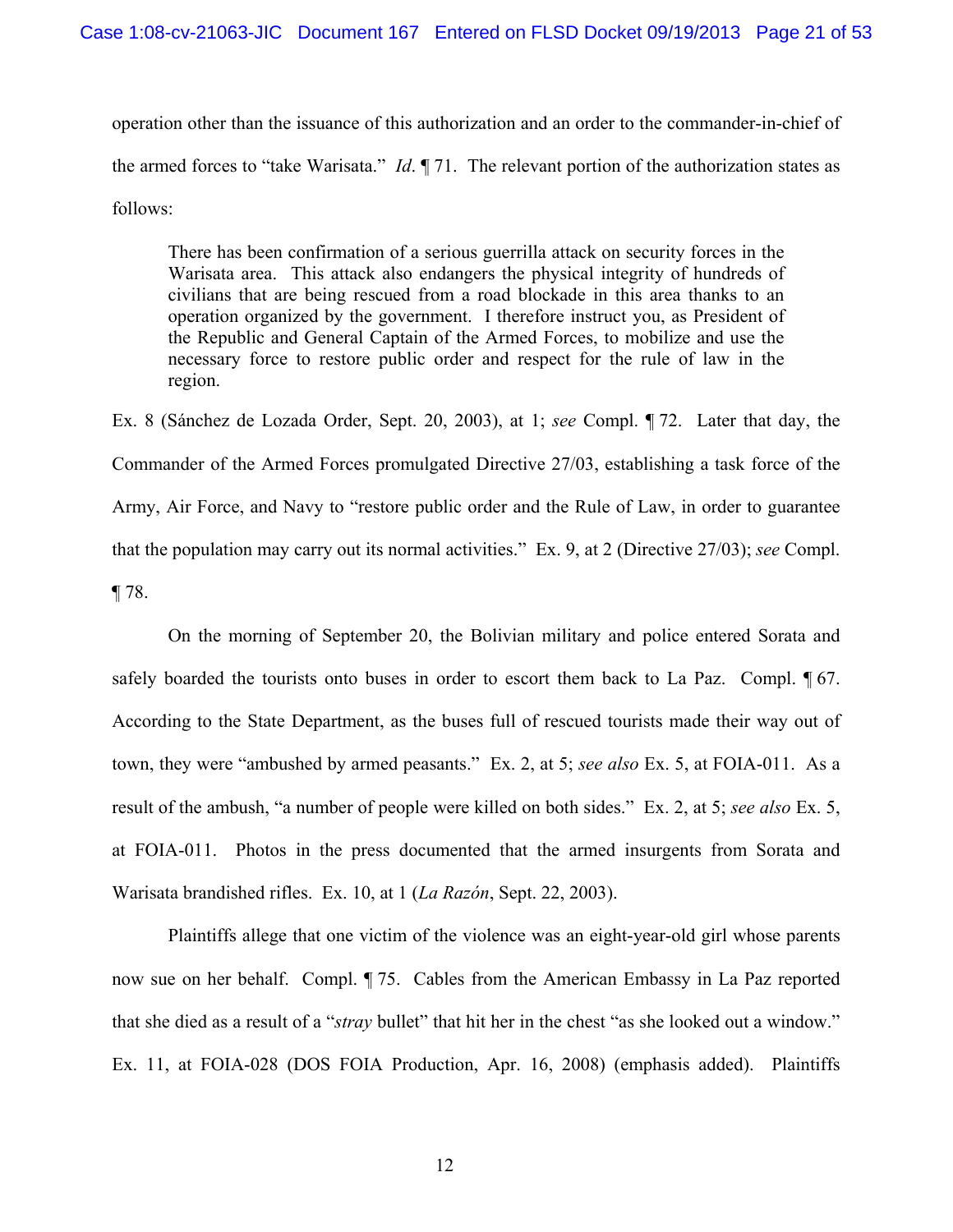concede that one soldier was killed and at least two police officers were injured in the incident. Compl. ¶ 70.

At the same time, the State Department's personnel in Bolivia concluded that, "[f]rom all indications, the [Bolivian government] acted within its mandate to bring to safety some 80 foreign tourists and 800 Bolivian nationals who were trapped in Sorata under deteriorating circumstances." Ex. 11, at FOIA-026.

#### **C. The Events Of October 2003**

The violent strikes and blockades did not end after the Sorata rescue. *See, e.g.*, Compl. ¶¶ 89, 94, 132–134. Rather, the events of September "united a loose, nationwide coalition of opposition forces against the government."Ex. 5, at FOIA-011. In October 2003, protesters again blocked roads. Compl. ¶ 89. Those blockades cut off major roads into La Paz, thereby preventing the city from receiving necessary supplies. *Id*. ¶ 94; Ex. 11, at FOIA-033. Mr. Morales threatened further blockades in other parts of the country. *See, e.g.*, Ex. 11, at FOIA-063. The combined opposition forces set about instituting "Plan Tourniquet" and "laid siege to La Paz, the first time that tactic had been used since 1781." Ex. 11, at FOIA-032 to FOIA-033.

By October 11, La Paz had been "besieged" by the insurgents for ten days, Ex. 2, at 5, and the city was unable to obtain critical supplies such as fuel, food, and medical provisions. Ex. 11, at FOIA-042. The lack of gas, in particular, had devastating, cascading consequences on every aspect of the city's life, including the economy and the safety of more than a million people: "In La Paz and El Alto, food was scarce and stores, schools, businesses and banks remained closed." Ex. 11, at FOIA-048; *see also id.* at FOIA-043. And "[t]he absence of bread has seriously impacted the poor and sanitation services are practically nil." *Id.* at FOIA-048. Three babies died at a hospital due to shortages of oxygen. *Id*. at FOIA-032.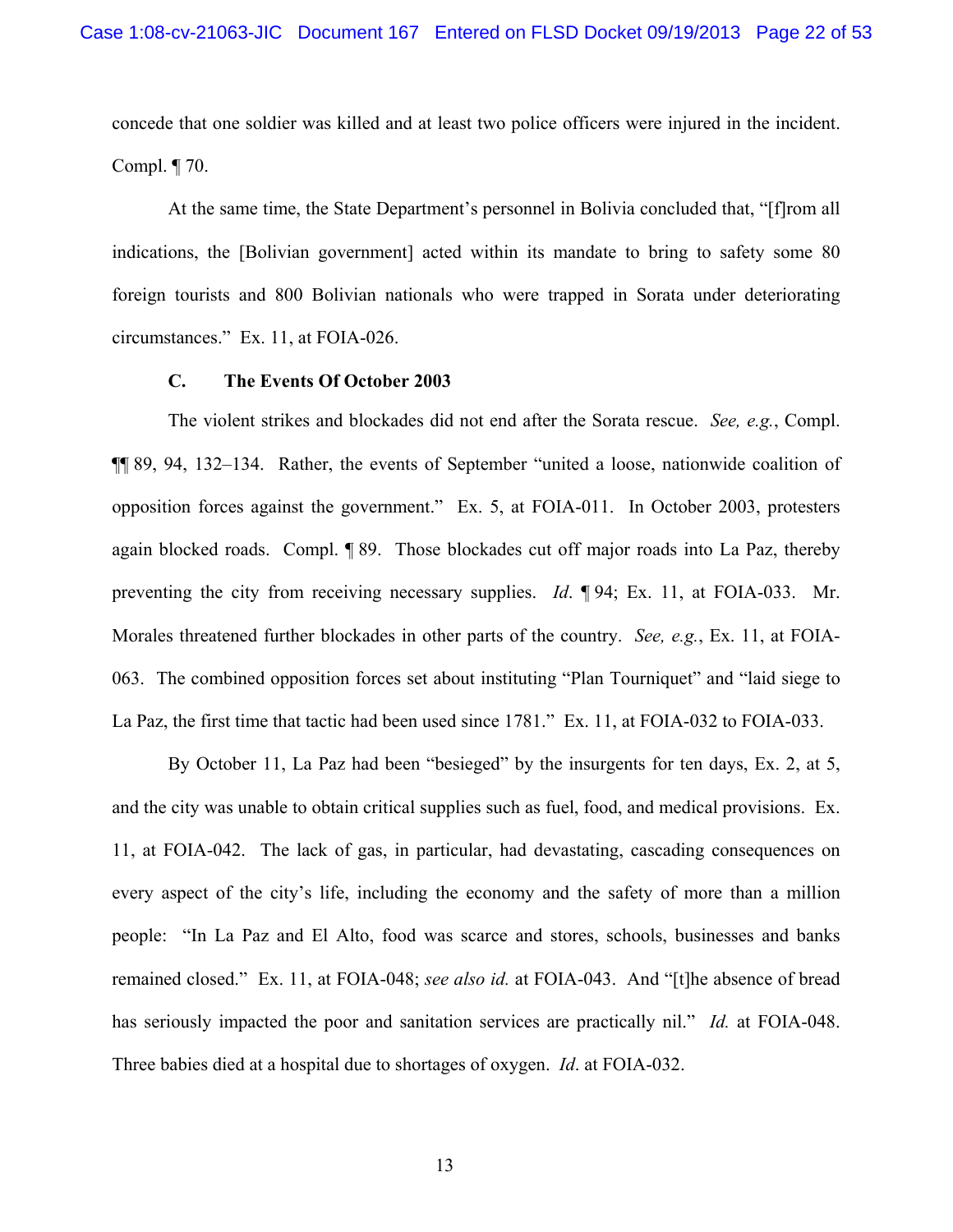On October 11, President Sánchez de Lozada, together with his cabinet (including Minister Berzaín), signed Supreme Decree 27209. The decree authorized the military to escort fuel tanker trucks from El Alto to La Paz in order to provide the city with necessary supplies. Ex. 12 (Supreme Decree 27209); *see also* Compl. ¶ 100. The decree also contained a clause offering indemnification for damage to persons and property resulting from the government's actions. Ex. 12, at 2. Plaintiffs do not allege that President Sánchez de Lozada took any action with respect to the blockade other than to send a letter ordering the armed forces to "restore and maintain order and public security." Compl. ¶ 101; *see also* Ex. 13 (Sánchez de Lozada Letter, Oct. 11, 2003).

The Sánchez de Lozada government's efforts to deliver critical supplies to La Paz were met with further violence "when demonstrators attacked convoys bringing fuel and other supplies to La Paz." Ex. 5, at FOIA-011. In those attacks, the protesters were again fully armed; according to the State Department, they were "bringing dynamite and guns to bear." Ex. 11, at FOIA-043. Nonetheless, the "security forces first exhausted non-lethal means against the El Alto crowds," *id.* at FOIA-033, and only "*returned* fire" that was directed at them, Ex. 5, at FOIA-011 (emphasis added). In the violence, police, soldiers, insurgents, and others were killed or wounded. According to the amended complaint, four of the persons on whose behalf Plaintiffs are bringing suit died during the clashes on October 12. Compl. ¶¶ 112–120.

The blockades continued into October 13, when demonstrators blocked a road leading into La Paz. Compl. ¶ 133. Soldiers, deployed to disperse the demonstrators, fired tear gas and non-lethal bullets. *Id*. ¶ 134. According to Plaintiffs, only *after* a soldier was killed by a sniper did officers order soldiers to defend themselves with lethal ammunition. *Id*. ¶¶ 135–136.

14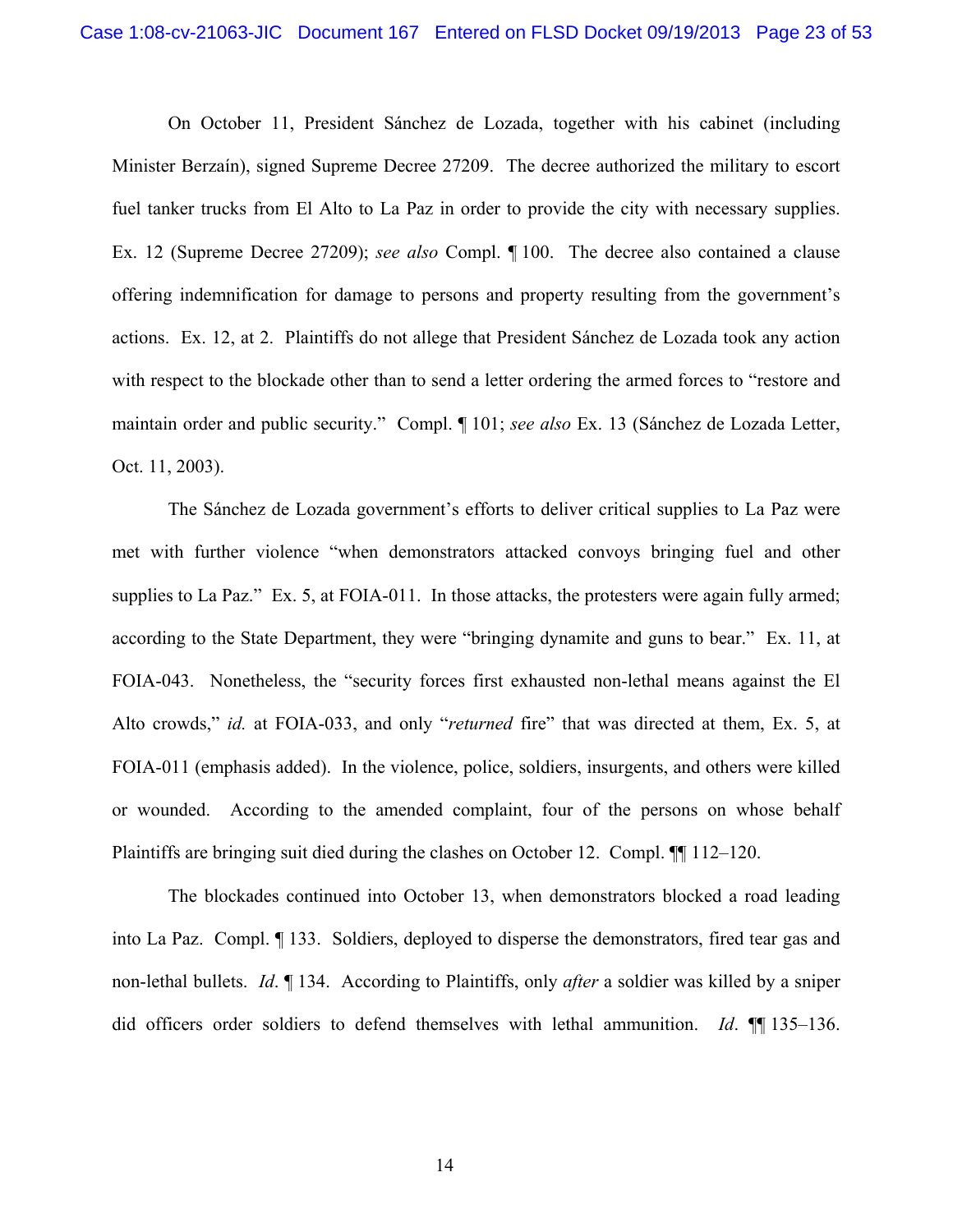Plaintiffs sue on behalf of three persons who allegedly died amid the continuing violence. *Id*. ¶¶ 140–145.

Throughout this period, President Sánchez de Lozada's government made continued efforts to engage in dialogue with the opposition. *See*, *e.g.*, Ex. 11, at FOIA-043. The violence and unrest, however, only mounted in the days following the efforts to bring supplies into La Paz. The State Department reported that "[l]ocal residents fear looting, and *the danger of misdirected fire coming through windows or walls is a real threat for even those who stay home.*" *Id.* (emphasis added). The State Department also noted that "[m]ost of El Alto was basically under the control of neighborhood vigilante groups," *id.* at FOIA-049, and that it had "received numerous credible reports that the neighborhood groups coerce ambivalent citizens into joining demonstrations," *id.* at FOIA-055. In the Chapare, "a booby trap exploded as soldiers from the Army's Ninth Division were clearing debris from the highway." *Id.* at FOIA-056. In Cochabamba, demonstrators attacked "with Molotov cocktails and dynamite." *Id.* at FOIA-049.

During massive demonstrations in La Paz, "[w]hile there were reports of some looting, police exercised enormous restraint in dispersing the crowds, resorting to tear gas but neither to rubber bullets or more lethal force in carrying out their responsibilities." Ex. 11, at FOIA-065. Ultimately, although President Sánchez de Lozada offered "major concessions," the opposition stated that "nothing short of the President's resignation would end the demonstrations." *Id.* at FOIA-059.

On October 17, 2003, to restore peace and safety to La Paz, President Sánchez de Lozada and his cabinet, including Minister Berzaín, resigned under protest. Both men subsequently left Bolivia for the United States. Ex. 2, at 5. Evo Morales was elected president on December 18,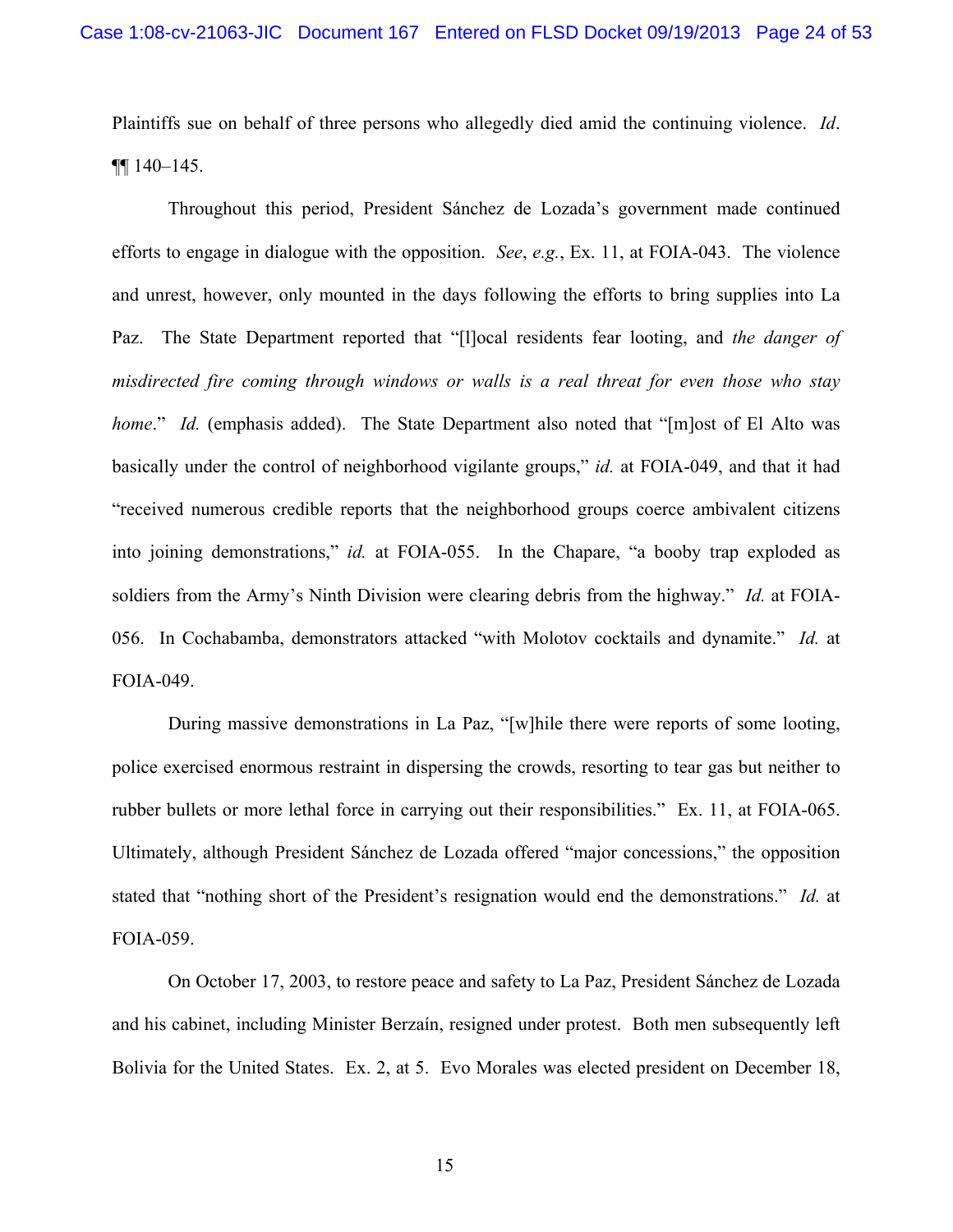2005, after the two presidents who followed President Sánchez de Lozada were also forced to resign as a result of popular, violent uprisings. *Id*.

#### **D. Subsequent Events**

In January 2004, Congress directed the State Department to submit a report on humanrights practices in Bolivia as part of a review of government funding for South American countries. *See* Consolidated Appropriations Act of 2004, Pub. L. No. 108-199, 118 Stat. 3. The State Department recommended that funds be released to Bolivia after determining that "[t]he Bolivian military and police generally respected human rights in 2003, despite two major incidents of social upheaval." Ex. 5, at FOIA-006. Referring specifically to the events of February and September/October 2003, the State Department expressly found that, "[d]espite unrest created by two episodes of major social upheaval, the military and police acted with restraint and with force commensurate to the threat posed by protestors." *Id.* at FOIA-012.

In September 2012, the Bolivian government announced that the United States had formally denied Bolivia's request to extradite President Sánchez de Lozada and his ministers. *See* Ex. 14 (*Chicago Tribune*, Sept. 7, 2012).

#### **E. Compensation To Plaintiffs**

On November 20, 2003, the Bolivian government entered into a "Humanitarian Assistance Agreement" with the heirs of those killed in the civil unrest of September and October 2003, guaranteeing them 5,000 Bolivianos for funeral expenses and an additional 55,000 Bolivianos in further compensation. *See* 636 F. Supp. 2d at 1329. When measured in 2003 dollars, that is the equivalent of over \$7,000, or almost eight times the average annual per capita income in Bolivia. *See id*. Plaintiffs received the compensation to which they were entitled under that agreement. Compl. ¶ 174.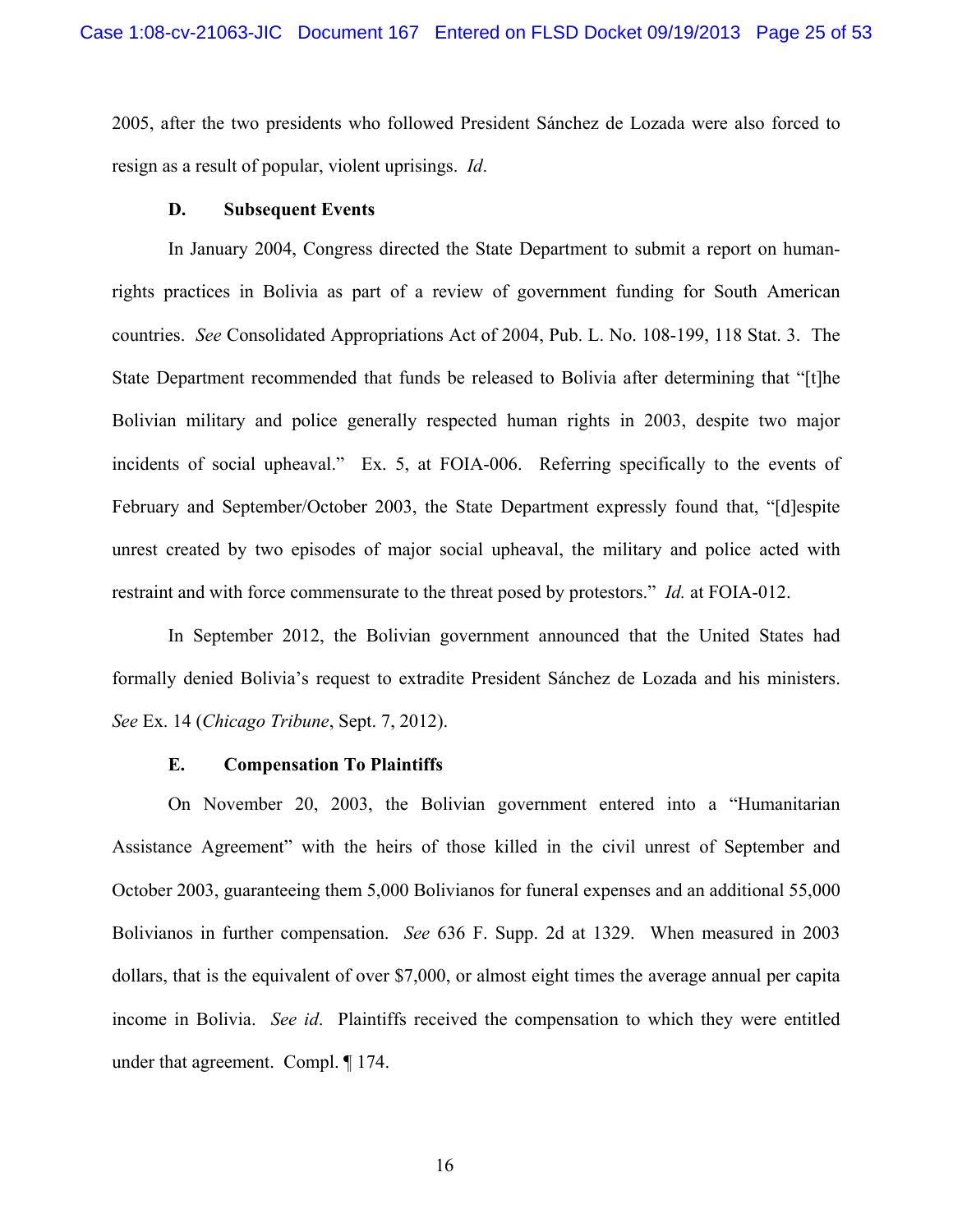In November 2008, the Bolivian government also enacted a "Law for the Victims of the Events of February, September, and October 2003," which provided heirs of those killed 250 "national minimum salaries"—equivalent to \$19,905—as well as free public university educations. 636 F. Supp. 2d at 1329–30 (citation omitted). Plaintiffs also received the payments to which they were entitled under that law. Compl. ¶ 176.

In August 2011, a Bolivian court found seven individuals connected with the events of September and October 2003 guilty of various crimes. Compl.  $\P$  170.<sup>5</sup> Upon sentencing, which occurred on October 4, 2011, Plaintiffs and other persons who were harmed during the events of that time period became eligible to pursue civil remedies against the defendants in that proceeding, who would be jointly and severally liable for any judgment. *See* Ex. 15, at Art. 92 (Criminal Code of Bolivia). Indeed, at least some of those injured and the legal representatives of some of the injured have filed a civil action in Bolivia to pursue this remedy, seeking up to 1 million Bolivianos (approximately \$140,000) each. *See* Ex. 16 (*El Diario*, Sept. 10, 2013); *see also* Ex. 17, at 1–2 (Tr., Aug. 21, 2013).

#### **STANDARD OF REVIEW**

Defendants move first to dismiss Plaintiffs' claims under Rule 12(b)(1) for lack of subject-matter jurisdiction. The Court's subject-matter jurisdiction over the ATS claims depends on an adequately pleaded violation of the law of nations. *See* 28 U.S.C.

<sup>&</sup>lt;sup>5</sup> In Defendants' view, the Bolivian court proceeding was politically motivated and lacked the most basic procedural safeguards. Defendants do not concede that the verdicts carry any meaningful weight as to whether any laws were violated in September and October 2003. The Bolivian court proceeding is relevant here only in that, the criminal trial having been completed, Plaintiffs in Bolivia are now entitled to proceed with a civil suit against those who were convicted.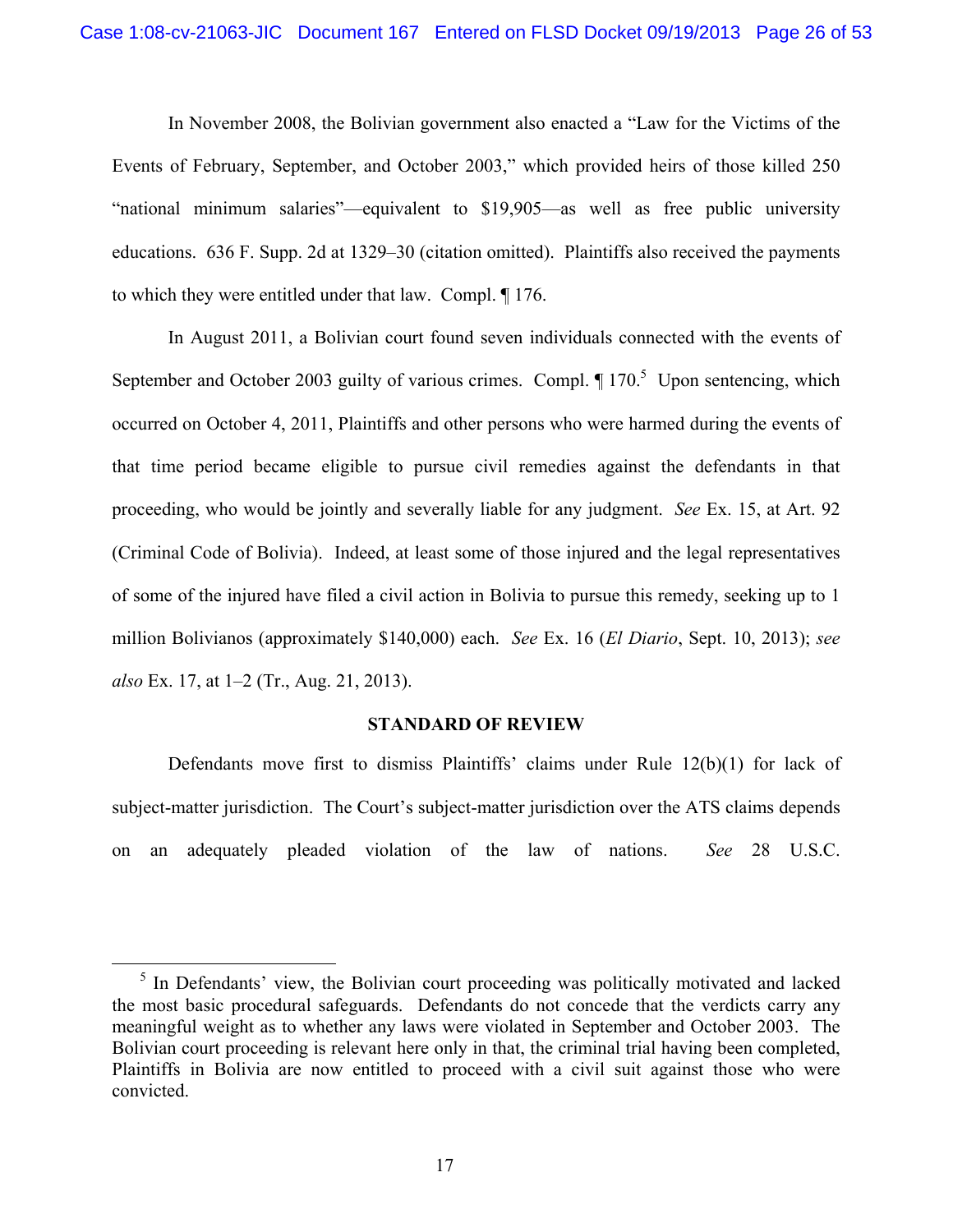§ 1350.<sup>6</sup> Because of that jurisdictional threshold, the ATS "requires a more searching review of the merits to establish jurisdiction than is required under the more flexible 'arising under' formula of section 1331." *Enahoro v. Abubakar*, 408 F.3d 877, 884 (7th Cir. 2005) (internal quotation marks omitted); *see generally Sosa v. Alvarez-Machain*, 542 U.S. 692, 725–26 (2004). As to Plaintiffs' TVPA claim, a motion to dismiss for failure to exhaust remedies is treated as a motion under Rule 12(b)(1). *See Mamani Rojas v. Sanchez Berzain*, 636 F. Supp. 2d 1326, 1328–29 (S.D. Fla. 2009).<sup>7</sup>

Defendants also move, in the alternative, to dismiss Plaintiffs' claims under Rule 12(b)(6). The Eleventh Circuit, in dismissing Plaintiffs' previous complaint, succinctly stated the applicable standard of review. A "complaint must contain sufficient factual matter, accepted as true, to 'state a claim to relief that is plausible on its face.'" *Mamani*, 654 F.3d at 1153 (quoting *Ashcroft v. Iqbal*, 556 U.S. 662, 678 (2009)). And "[w]here a complaint pleads facts that are 'merely *consistent* with' a defendant's liability, it stops short of the line between possibility and plausibility of entitlement to relief.'" *Id*. (emphasis added) (quoting *Iqbal*, 556 U.S. at 678).

Defendants move to dismiss Plaintiffs' amended complaint in its entirety with prejudice. Dismissal with prejudice is appropriate where, as here, a plaintiff has had multiple opportunities

<sup>6</sup> Because jurisdiction depends on a well-pleaded violation of the law of nations, the jurisdictional analysis under the ATS typically involves an analysis of whether plaintiffs have stated a claim for a violation of the law of nations. *See, e.g.*, *Mamani v. Berzain*, 654 F.3d 1148, 1154 (11th Cir. 2011); *Best Med. Belg., Inc*. *v. Kingdom of Belgium*, 913 F. Supp. 2d 230, 237 (E.D. Va. 2012).

<sup>7</sup> In *Sinaltrainal v. Coca-Cola Co*., 578 F.3d 1252 (11th Cir. 2009), the Eleventh Circuit stated that courts should dismiss insufficiently plead TVPA claims under Rule 12(b)(6). *Id*. at 1269. *Sinaltrainal*, however, did not address whether courts should dismiss TVPA claims for failure to exhaust under Rule 12(b)(1) or Rule 12(b)(6). *See id.*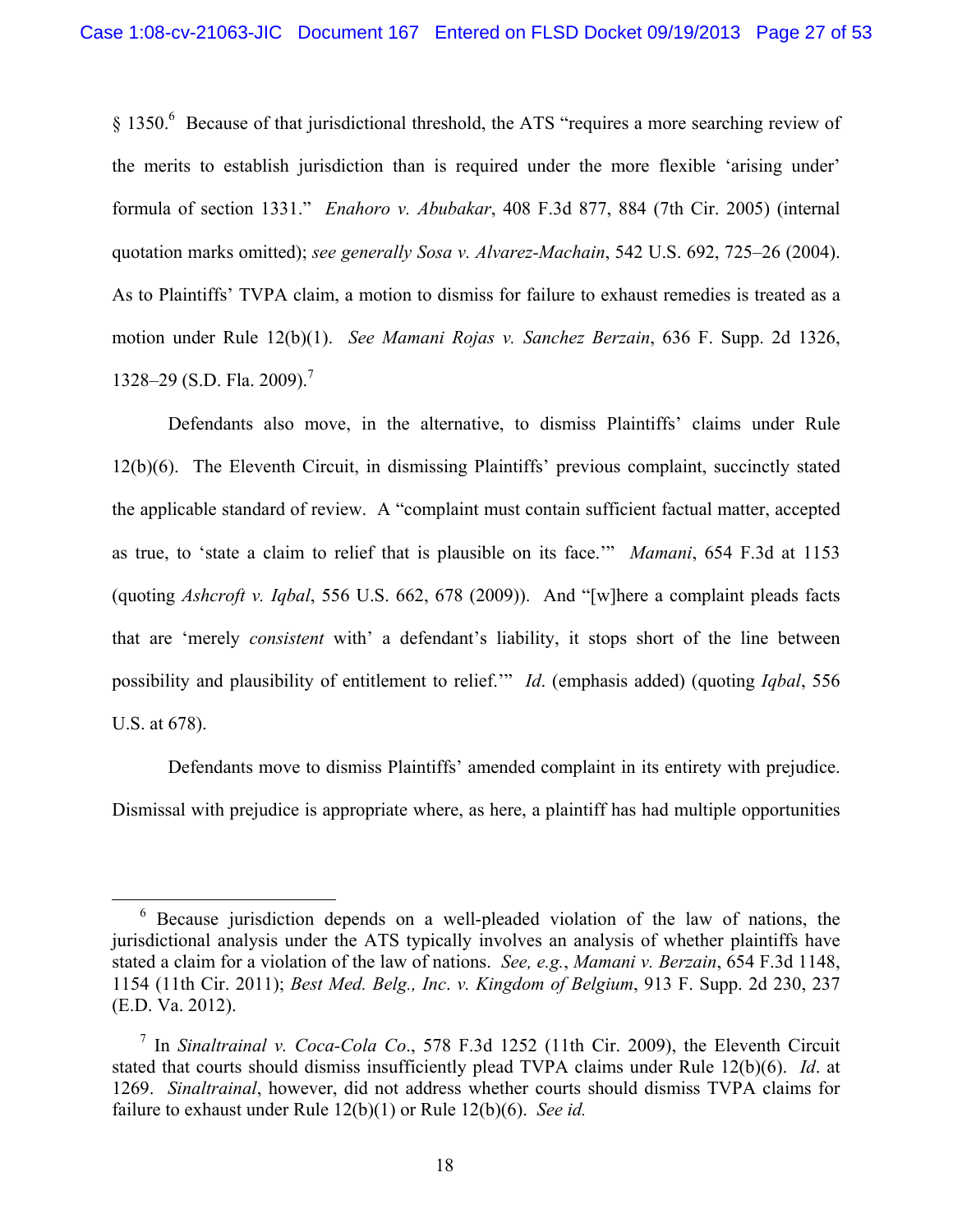Case 1:08-cv-21063-JIC Document 167 Entered on FLSD Docket 09/19/2013 Page 28 of 53

to amend his complaint. *See*, *e.g.*, *Corsello v. Lincare, Inc.*, 428 F.3d 1008, 1014 (11th Cir. 2005) (per curiam).

#### **ARGUMENT**

# **I. THE COURT SHOULD DISMISS PLAINTIFFS' ATS CLAIMS UNDER KIOBEL v. ROYAL DUTCH PETROLEUM**

Plaintiffs seek to invoke this Court's subject-matter jurisdiction pursuant to the Alien Tort Statute for alleged violations of the law of nations that occurred entirely outside of the United States. The ATS provides that "district courts shall have original jurisdiction of any civil action by an alien for a tort only, committed in violation of the law of nations or a treaty of the United States." 28 U.S.C. § 1350. Because the ATS does not confer jurisdiction over Plaintiffs' extraterritorial claims, this Court should dismiss Counts I and III for lack of subject-matter jurisdiction.

The Supreme Court's recent decision in *Kiobel v. Royal Dutch Petroleum Co.*, 133 S. Ct. 1659 (2013), is dispositive of the analysis here. In *Kiobel*, the Court considered "whether and under what circumstances courts may recognize a cause of action under the [ATS], for violations of the law of nations occurring within the territory of a sovereign other than the United States." *Id.* at 1662. In addressing that question, the Court applied the "presumption against extraterritorial application," which directs that "when a statute gives no clear indication of an extraterritorial application, it has none." *Id.* at 1664 (alteration and internal quotation marks omitted). The Court reasoned that that presumption "applies to claims under the ATS, and that nothing in the statute rebuts that presumption." *Id.* at 1669. Accordingly, the Court held that the ATS does not afford jurisdiction over claims "seeking relief for violations of the law of nations occurring [abroad]." *Id.* The Court noted, moreover, that "even where the claims touch and concern the territory of the United States, they must do so with sufficient force to displace the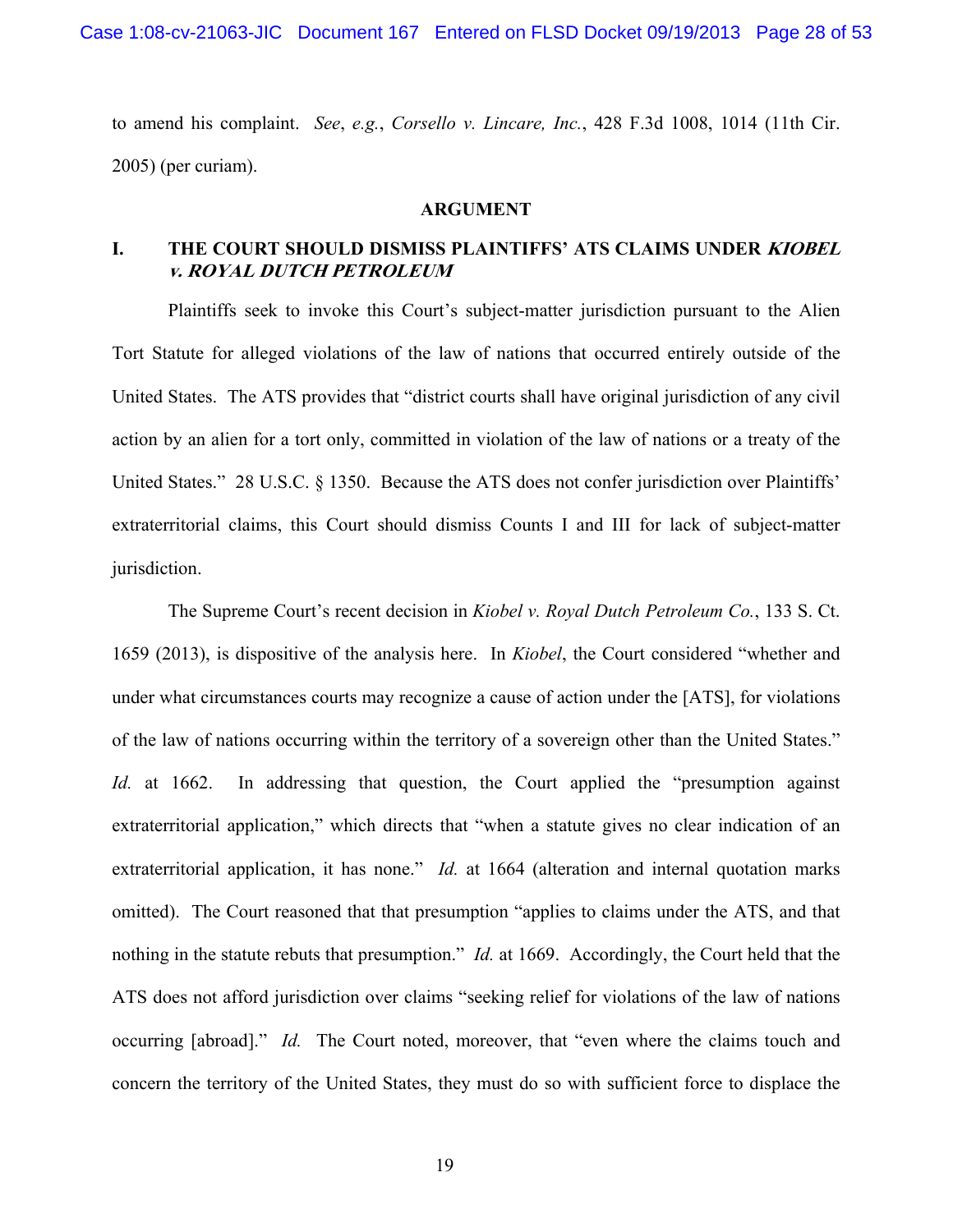presumption against extraterritorial application." *Id.* In the case before it, "all the relevant conduct took place outside the United States," and thus the Court concluded that the ATS did not provide jurisdiction over petitioners' claims. *Id*.

The import of *Kiobel* for this case could not be clearer. As the Second Circuit recently concluded, "[t]he Supreme Court expressly held that claims under the ATS cannot be brought for violations of the law of nations occurring within the territory of a sovereign other than the United States." *Balintulo v*. *Daimler AG*, Civ. No. 09-2778, 2013 WL 4437057, at \*7 (2d Cir. Aug. 21, 2013). Accordingly, "*Kiobel* forecloses [claims which] . . . fail[] to allege that any relevant conduct occurred in the United States." *Id.* at \*6.

The plaintiffs in *Balintulo* had attempted to circumvent *Kiobel*'s clear holding by arguing that the decision "does not preclude suits under the ATS . . . when the defendants are American nationals, or where the defendants' conduct affronts significant American interests identified by the plaintiffs." 2013 WL 4437057, at \*6. The Second Circuit flatly rejected this attempt: "[T]his interpretation of *Kiobel* arrives at precisely the conclusion reached by Justice Breyer, who ... only concurred in the judgment of the Court ... The plaintiffs' argument, however, seeks to evade the bright-line clarity of the Court's actual holding." *Id*. (citation omitted). The court went on to explain that "[t]he Supreme Court expressly held that claims under the ATS cannot be brought for violations of the law of nations occurring within the territory of a sovereign other than the United States . . . if all the relevant conduct occurred abroad, that is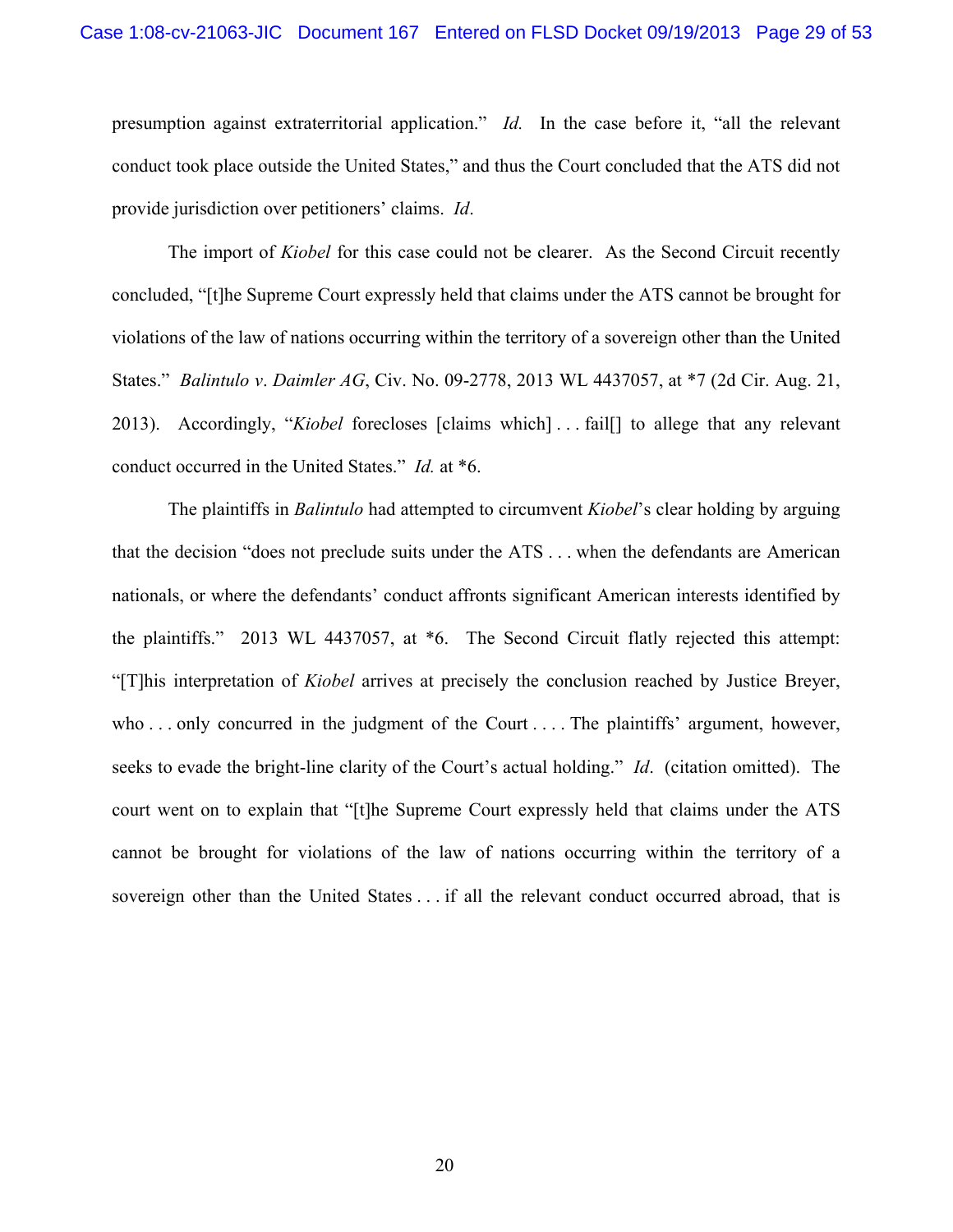simply the end of the matter under *Kiobel*." *Id*. at \*7.<sup>8</sup> District courts since *Kiobel* have also resoundingly rejected arguments that the ATS affords jurisdiction in cases involving extraterritorial conduct.9 *See*, *e.g.*, *Ahmed-Al-Khalifa v. Queen Elizabeth II*, Civ. No. 13-103, 2013 WL 2242459, at  $*1$  (N.D. Fla. May 21, 2013) (dismissing claims against United States persons and other individuals "because the violations at issue all occurred outside of the United States,

<sup>&</sup>lt;sup>8</sup> In reaching this conclusion, the Second Circuit explained further that "the presumption against extraterritoriality applies to the *statute*," and "[i]n *all* cases, therefore[,] the ATS does not permit claims based on illegal conduct that occurred entirely in the territory of another sovereign." *Balintulo*, 2013 WL 4437057, at \*8; *see also Al Shimari v. CACI Int'l, Inc.*, Civ. No. 08-827, 2013 WL 3229720, at \*8 (E.D. Va. June 25, 2013) (same); *cf. Lobo v. Celebrity Cruises, Inc.*, 704 F.3d 882, 889 (11th Cir. 2013), *petition for cert. filed*, 81 U.S.L.W. 3584 (Apr. 3, 2013) (No. 12-1202).

<sup>9</sup> *See also, e.g.*, *Tymoshenko v. Firtash*, Civ. No. 11-2794, 2013 WL 4564646, at \*4 (S.D.N.Y. Aug. 28, 2013) ("Plaintiffs' ATS claim against Nadra Bank is impermissibly extraterritorial and must therefore be dismissed."); *Muntslag v. Beerens*, Civ. No. 12- 7168, 2013 WL 4519669, at \*3 (S.D.N.Y. Aug. 26, 2013) ("Simply put, the conduct plaintiff alleges clearly occurred overseas and it is therefore not covered by the ATS."); *Adhikari v. Daoud & Partners*, Civ. No. 09-1237, 2013 WL 4511354, at \*7 (S.D. Tex. Aug. 23, 2013) ("Since all relevant conduct . . . occurred outside of the United States, summary judgment on Plaintiffs' ATS claim must be granted."); *Kaplan v. Central Bank of the Islamic Republic of Iran*, Civ. No. 10-483, 2013 WL 4427943, at \*16 (D.D.C. Aug. 20, 2013) ("Because these extraterritorial attacks do not 'touch and concern the territory of the United States' . . . ," the claims are barred . . . ."); *Hua Chen v. Honghui Shi*, Civ. No. 09-8920, 2013 WL 3963735, at \*7 (S.D.N.Y. Aug. 1, 2013) ("Plaintiffs' alleged detention, torture, and abuse took place entirely abroad. The ATS thus does not provide the Court with jurisdiction over any of Plaintiffs' causes of action."); *Giraldo v. Drummond Co.*, Civ. No. 09-1041, 2013 WL 3873960, at \*8 (N.D. Ala. July 25, 2013) ("Even if . . . certain decisions had been made in the United States to support the AUC in Colombia, [plaintiffs'] theory on extraterritorial reach still does not hold water based on the most logical and unstrained reading of *Kiobel*."); *Ezekiel v. B.S.S. Steel Rolling Mills*, Civ. No. 13-167, 2013 WL 3339161, at \*2 (N.D. Fla. July 2, 2013) ("In light of *Kiobel*, the ATS cannot confer subjectmatter jurisdiction upon plaintiff's claims because the violations at issue all occurred outside of the United States, and unlawful arrest and detention in Nigeria does not 'touch' or 'concern' the United States in such a way that would overcome the ATS's presumption against extraterritoriality."); *Al Shimari*, 2013 WL 3229720, at \*10 ("Plaintiffs' ATS claims are barred because the ATS does not provide jurisdiction over their claims, which involve tortious conduct occurring exclusively outside the territory of the United States."); *Mohammadi v. Islamic Rep. of Iran*, Civ. No. 09-1289, 2013 WL 2370594, at \*15 (D.D.C. May 31, 2013) ("[T]o the extent that the plaintiffs seek to pursue claims under the ATS against defendants . . . for conduct that occurred entirely within the sovereign territory of Iran, those claims are also barred under the holding of *Kiobel*.").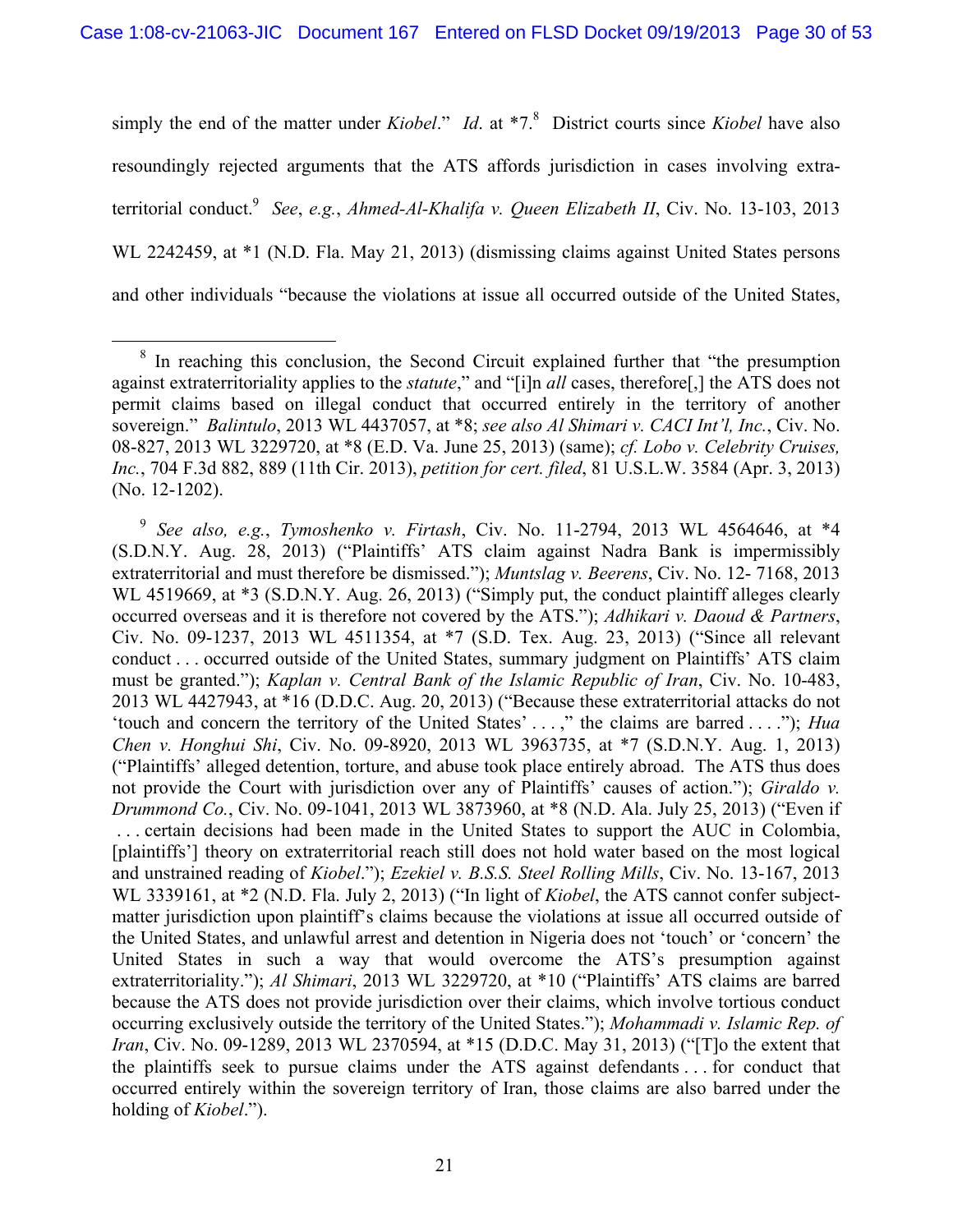and the South African apartheid does not 'touch' or 'concern' the United States in such a way that would overcome the ATS's presumption against extraterritoriality").

Here, all of the alleged violations of the law of nations for which Plaintiffs sue occurred strictly within Bolivia; Defendants were citizens and residents of Bolivia at the time they allegedly carried out the violations; and none of the alleged planning for the events occurred in the United States. *See* Compl. ¶¶ 13, 15, 27–165. Plaintiffs' amended complaint contains only three allegations that could even arguably be said to concern the United States. *First*, Plaintiffs allege that, after the events giving rise to their claims occurred, Defendants were granted asylum by and now reside in the United States. *Id*. ¶¶ 13, 15, 164. As a legal matter, Defendants' current presence in the United States is irrelevant. Lower courts are without authority to "reinterpret" *Kiobel's* "binding precedent in light of irrelevant factual distinctions, such as the citizenship of the [parties]." *Balintulo*, 2013 WL 4437057, at \*7. If Plaintiffs' allegations have any relevance, they support *dismissal*, because the United States government has already determined that Defendants warrant the protection of the United States. Lest there be any question on that score, the State Department has expressly rejected Bolivia's request to extradite Defendants to Bolivia to face trial for these alleged events. *See* Ex. 14.10

*Second*, Plaintiffs allege that President Sánchez de Lozada intended to sell natural gas to the United States and Mexico, Compl. ¶¶ 33, 59, and, *third*, in a similar vein, they allege that the American Embassy withdrew support for his government the day he resigned the presidency. *Id*.

<sup>&</sup>lt;sup>10</sup> The amended complaint alleges—"on information and belief" and for the first time—that President Sánchez de Lozada is a citizen of the United States. Compl. ¶ 13. He is not. *See* Mot. to Transfer Venue for Purposes of Consol., Decl. of President Gonzalo Sánchez de Lozada, ¶ 2, *Mamani v. Lozada*, Civ. No. 07-2507 (D. Md. Dec. 4, 2007). Even if he were a citizen of the United States, that fact would not alter the extraterritorial nature of the alleged conduct and is thus "irrelevant" to the analysis. *Balintulo*, 2013 WL 4437057, at \*7.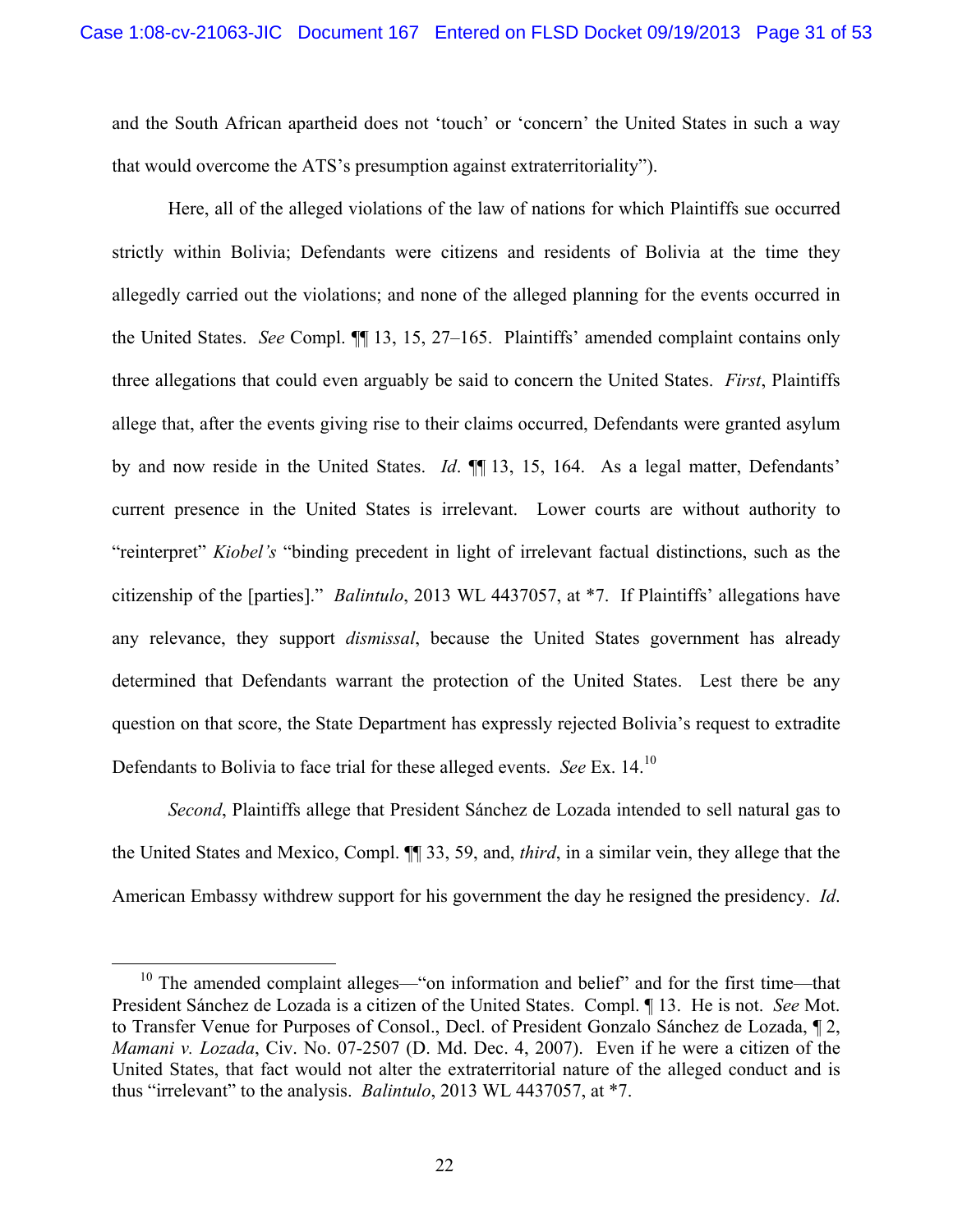¶ 164.But while those allegations mention the United States, they do not describe any *illegal conduct* in the United States.

In sum, there is not a single allegation in the 224-paragraph complaint of activity occurring in the United States in connection with the alleged violations. Because Plaintiffs' claims seek relief for "violations of the law of nations occurring outside the United States," they are "barred" under *Kiobel*. 133 S. Ct. at 1669.

# **II. PLAINTIFFS' TVPA CLAIM SHOULD BE DISMISSED IN LIGHT OF THE ACT'S EXHAUSTION REQUIREMENT**

Plaintiffs' TVPA claim fares no better. The TVPA expressly provides that "[a] court shall decline to hear a claim under this section if the claimant has not exhausted adequate and available remedies in the place in which the conduct giving rise to the claim occurred." 28 U.S.C. § 1350 note. Plaintiffs fail to satisfy this requirement in two respects. *First*, Plaintiffs have received compensation for their injuries pursuant to at least two Bolivian governmental schemes, the 2003 Humanitarian Assistance Agreement and the 2008 Law for the Victims of the Events of February, September, and October of 2003. Where, as here, Plaintiffs have successfully obtained "remedies in the place in which the conduct giving rise to the claim occurred," *id*., further relief under the TVPA is unwarranted. *Second*, even putting aside the fact that Plaintiffs have obtained relief under those two schemes, Plaintiffs have failed to exhaust *other* available avenues for relief under Bolivian law. Specifically, Plaintiffs have not exhausted available civil claims in the Bolivian court system.<sup>11</sup> Because Plaintiffs have not satisfied the TVPA's exhaustion requirement, their TVPA claim should also be dismissed.

The Eleventh Circuit has held that the ATS does not incorporate an exhaustion requirement. *See Jean v. Dorelien*, 431 F.3d 776, 781 (11th Cir. 2005). Defendants respectfully submit that this holding was erroneous and reserve the right to challenge it in any future appeal.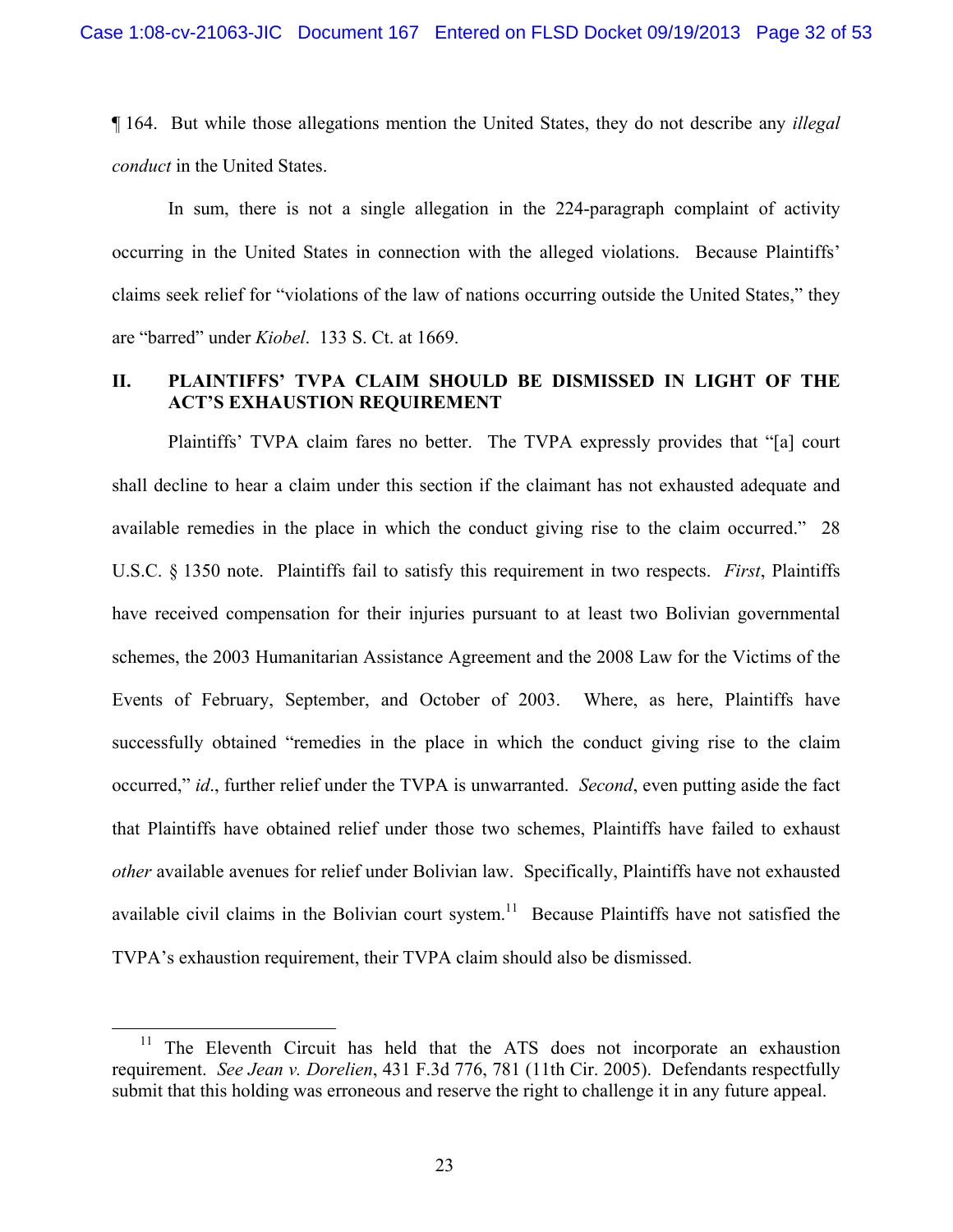### **A. Plaintiffs Have Received Compensation For Their Alleged Injuries**

In deciding the prior motion to dismiss, this Court dismissed the TVPA claim because Plaintiffs had "not exhausted available remedies in Bolivia." *Rojas Mamani*, 636 F. Supp. 2d 1326, 1328 (S.D. Fla. 2009). At that time, Plaintiffs had received compensation under the 2003 Humanitarian Assistance Agreement, which provided each Plaintiff with 60,000 Bolivianos for "humanitarian assistance compensation" and "emergency and funeral expenses." *Id.* at 1329 (internal quotation marks omitted). This sum amounted to "almost 8 times the 2003 annual average per capita income." *Id.* Plaintiffs had not yet, however, sought relief under the 2008 Law for the Victims of the Events of February, September, and October of 2003, which provided heirs to deceased victims of the events at issue here "a payment equal to 250 'national minimum salaries,' as well as free public university educations to obtain bachelors' degrees." *Id*. (citation omitted).That "substantial sum" amounted to roughly 15 times the average annual per capita income in Bolivia. *Id.* at 1330–31.The Court determined that the failure to seek compensation under that law precluded Plaintiffs from raising their TVPA claims. *Id.* 

Because this Court dismissed Plaintiffs' claim as a result of their failure to seek compensation under the 2008 law, it did not decide whether the 2003 payments would alone preclude Plaintiffs' TVPA claim. 636 F. Supp. 2d at 1331. It noted, however, that "[i]t seem[ed] . . . that the [D]efendants have the better of the argument with respect to the effect of the 2003 payments." *Id.* at 1330. The Court explained that "[i]t is difficult for the [P]laintiffs to say that the 2003 payments did not constitute compensation (albeit non-individualized compensation) for their losses," and that, while "those payments may not have affected the [P]laintiffs' ability to seek further recovery from the [D]efendants under Bolivian law, [that] cannot alter the exhaustion of remedies requirement found in § 2(b) of the TVPA." *Id.* The Court additionally noted that "[o]ne of the early supporters of the [TVPA] . . . explained that the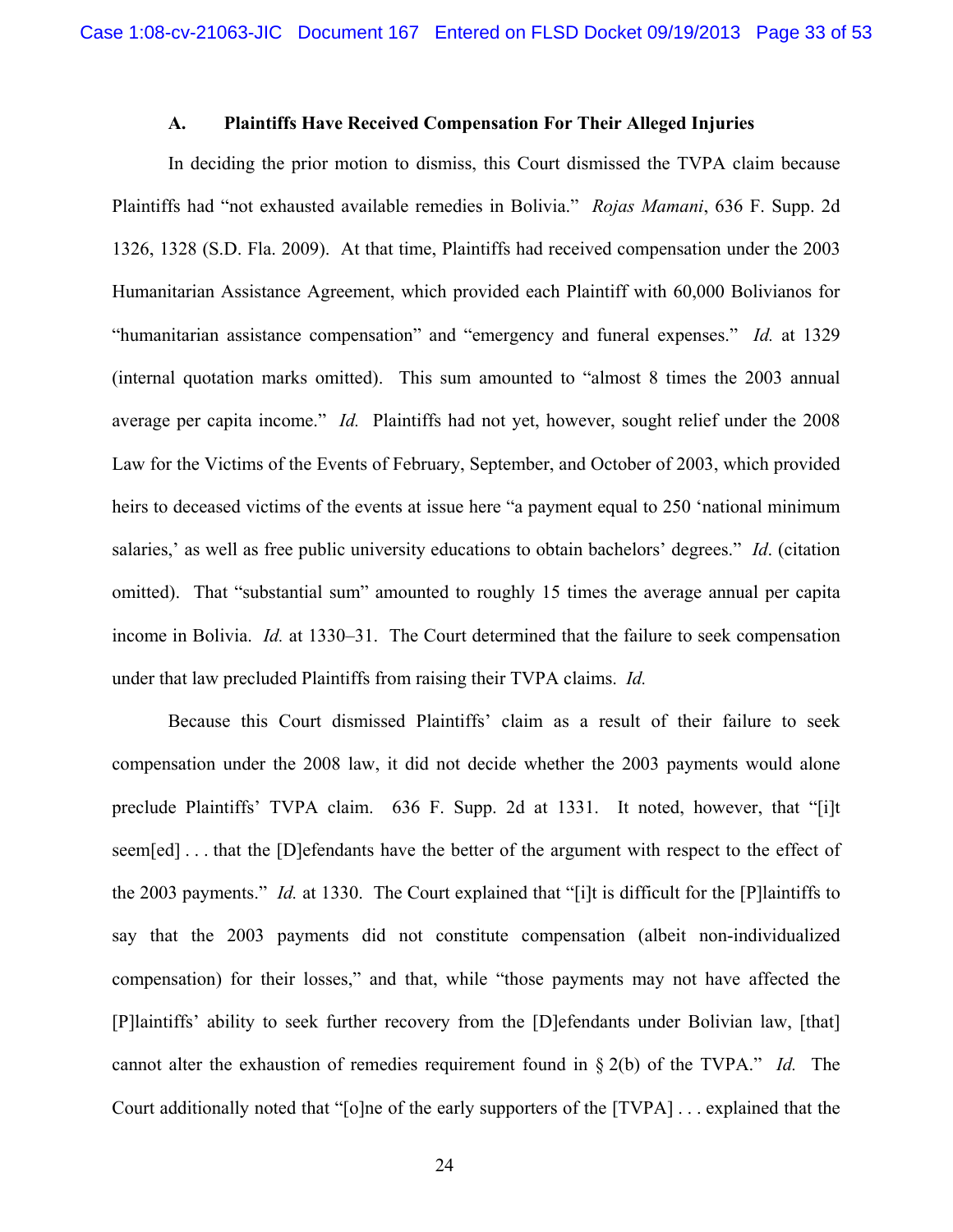bill would 'permit victims of foreign torture to undertake a civil action against their torturers in the United States *if they are unable to obtain redress in the country where the torture took place*." *Id.* at 1331 n.9 (internal quotation marks omitted) (citing 134 Cong. Rec. 28,611, 28,614 (1988)).

Plaintiffs now allege that they have received the monies to which they were entitled under the 2008 law. Compl. ¶ 176. In other words, each Plaintiff has now received compensation under at least two separate schemes, totaling approximately 23 times the average annual per capita income in Bolivia. 636 F. Supp. 2d at 1329–30. This Court should now hold that Plaintiffs' compensation under these two schemes precludes their claim for further relief in an American court under the TVPA. The legislative history of the TVPA and customary international law both suggest that an individual who has been adequately compensated under local law may not invoke the resources of an American court for yet additional relief.

To begin with, as this Court noted in its earlier opinion, the legislative history of the TVPA suggests that the purpose of the Act was to provide relief to victims of torture only "if they are unable to obtain redress in the country where the torture took place." 636 F. Supp. 2d at 1331 n.9 (emphasis and internal quotation marks omitted). The House Report on the TVPA, for example, explains that "the bill recognizes as a defense the existence of adequate remedies in the country where the violation allegedly occurred," as this "ensures that U.S. courts will not intrude into cases more appropriately handled by courts where the alleged torture or killing occurred." H.R. Rep. No. 102-367, at 4–5 (1991). In other words, claims must be brought under the TVPA "as a last resort," after attempts to obtain local remedies have failed. S. Rep. No. 103-249, at 9 (1991); 134 Cong. Rec. 28611, 28614 (1988) (statement of Rep. Broomfield) (stating that, "as a last recourse to justice, [the TVPA] would then allow a person to turn to the Federal courts for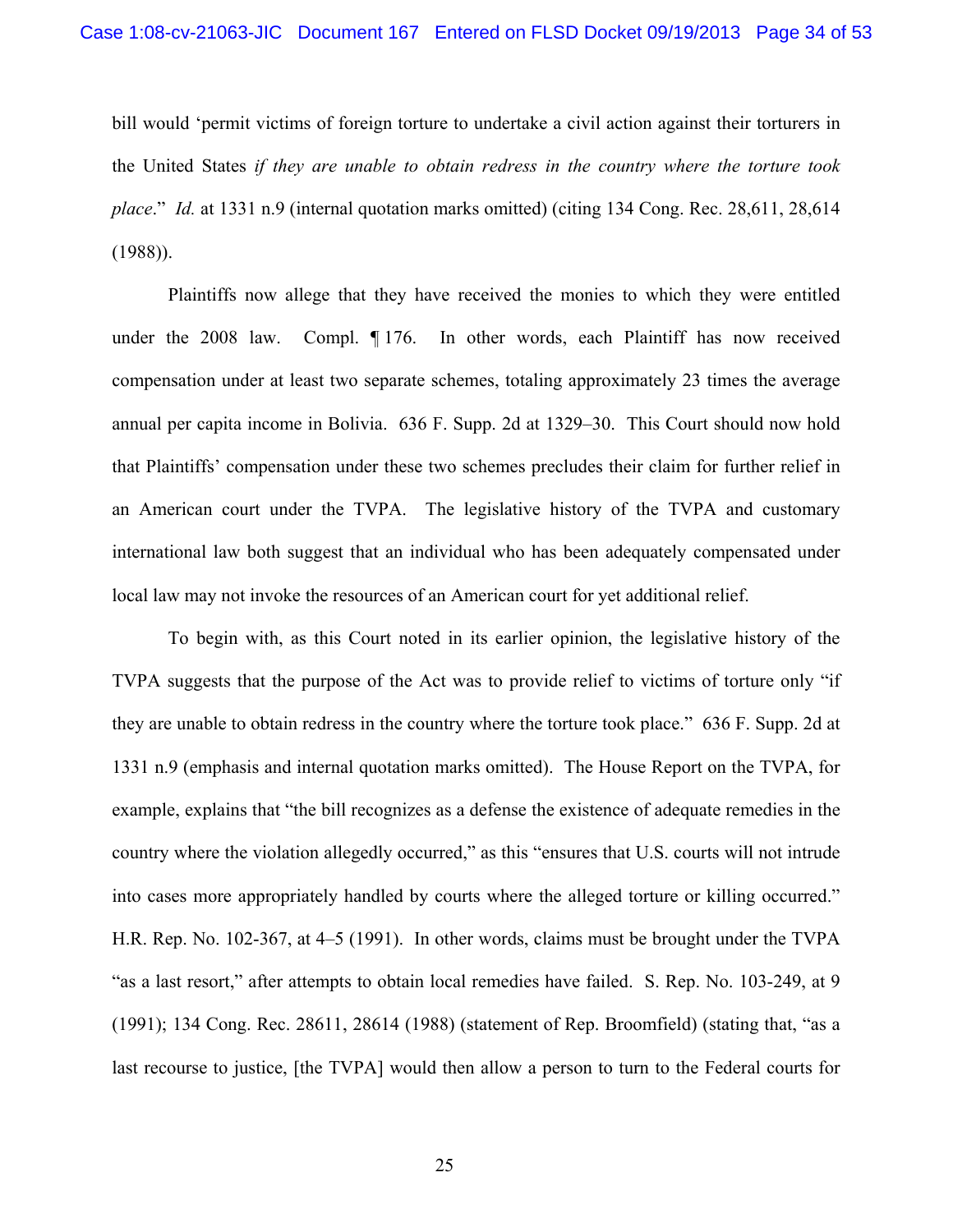help"); *see generally Mohamad v. Palestinian Authority*, 132 S. Ct. 1702, 1710 (2012) (noting that "[C]ongress appeared well aware of the limited nature of the cause of action it established in the [TVPA]").

The legislative history further states that "the interpretation of section  $2(b) \ldots$  should be informed by general principles of international law." S. Rep. No. 249, *supra*, at 9; *see also Cabello v. Fernandez-Larios*, 291 F. Supp. 2d 1360, 1365 (S.D. Fla. 2003) (same), *Cabello v. Fernandez-Larios*, 402 F.3d 1148 (11th Cir. 2005). Those principles of international law, in turn, suggest that an individual who has successfully obtained local remedies may not pursue a claim for additional relief in international proceedings. "The rule that local remedies must be exhausted before international proceedings may be instituted is a well-established rule of customary international law . . . ." *Interhandel (Switzerland v. United States*), 1959 I.C.J. 6, 27. The purpose of that rule is to allow "the State where the violation occurred [to] have an opportunity to redress it by its own means, within the framework of its own domestic legal system." *Id.* "If an injured alien's claim can be remedied within the domestic sphere," elevating the claim to the international sphere "is precluded." Paula Rivka Schochet, *A New Role for an Old Rule: Local Remedies and Expanding Human Rights Jurisdiction Under the Torture Victim Protection Act*, 19 Colum. Hum. Rts. L. Rev. 223, 236–37 (1987).

The legislative history of the TVPA suggests that there might be one exception to this general rule: A Plaintiff is not precluded from seeking further relief where the local remedy is manifestly unjust. The Senate Report alludes to that narrow exception, indicating that American courts need not recognize foreign judgments in "situations much like those that exempt a plaintiff from the exhaustion of remedies requirement: unfairness of the judicial system, unfair procedures, and lack of competence." S. Rep. No. 102-249, *supra*, at 10; *see also* Nsongurua J.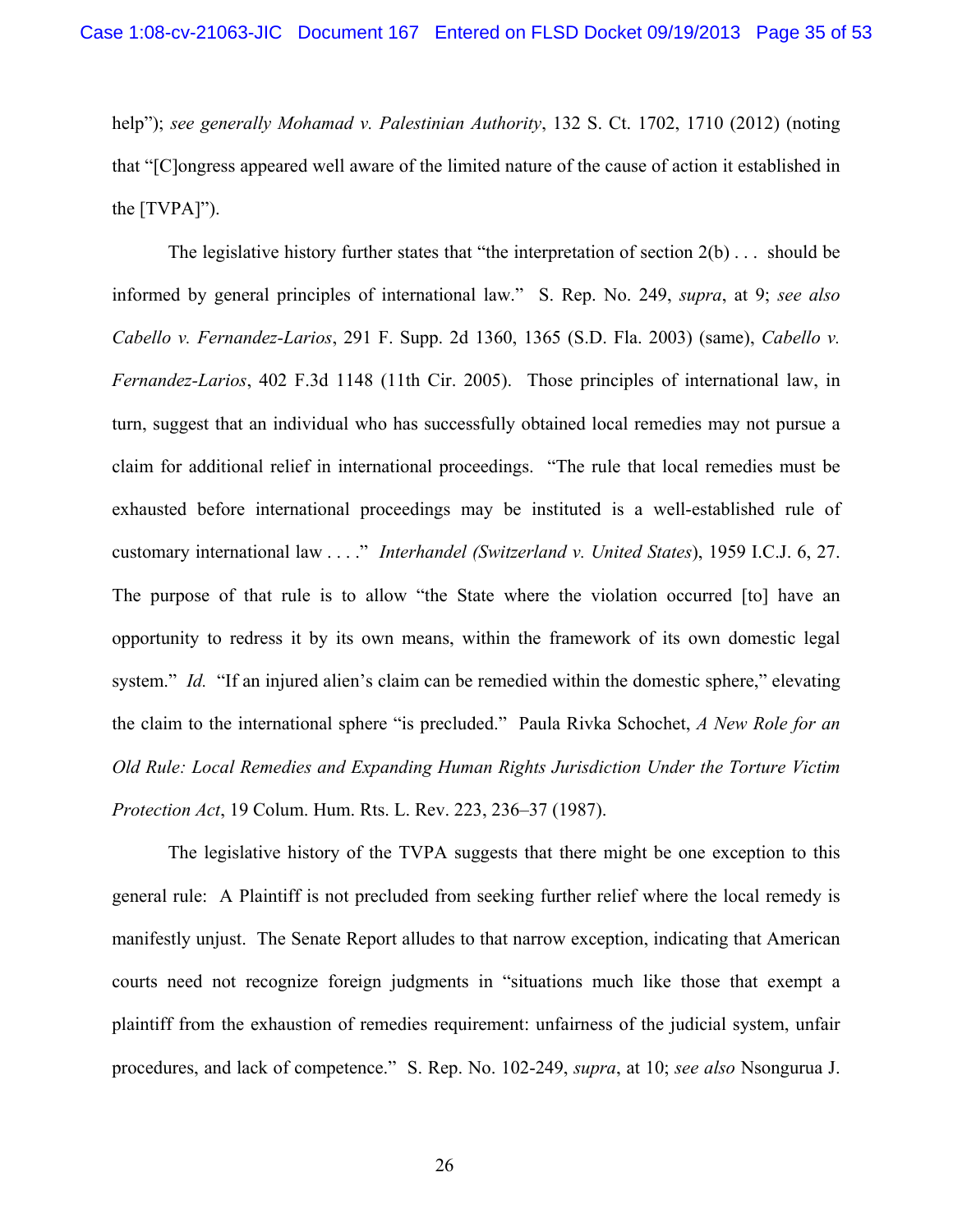Udombana, *So Far, So Fair: The Local Remedies Rule in the Jurisprudence of the African Commission on Human And Peoples' Rights*, 97 Am. J. Int'l L. 1, 22 (2003).<sup>12</sup>

 This Court need not explore the precise contours of that exception, however, because it plainly does not apply to Plaintiffs. As explained above, Plaintiffs have concededly been compensated under two separate schemes. And the Court has already found that the payment Plaintiffs would receive under the 2008 law constitutes "a substantial sum" and that their "total monetary compensation [would be] even greater if the 2003 payments are considered." 636 F. Supp. 2d at 1331. This Court would not have required exhaustion in the first instance if it believed the compensation system established by the 2008 law to be inadequate. Now that Plaintiffs have recovered under that law, they have indisputably received adequate remedies under Bolivian law, and this Court should therefore dismiss their TVPA claim.

# **B. Plaintiffs Have Failed To Exhaust All Avenues For Relief Under Bolivian Law**

In the alternative, the Court should dismiss Plaintiffs' TVPA claim because Plaintiffs are entitled to additional relief under Bolivian law—and thus have not fully exhausted their remedies. *See* 28 U.S.C. § 1350 note.

Specifically, Plaintiffs are entitled to seek compensation by pursuing civil claims in Bolivian courts. As Plaintiffs allege in their amended complaint, seven individuals were found criminally liable for the events at issue here on August 30, 2011. Compl. ¶ 170. Article 87 of the Bolivian Code of Criminal Procedure provides that "[a]ny person who is criminally liable, is also liable civilly and is obligated to compensate for the material and moral damages caused by

 $12$  That exception, too, is consistent with general principles of international law. As Chief Judge Kozinski, then sitting on the Court of Claims, noted in *Shanghai Power Co. v. United States*, 4 Cl. Ct. 237 (1983), *aff'd*, 765 F.2d 159 (Fed. Cir. 1985), seeking relief before an international tribunal is "not generally appropriate" unless the Plaintiff "has exhausted such local remedies as may be open to him and has sustained a denial of justice as that term is understood in international law." *Id.* at 243 n.12 (internal quotation marks omitted).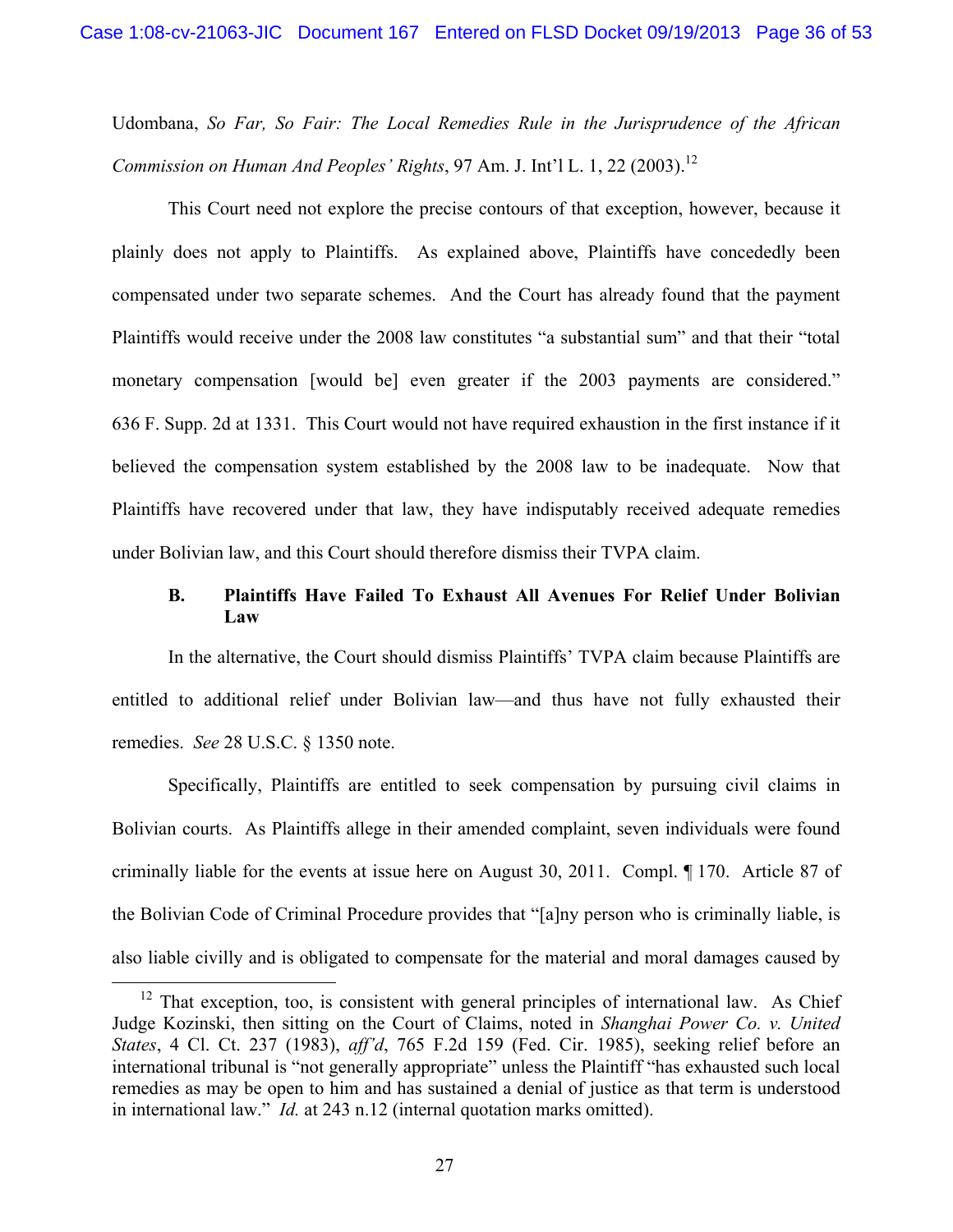the crime." Ex. 15. Indeed, the 2012 State Department Human Rights Report on Bolivia cites the fact that, "[a]t the conclusion of a criminal trial" for human rights violations, "the complainant can initiate a civil trial to seek damages." Ex. 18, at 4 (DOS Bolivia 2012 Human Rights Report). Plaintiffs are accordingly entitled to bring a civil suit against those seven individuals seeking compensation for their injuries in Bolivian court.

It appears that Plaintiffs are in the process of pursuing this remedy. At least some of those injured and the legal representatives of at least some of the injured have filed a civil action in Bolivia seeking up to 1 million Bolivianos (approximately \$140,000) each. *See* Ex. 16. And during a radio interview on a Bolivian radio station on August 21, 2013, an attorney claiming to represent some of the injured, Freddy Avalos, stated that they intend to pursue their civil claims. *See* Ex. 17. Mr. Avalos noted that his clients planned to file suit against those convicted in Bolivia. *Id.* Mr. Avalos disclosed that his team has been actively working on such a lawsuit, including by reviewing international law to determine the amount of damages that Plaintiffs should seek. He stated as follows:

[T]aking similar cases in other countries as precedent, we've been able to more or less determine a quantitative number that can to some extent compensate for the loss of one of the victims of 2003, or one of the people grievously wounded in 2003. Based on that assessment, we've done our work and are submitting [it] to the Supreme Court of Justice so that once assessed the Sentencing Court will surely determine and grant the economic benefit. We're talking about money that they will surely grant.

Ex. 17, at 2. If the plaintiffs in that lawsuit are successful, they will be entitled to recoveries from the defendants in that suit, who would be jointly and severally liable under Bolivian law. Ex. 15, Art. 92. If those defendants are unable to satisfy the full judgment, the government is required by law to establish a reparation fund to pay the judgment. *See id*., Art. 94.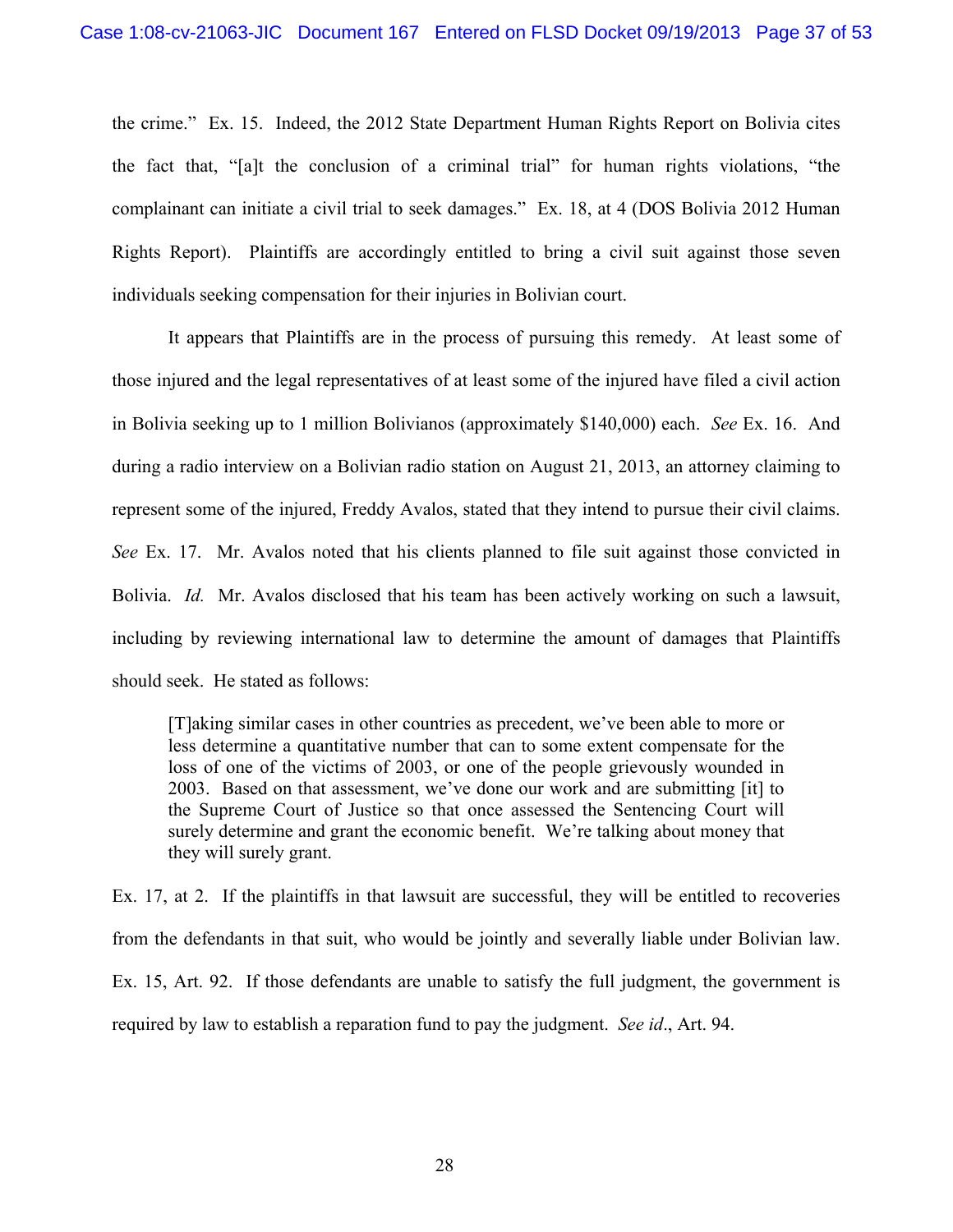In Defendants' view, the remedies Plaintiffs have already obtained in Bolivia are sufficient to support dismissal of their TVPA claim. At a minimum, however, the availability of additional remedies in Bolivia demonstrates that Plaintiffs have failed to satisfy the TVPA's exhaustion requirement. Either way, dismissal of the TVPA claim is warranted.<sup>13</sup>

# **III. THE AMENDED COMPLAINT SUFFERS FROM THE SAME INFIRMITIES IDENTIFIED BY THE ELEVENTH CIRCUIT AND THEREFORE FAILS TO STATE A VALID CLAIM**

The amended complaint fails to address any of the deficiencies identified by the Eleventh Circuit when it ordered dismissal of Plaintiffs' prior ATS claims. In particular, Plaintiffs remain unable to allege that extrajudicial killings were committed by *anyone*, much less by *these Defendants*. *See Mamani*, 654 F.3d at 1155. Instead, Plaintiffs rehash the same allegations expressly rejected by the Eleventh Circuit as insufficient. And while the TVPA claim was not at issue before the Eleventh Circuit, the court analyzed the extrajudicial-killing claim under the ATS by relying on the definition of extrajudicial killing in the TVPA, *id*. at 1154, and thus its reasoning applies equally to plaintiffs' TVPA claim. Plaintiffs' complaint can be dismissed on this basis alone.

# **A. The Amendments To Plaintiffs' Extrajudicial-Killing Claims Fail To Address The Deficiencies Identified By The Eleventh Circuit**

The Eleventh Circuit concluded that Plaintiffs had failed to state that *anyone*, much less Defendants, had committed extrajudicial killings in light of the severe civil unrest occurring in Bolivia during the relevant time period. Even reading the allegations in Plaintiffs' favor, "each

 $13$  When he signed the TVPA into law in 1992, President George H.W. Bush expressed concern that "potential abuse of [the TVPA] undoubtedly would . . . be a waste of our own limited and already overburdened judicial resources," and his hope that "the expansion of litigation by aliens against aliens" would be "approached with prudence and restraint.... [and] by sound construction of the statute and the wise application of relevant legal procedures and principles." Presidential Statement on Signing H.R. 2092, 28 Weekly Comp. Pres. Doc. 465, 1992 U.S.C.C.A.N. 91 (Mar. 16, 1992).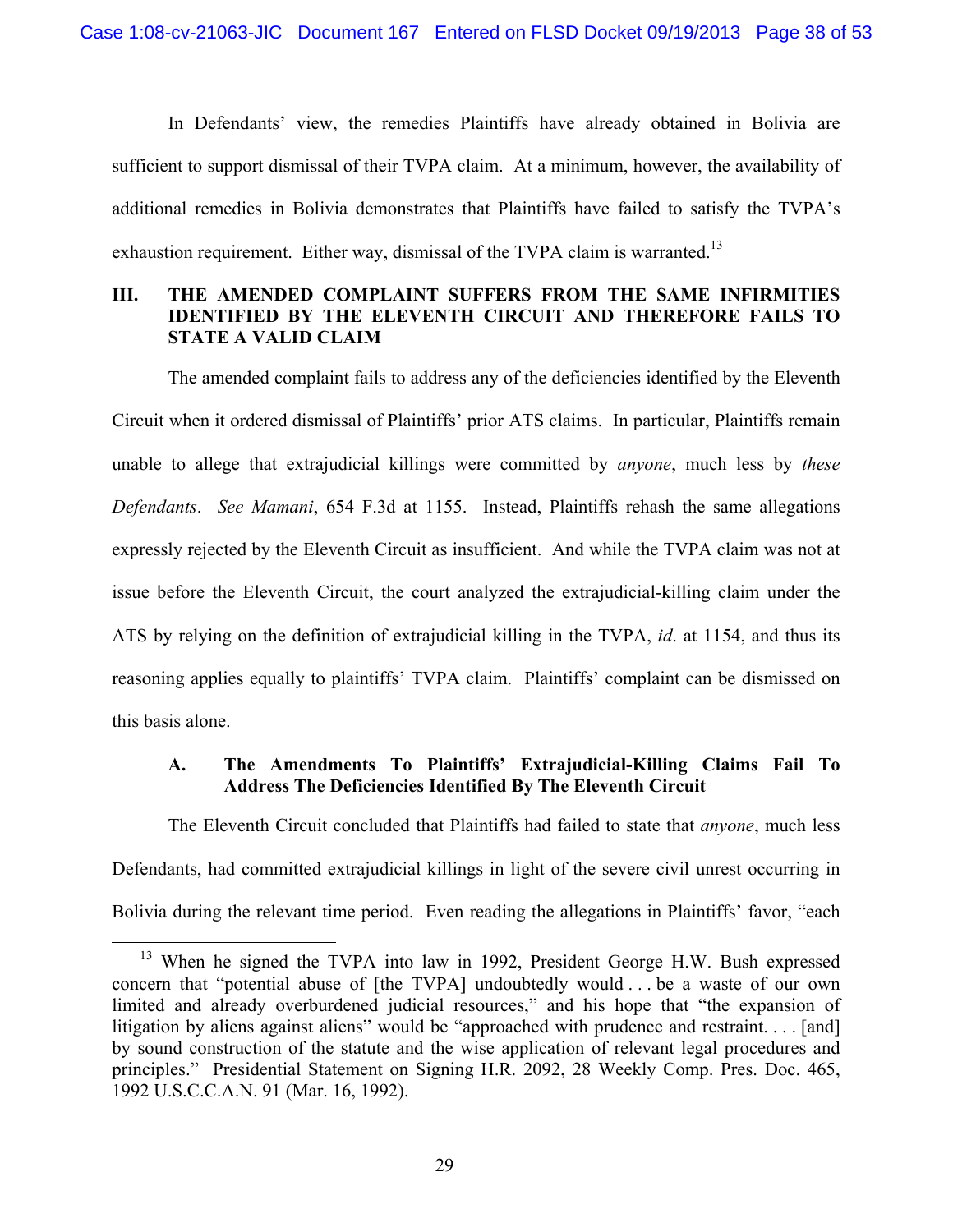of the [P]laintiffs' decedents' deaths could plausibly have been the result of precipitate shootings during an ongoing civil uprising." 654 F.3d at 1155*.* According to the Eleventh Circuit, the facts alleged were just as "compatible with accidental or negligent shooting (including mistakenly identifying a target as a person who did pose a threat to others)" as with extrajudicial killings. *Id*.

To establish that any extrajudicial killing occurred, Plaintiffs were required to address those deficiencies. They have not. In Exhibit 19, Defendants provide a table that compares the relevant allegations in the previous version of the complaint as to each decedent's death with the relevant allegations in the current version. As that exhibit shows, the specific allegations in the current version that recount how the decedents died are nearly identical to those in the previous version.<sup>14</sup> The only material difference is that Plaintiffs add the conclusory allegation that the decedents were "intentionally and deliberately" killed, Compl. ¶¶ 203, 207, whereas they claimed in the previous version of the complaint that the killings were committed in a manner that constituted an extrajudicial killing. That, of course, is not a sufficient change to transform their allegations into a valid claim. Plaintiffs' allegations remain devoid of any *facts* plausibly suggesting that anyone intentionally killed the decedents with the "studied consideration and purpose" that is required to state a claim of extrajudicial killing. *Mamani*, 654 F.3d at 1155.

The other alterations to the complaint are little more than cosmetic. Plaintiff Cerro sues on behalf of his deceased wife. In its prior opinion, this Court held that Mr. Cerro's allegations were insufficient to state a claim for extrajudicial killing because the facts did not exclude that possibility that the bullet, which the complaint alleged had gone through a *wall* and killed the

<sup>&</sup>lt;sup>14</sup> Juan Mamani, one of the Plaintiffs on the previous version of the complaint, is not a Plaintiff on the amended complaint. The nine current Plaintiffs bring claims on behalf of eight decedents.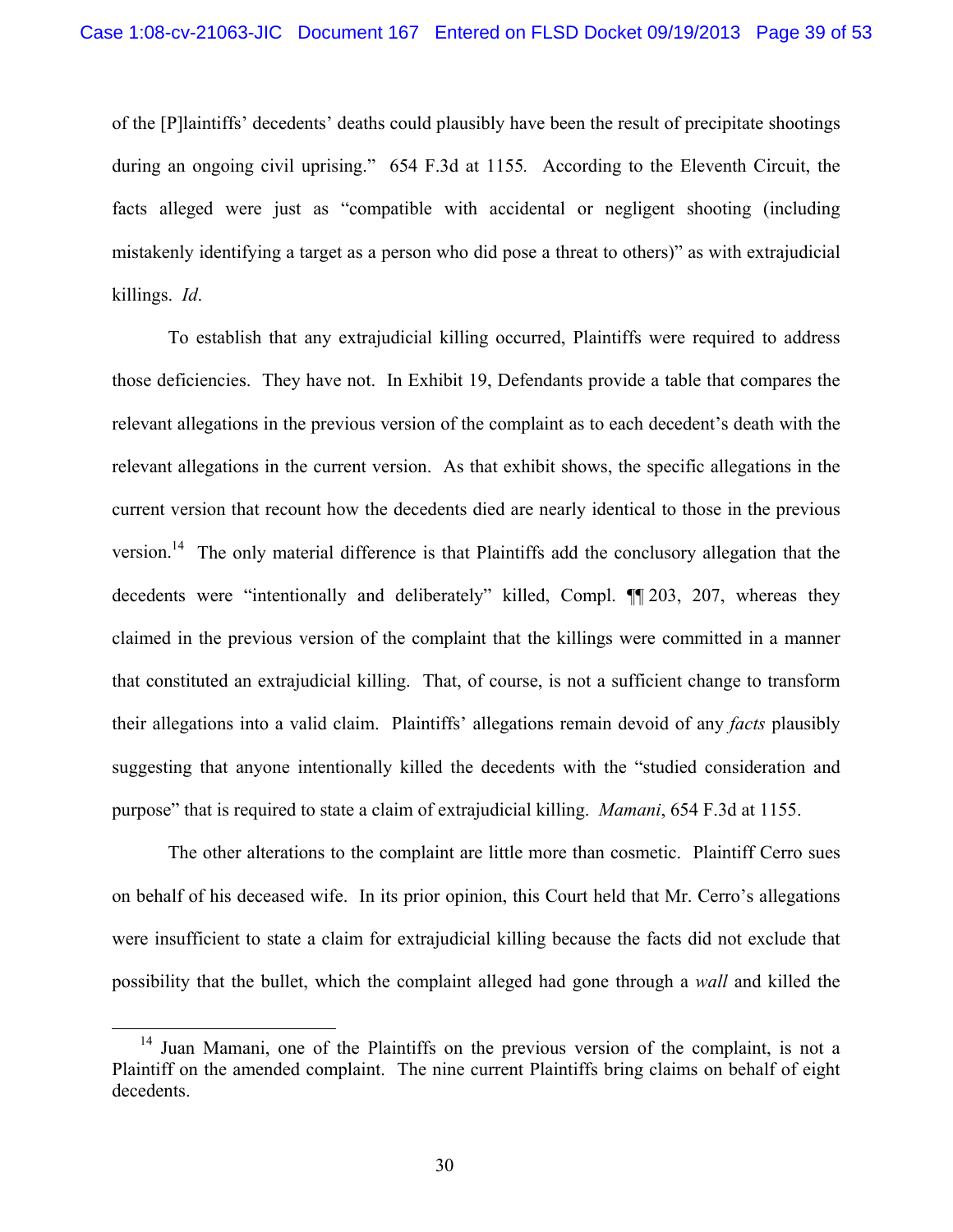decedent, was simply a stray bullet fired during the nearby violence. *See* Order (Nov. 25, 2009), Dkt. 120, at 27. The amended complaint now deletes any references to the wall and instead alleges that the decedent was sitting "next to the window" when she was shot. Compl. ¶ 113. That slight change does not affect the analysis. There remains no allegation that the bullet actually went *through* the window, as opposed to the wall (as was alleged in the previous version of the complaint). And the complaint still does not exclude the possibility that the bullet was a stray one.

As for the other decedents' deaths, other alternative explanations remain equally likely, if not more so, than that they were the victims of extrajudicial killings. *See* 654 F.3d at 1155. As the Eleventh Circuit explained, the alleged facts concerning those deaths—each of which occurred in the cloud of violent protests and severe civil unrest—are equally compatible with alternative explanations that the decedents were killed as a result of stray bullets, negligent and accidental shootings, self-defense, or mistaken identification. *See id*. 15 Plaintiffs' claims for extrajudicial killing should therefore be dismissed.

<sup>&</sup>lt;sup>15</sup> With respect to Plaintiffs Eloy and Etelvani Mamani, the amended complaint fails even to allege *who* shot their respective decedents—a Bolivian soldier, protester, or someone else. The complaint alleges only that the killers were "sharpshooter[s]" with access to "military weapon[s]," not that that the sharpshooters were members of the military or police. Compl. ¶ 75. Notably, State Department cables confirm that the protestors also had access to military equipment. Ex. 11, at FOIA-027, FOIA-034.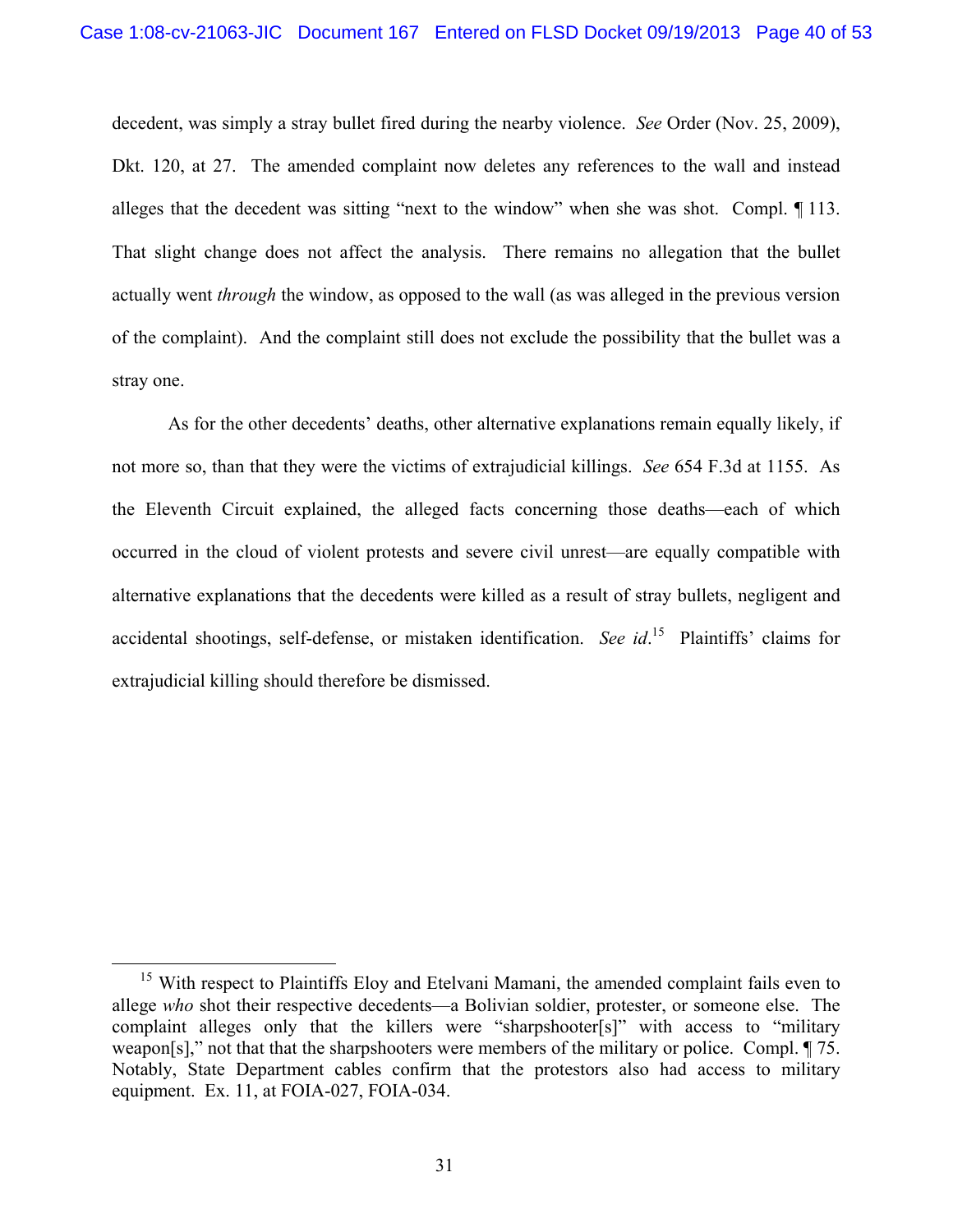# **B. Even If Plaintiffs Had Alleged A Valid Extrajudicial-Killing Claim, Plaintiffs Fail To Allege A Basis For Holding Defendants Liable**

Assuming, *arguendo*, that the amended complaint included facts sufficient to allege extrajudicial killings by *someone*, the complaint still fails to state a claim for extrajudicial killing by *these Defendants*. 16 Should the Court reach the issue, therefore, it should dismiss the extrajudicial-killing claims on this alternative ground.

# **1. Plaintiffs' Allegations That Defendants Authorized The Military To Kill Innocent Civilians Are Expressly Rebutted By Documents On Which They Rely**

The core of Plaintiffs' earlier complaint was the allegation that Defendants "order[ed] Bolivian security forces . . . to attack and kill scores of unarmed civilians." FACC ¶ 1. The Eleventh Circuit rejected this allegation as conclusory and held it was not entitled to any weight in the analysis. 654 F.3d at 1155. In response, Plaintiffs now allege, repeatedly, that "[d]efendants chose to continue to implement their strategy to use lethal military force to kill and terrorize civilians." Compl. ¶ 50; *see also id*. ¶¶ 6, 30–31, 35, 50–51, 203, 207. If anything, those allegations are even vaguer and less specific than the allegation that Defendants "ordered" security forces to kill civilians—the very allegation the Eleventh Circuit rejected. This Court should therefore attach no weight to those allegations in assessing the validity of Plaintiffs' claim.

Plaintiffs also now allege that unnamed government officials hypothesized that "they would have to kill 2,000 or 3,000 people" in order to quell anticipated protests, Compl.  $\P$ 4, and

<sup>&</sup>lt;sup>16</sup> Glaringly, any time the amended complaint refers to an "order" to kill, it does so in the passive voice. *See*, *e.g.*, Compl. ¶ 73 ("troops were ordered to use lethal munitions and to shoot 'at anything that moved'"); *id*. ¶ 122 ("were ordered"); *id*. ¶ 136 ("were ordered"); *id*. ¶ 138 ("were ordered"); *id*. ¶ 139 ("were ordered"). The only time the amended complaint comes close to identifying who ordered soldiers to kill civilians is in Paragraph 104, where it alleges only that "*[o]fficers* ordered soldiers to kill civilians." (emphasis added).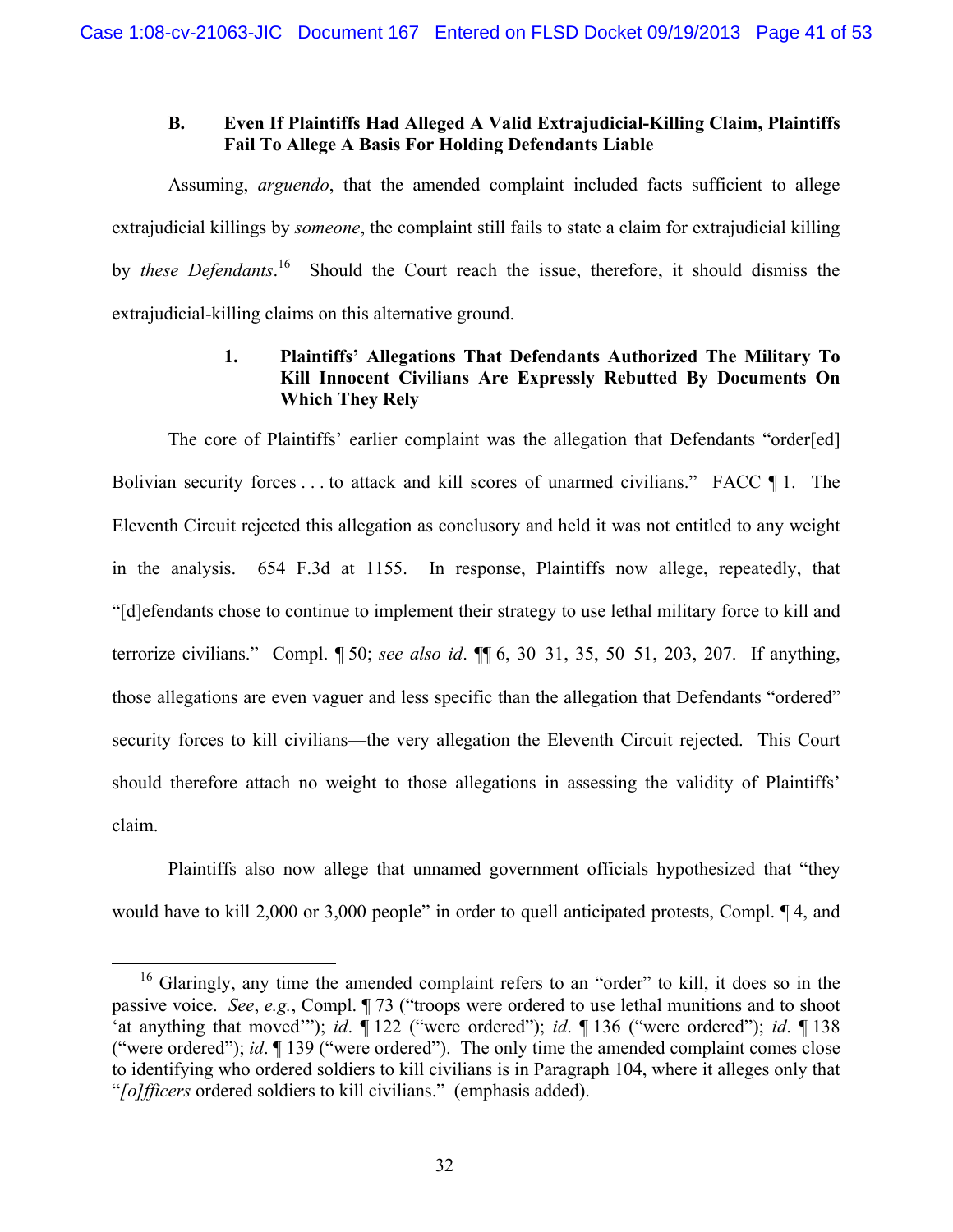that Defendant Berzaín commented that "999 deaths were not enough, but that 1,000 deaths would be sufficient," *id*. ¶ 50; *see also id*. ¶ 30. But allegations as to conversations concerning hypothetical events have no bearing on what in fact occurred. Moreover, this Court is not required to consider any allegations concerning an alleged plan to kill innocent civilians, because those allegations are flatly contradicted by the very documents relied upon by Plaintiffs.<sup>17</sup> "[W]hen the exhibits contradict the general and conclusory allegations of the pleading, the exhibits govern." *Griffin Industries, Inc. v. Irvin*, 496 F.3d 1189, 1205–06 (11th Cir. 2007); *see also Merl v. Warner Bros. Entm't Inc.*, Civ. No. 12-20870, 2013 WL 266049, at \*3 (S.D. Fla. Jan. 23, 2013) (same).

In an effort to establish a connection between Defendants' conduct and the decedents' death, Plaintiffs identify two "secret" government documents evidencing Defendants' intent to use lethal force against peaceful protesters and to authorize the killing of innocent civilians. Compl.  $\P$  37–38.<sup>18</sup> Plaintiffs first allege that Bolivia's Army Commander issued "a secret" Manual for the Use of Force" to provide guidance to the military in conducting domestic operations. *Id*. ¶ 37. But far from supporting their claims, the manual destroys them. According to the manual, the military:

- was required to "respect" and "defend" human rights;
- was forbidden from using firearms "against unarmed people";

<sup>&</sup>lt;sup>17</sup> The allegations cannot be credited even if not contradicted, because they are insufficient to establish the existence of a plan. Notably, Plaintiffs do not allege that there was a single followup meeting to implement any plan to effectuate the conversations concerning hypothetical events.

<sup>&</sup>lt;sup>18</sup> Plaintiffs make much of the assertion that the military and executive plans were "secret." Compl. ¶¶ 37–38. There is nothing inherently sinister, however, about protecting the confidentiality of military and executive plans; after all, governments around the world do the same.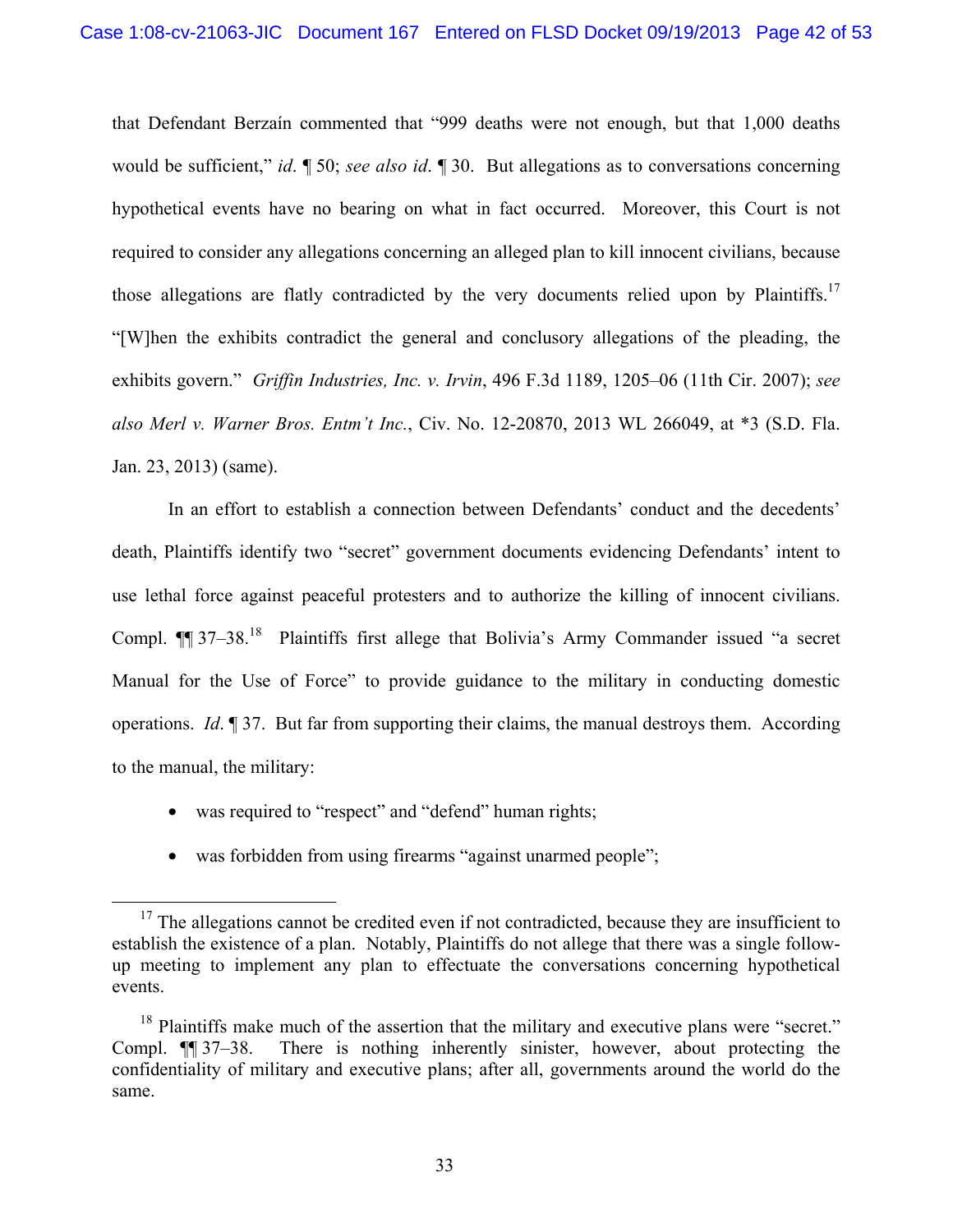- could use only proportional force and only in self-defense;
- could act only against individuals that pose a threat;
- was required to avoid collateral damage to non-participating individuals; and
- could use lethal force only as a last resort.

Ex. 3, at 5, 10–12*.* And contrary to Plaintiffs' claims that the military was permitted to use force to disrupt peaceful protests, the manual restricted the use of force to only the following circumstances:

- in the exercise of self-defense;
- to avoid being disarmed;
- to avoid being captured or taken hostage;
- to prevent the seizure of military installations;
- to prevent the seizure of military equipment;
- to prevent individuals from preventing the army units to fulfill their missions; and
- to prevent conflict escalation.

*Id.* at 18. This manual belies Plaintiffs' claim that Defendants authorized the military to commit violations of the law of nations.<sup>19</sup>

In a similar vein, Plaintiffs allege that President Sánchez de Lozada promulgated a secret document called the "Republic Plan," which allegedly authorized the military to "shoot and kill unarmed civilians on sight." Compl. ¶ 38. Again, Plaintiffs fail to allege that any of the

<sup>&</sup>lt;sup>19</sup> Indeed, the principles in the manual are similar to those outlined in the "Standing Rules for the Use of Force" issued by the United States Department of Defense concerning a military response to domestic emergencies. Those rules require that troops use deadly force only to stop a threat, such as the "sabotage of a national critical infrastructure," and only "when all lesser means have failed or cannot reasonably be employed." Ex. 20, at 32–41 (Defense Support of Civil Authorities Handbook).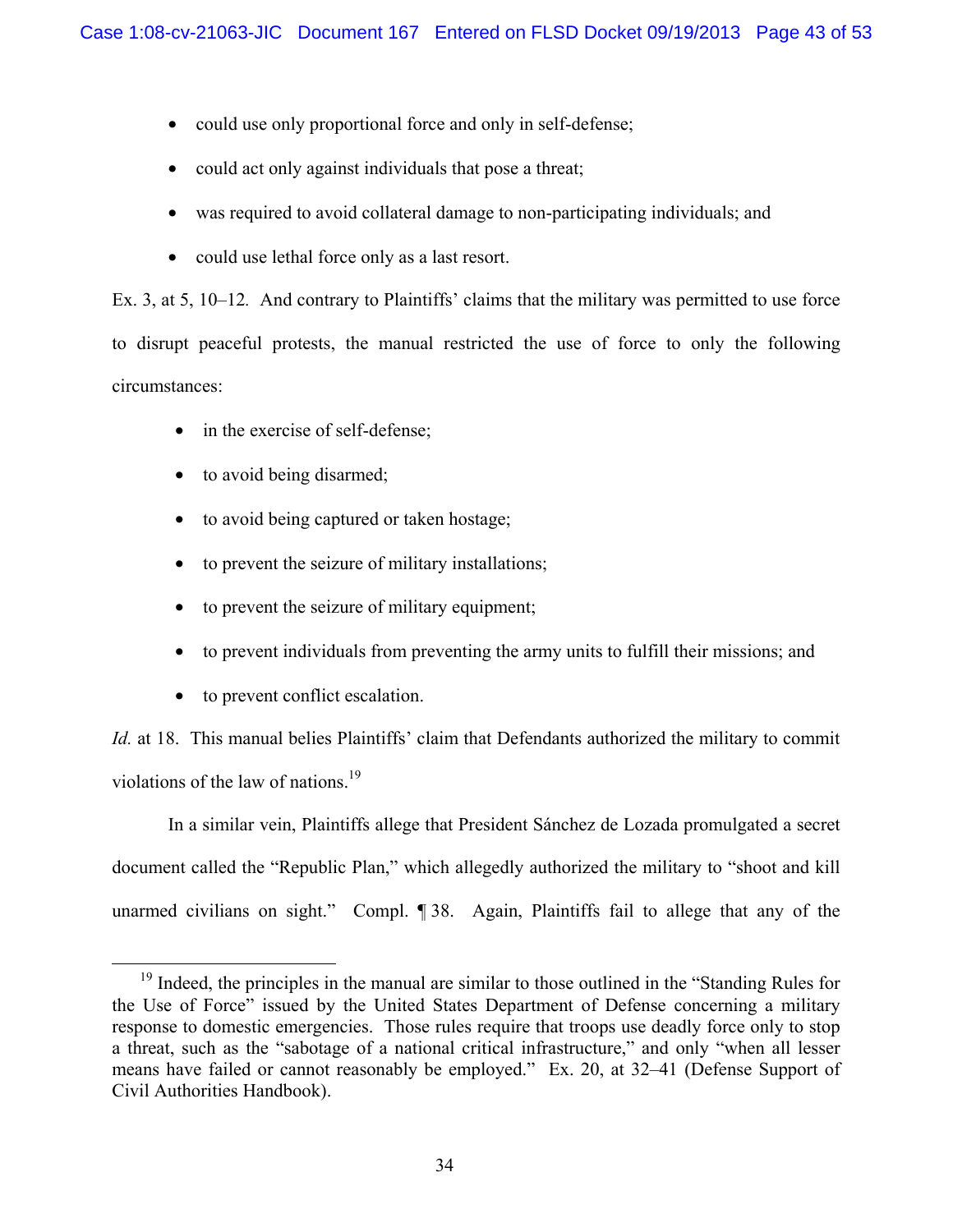individuals who shot at the decedents were aware of or acting consistent with this purportedly "secret" plan. In any event, the two-page plan does not in any way authorize or condone the shooting of unarmed civilians on sight. It does not even discuss use of force at all, much less the use of force against civilians. The plan does nothing more than to direct military personnel to "guarantee the rule of law and the exercise of constitutional rights." Ex. 4, at 1. That is a far cry from an authorization to kill unarmed civilians on sight.

# **2. The Amended Complaint Contains No Other Allegations That Defendants Were Complicit In Extrajudicial Killings**

The amended complaint fails to identify any additional directions that President Sánchez de Lozada provided to the military—other than his directions to respect human rights and to apply deadly force only as a last resort, pursuant to the plans discussed above—beyond the directions that the Eleventh Circuit considered (and rejected) from the previous version of the complaint. *See* Compl. ¶ 63 (order to create a task force to clear roadblocks and rescue trapped tourists); *id*. ¶¶ 71–72 (order to "use necessary force"); *id*. ¶ 93 (order to "suppress the protestors"); *id*.  $\P$  101 (order to use ""all necessary resources" to "'restore and maintain order and public security.'"); *see generally* 654 F.3d at 1154–55 (determining that those orders were insufficient to establish liability). As the Eleventh Circuit correctly noted, Plaintiffs can identify no case in which such "high-level decisions on military tactics and strategy during a modern military operation have been held to constitute ... extrajudicial killing under international law." *Id*. at 1155 (ellipsis in original) (quoting *Belhas v. Ya'alon*, 515 F.3d 1279, 1293 (D.C. Cir. 2008)).

Similarly, the amended complaint alleges no facts establishing any connection between Minister Berzaín and extrajudicial killings. The only direction allegedly given by Minister Berzaín to the military came immediately after the soldier had been killed. Soon after, Minister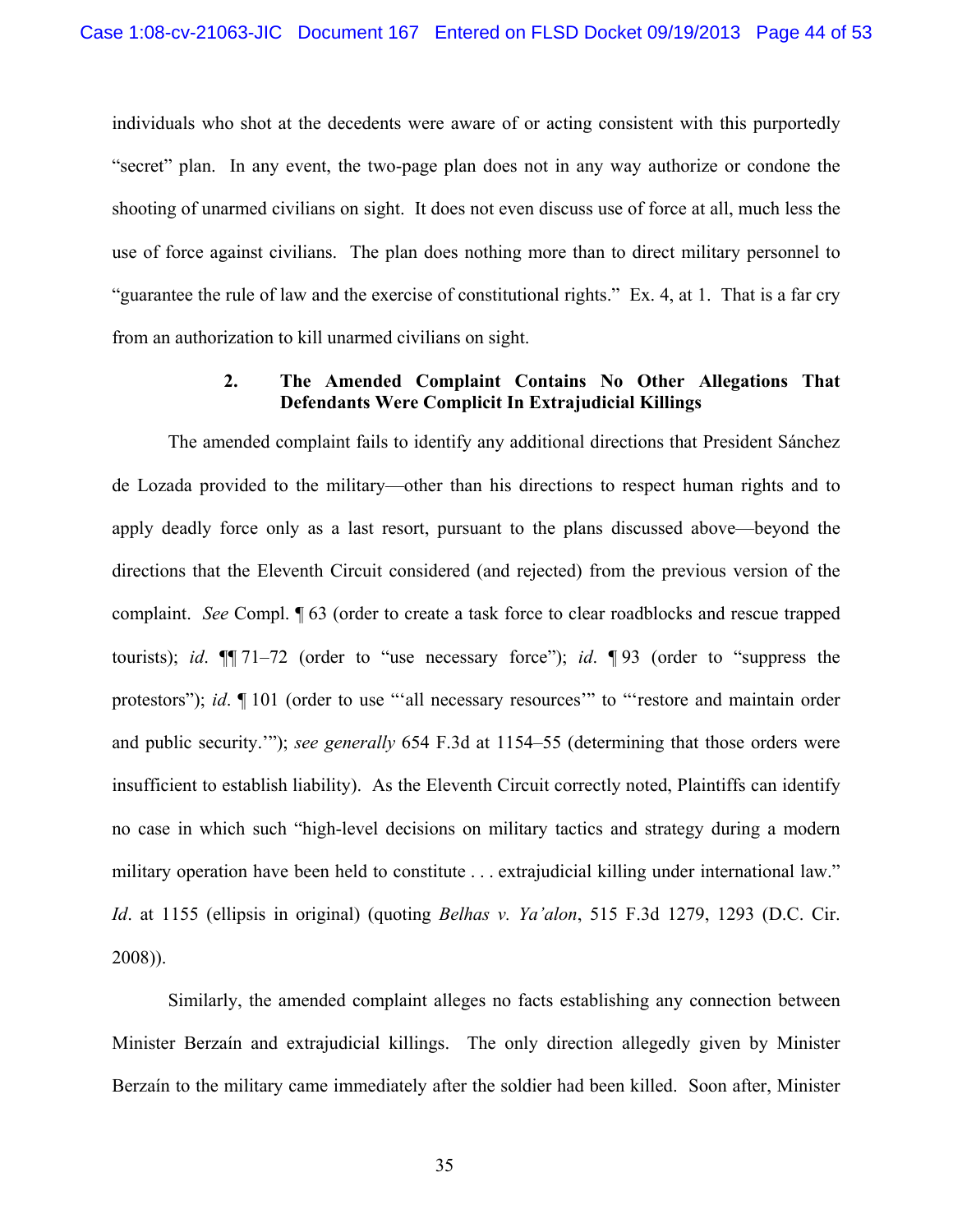Berzaín allegedly ordered soldiers in a helicopter to fire on people below. Compl.  $\P$ [135–137. But the amended complaint does not allege that the people at whom Minister Berzaín allegedly directed fire were unarmed or did not pose a threat. The amended complaint also does not allege that any of the decedents (or anyone else, for that matter) was actually killed or injured as a result of that order. The amended complaint therefore fails to establish any connection between Minister Berzaín and any extrajudicial killings—assuming, *arguendo*, that extrajudicial killings *by someone* have been sufficiently alleged.

# **3. Plaintiffs Fail To Sufficiently Allege Any Other Valid Theory On Which Defendants Can Be Secondarily Liable**

To the extent that Plaintiffs relied on other theories of secondary liability in their defense of the previous version of the complaint and seek to rely on them again now, nothing in the amended complaint cures the deficiencies in those theories.

a. To the extent that Plaintiffs contend that the individuals responsible for the alleged extrajudicial killings were acting as Defendants' agents, that contention must be rejected because Plaintiffs cannot demonstrate that such a theory is well accepted in international law. *See In re Chiquita Brands Int'l, Inc., Alien Tort Statute & Shareholder Derivative Litig*., 792 F. Supp. 2d 1301, 1352 (S.D. Fla. 2011), *appeal pending*, No. 12-90020 (11th Cir.); *Giraldo v. Drummond Co.*, Civ. 09-1041, 2013 WL 3873965, at \*7 (N.D. Ala. July 25, 2013) (holding that the agency theory is unavailable under the TVPA).

Even if Plaintiffs could proceed on an agency theory of liability, their claim in this case must still be dismissed. Plaintiffs have failed to allege that the individuals who shot the decedents were acting on Defendants' directions at the time they took the shots. *See* Restatement (Third) of Agency § 2.01 (2006).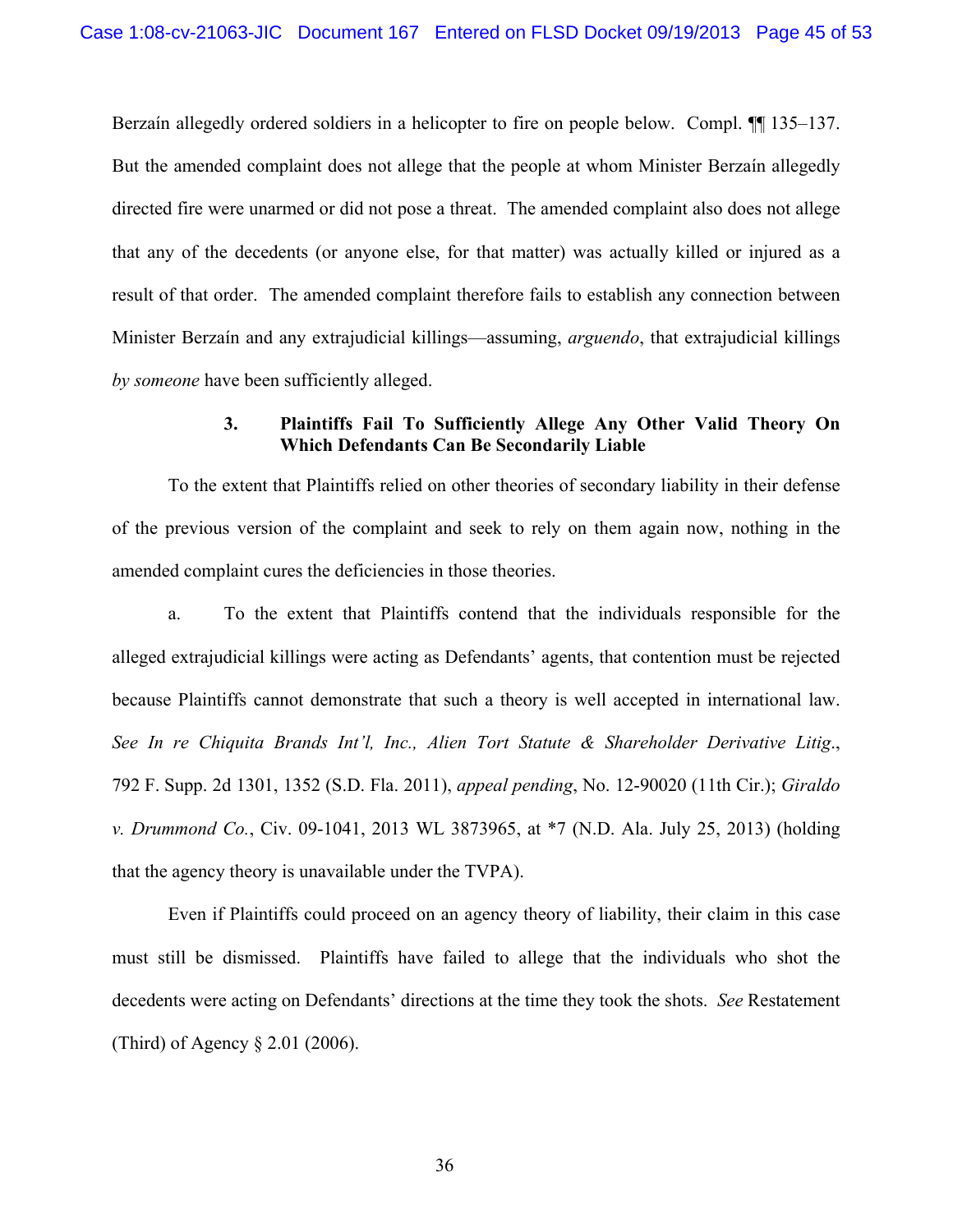b. To the extent that Plaintiffs persist in arguing that Defendants can be liable because they sat atop the chain of command, that argument, too, is unavailing. The Eleventh Circuit unequivocally rejected Plaintiffs' reliance on a command-responsibility theory of liability, stating that it "d[id] not accept that, even if some soldiers or policemen committed wrongful acts, present international law embraces strict liability akin to respondeat superior for national leaders at the top of the long chain of command in a case like this one." 654 F.3d at 1154. Indeed, in their petition for rehearing, Plaintiffs conceded that the Eleventh Circuit had ruled that Defendants could not be held liable on the basis of command responsibility. *See* Pet. for Reh'g at 13, *Mamani v. Berzain*, Nos. 09-16246-FF & 10-13071-FF (11th Cir. Sept. 16, 2011) (stating that the Eleventh Circuit had "ruled that . . . Defendants could not be held liable under the ATS on the basis of command responsibility for the actions of the military forces they led"). The amended complaint alleges nothing new that would alter the foregoing analysis.

In any event, Defendants were forced to leave Bolivia on October 17. Compl. ¶ 164. Plaintiffs cannot plausibly allege that Defendants "failed to investigate or punish their subordinates," *id*. ¶ 187, when Defendants had less than a month (and for all but one of the decedents, less than five days) in which to do so.

c. Finally, to the extent that Plaintiffs contend that Defendants engaged in a conspiracy, that theory is likewise insufficiently alleged. Even if Plaintiffs had sufficiently alleged that any supposed co-conspirators had committed extrajudicial killings, Plaintiffs fail to allege any facts that would permit the Court to draw a reasonable inference that Defendants entered into an agreement with those individuals with the *purpose or intent* of facilitating extrajudicial killings. *See Chiquita Brands*, 792 F. Supp. 2d at 1343, 1351; *see* Part III.B(1), *supra* (addressing Plaintiffs' failure to allege extrajudicial killings).

37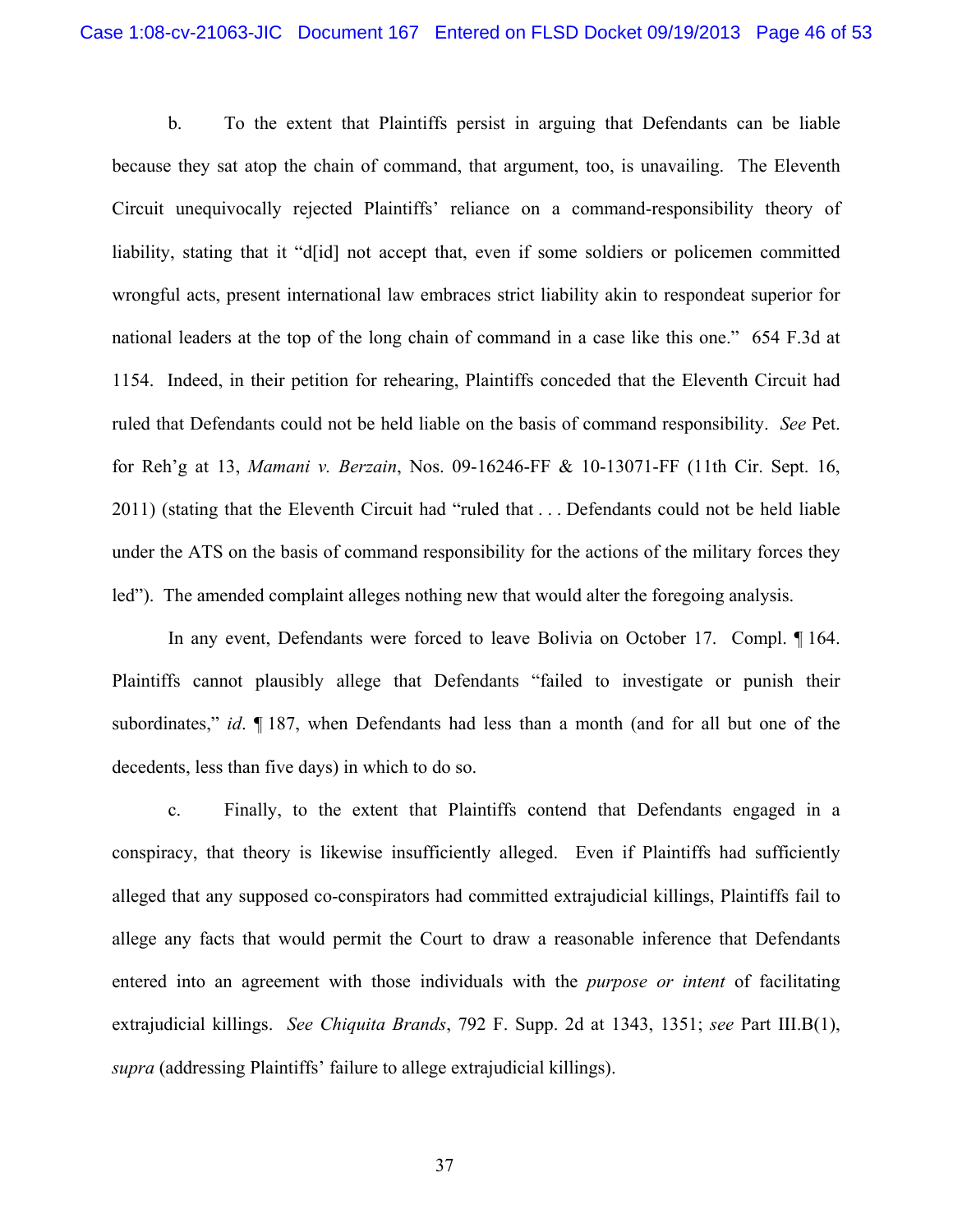## **C. The Amendments To Plaintiffs' Crimes-Against-Humanity Claim Also Fail To Address The Deficiencies Identified By The Eleventh Circuit**

As with the extrajudicial-killing claims, the amended complaint fails to overcome the deficiencies in the crimes-against-humanity claim identified by the Eleventh Circuit. As the Eleventh Circuit explained, "crimes against humanity exhibit especially wicked conduct that is carried out in an extensive, organized, and deliberate way, and that is plainly unjustified." 654 F.3d at 1156. For instance, courts have labeled as crimes against humanity such massive and notorious atrocities as the Holocaust, the Rwandan genocide, and the ethnic cleansing in the former Yugoslavia. *See generally Prosecutor v. Tadic*, No. IT-94-1-T, 1997 WL 33774656, Judgment ¶ 644 (I.C.T.Y. May 7, 1997).

In order to state a claim under the ATS for crimes against humanity, Plaintiffs must allege "a widespread or systematic attack" that is "directed against any civilian population." *Cabello v. Fernandez-Larios*, 402 F.3d 1148, 1161 (11th Cir. 2005). The Eleventh Circuit concluded that the previous version of the complaint failed to allege "injuries [that were] sufficiently widespread—or that wrongs were sufficiently systematic, as opposed to isolated events (even if a series of them)—to amount definitely to a crime against humanity under already established international law." 654 F.3d at 1156. In particular, the Court explained that "the [death] toll—one arising from a significant civil disturbance—was fewer than 70 killed and about 400 injured to some degree, over about two months." *Id.* While this toll was "sufficient to cause concern," the Court reasoned that, "especially given the mass demonstrations, as well as the threat to the capital city and to public safety," it "[could not] conclude that the scale of this loss of life and of these injuries" amounted to a crime against humanity. *Id.* The Court explained that "[a]llowing [P]laintiffs' claims to go forward would substantially broaden . . . the kinds of circumstances from which claims may properly be brought under the ATS." *Id.*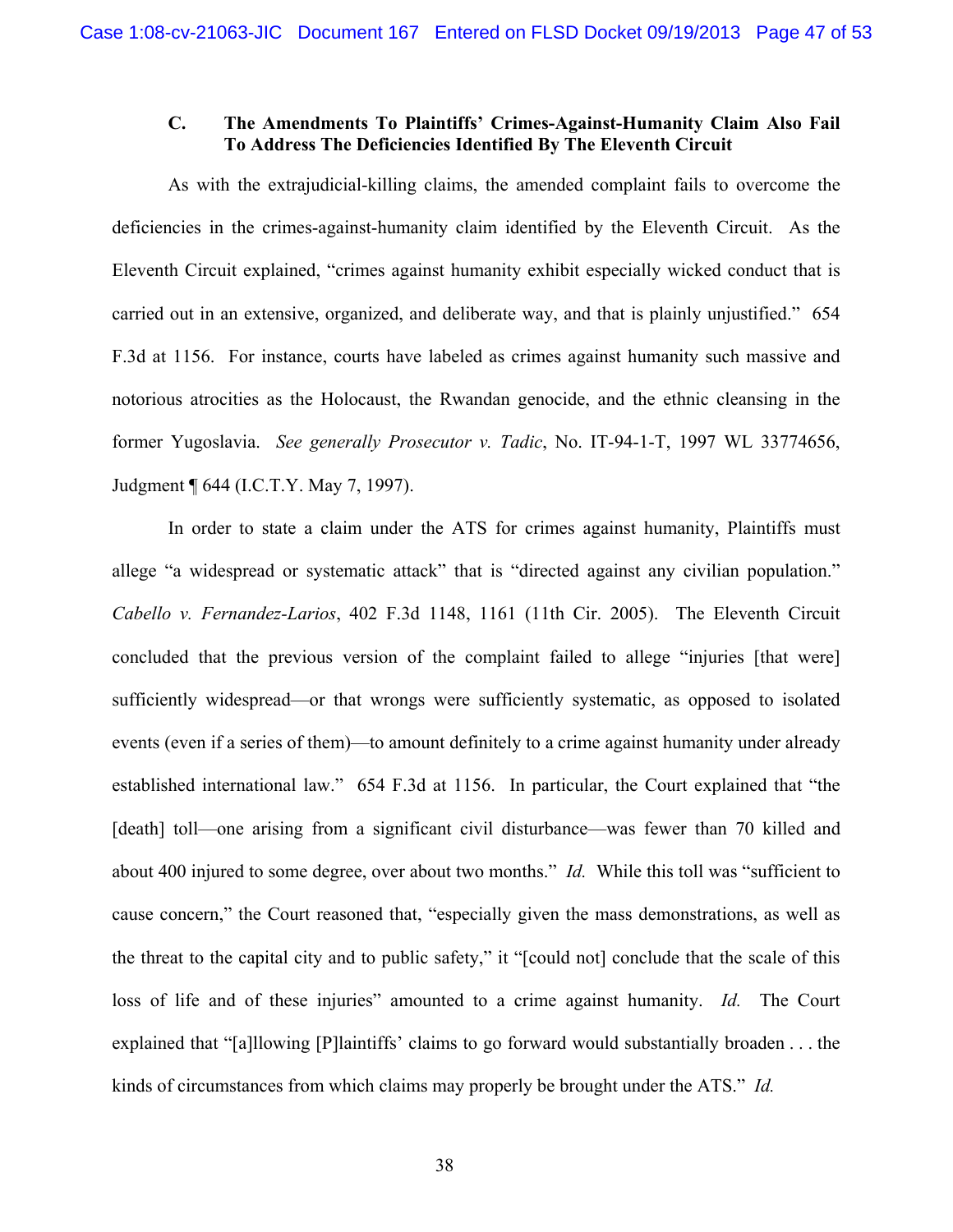Plaintiffs' amended complaint makes no effort to address those deficiencies. *First*, Plaintiffs still allege neither a "widespread or systematic" attack. As to the "widespread" nature of the attack, Plaintiffs now allege that the military killed 9 and injured 32 people in 1996; the military killed 40 and injured 214 people in January and February 2003; and the military killed 58 and injured 400 people in September and October 2003. Compl. ¶¶ 6, 28, 42, 46. Those allegations are not meaningfully different from plaintiffs' prior allegations that the military killed 38 and injured 182 people in January and February 2003, and killed 67 and injured 400 people in September and October 2003. FACC  $\P$  1, 23(b). Given the Eleventh Circuit's determination those prior allegations were insufficient, Plaintiffs' amended allegations likewise fail to establish a "sufficiently widespread" attack. 654 F.3d at 1156. Plaintiffs similarly fail to allege a "systematic" attack. And as discussed above, Plaintiffs' conclusory allegations of a plan to kill civilians are implausible and are contradicted by the very documents on which Plaintiffs rely.

*Second*, Plaintiffs also fail to allege an attack that was "directed against [a] civilian population." "An 'attack directed against [a] civilian population' involves some degree of scale, as well as a policy element." *Bowoto v. Chevron Corp.,* Civ. No. 99-2506, 2007 WL 2349343, at \*4 (N.D. Cal. Aug. 14, 2007) (alteration and internal quotation marks omitted). If an attack is not "plainly unjustified," 654 F.3d at 1156, or is "based on individualized suspicion of engaging in certain behavior," *Bowoto*, 2007 WL 2349343, at \*10, it is not the sort of attack "directed against [a] civilian population" that rises to the level of a crime against humanity. *Id*. Plaintiffs fail to sufficiently allege an attack "directed against [a] civilian population" for the same reason they fail to allege a claim for extrajudicial killings: namely, because the most plausible inference raised by Plaintiffs' complaint is that Defendants' actions were directed toward responding to "a significant civil disturbance," 654 F.3d at 1156, not toward attacking peaceful civilians. The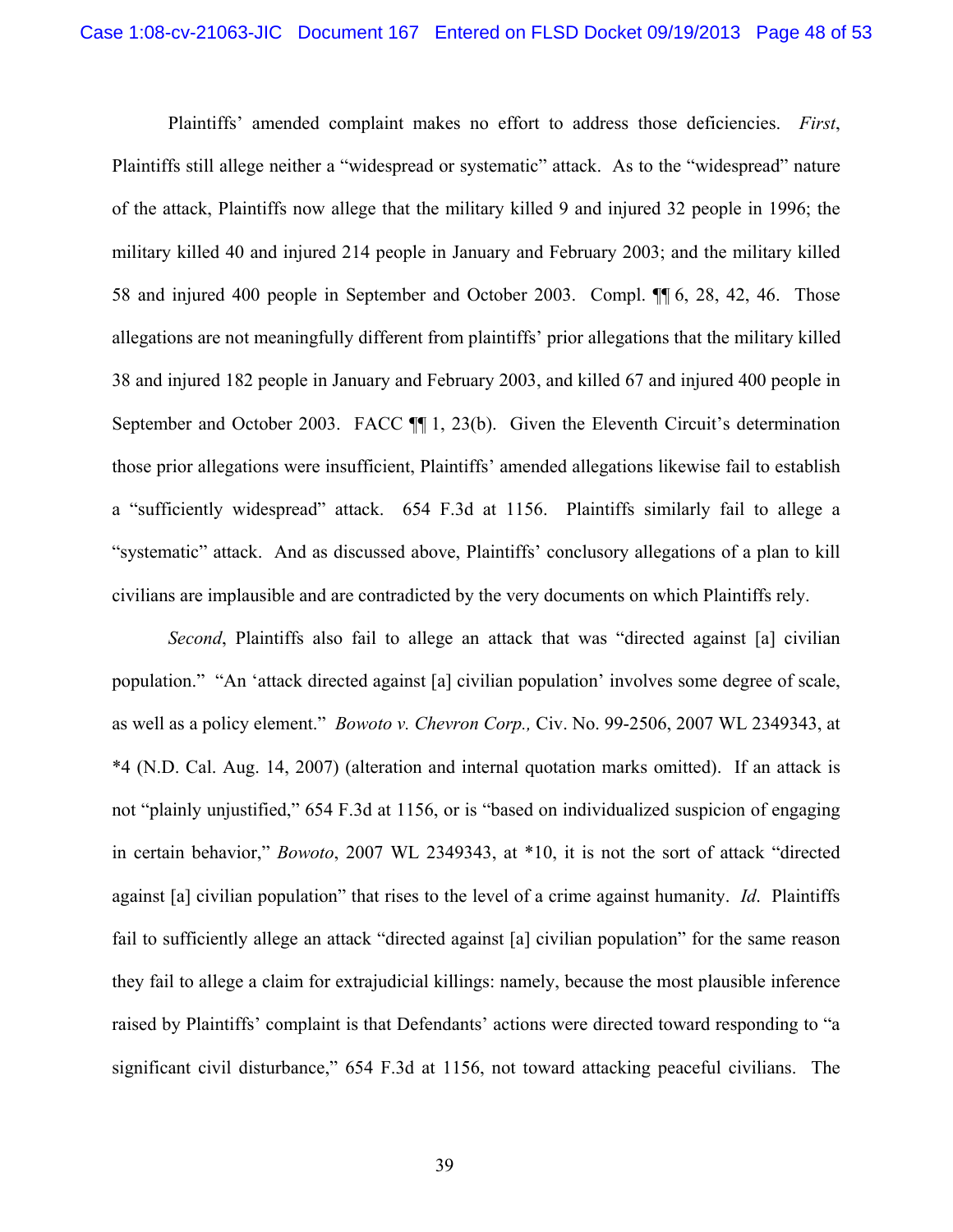ATS claim for crimes against humanity, like the ATS claim for extrajudicial killings, should therefore be dismissed.

# **IV. THIS COURT SHOULD DECLINE TO EXERCISE JURISDICTION OVER PLAINTIFFS' STATE-LAW CLAIM**

The amended complaint attempts to ground jurisdiction over its state-law wrongful-death claim (Count IV) in the supplemental-jurisdiction statute, 28 U.S.C. § 1367. Compl. ¶ 10. Should the Court dismiss the ATS and TVPA claims, the Court should decline to exercise supplemental jurisdiction over the state-law claim because it will have "dismissed all claims over which it has original jurisdiction," 28 U.S.C. § 1367(c)(3), and because no "substantial judicial resources" will have been expended to justify retaining jurisdiction over the state-law claim, *Parker v. Scrap Metal Processors*, *Inc*., 468 F.3d 733, 746 (11th Cir. 2006).

Even if any of the federal claims were to survive, however, the Court should decline to exercise supplemental jurisdiction over the state-law claim because that claim raises a "novel or complex issue of State law," 28 U.S.C.  $\S$  1367(c)(1): namely, whether state tort law should adjudicate liability as between citizens of a foreign state and a former official of a foreign government.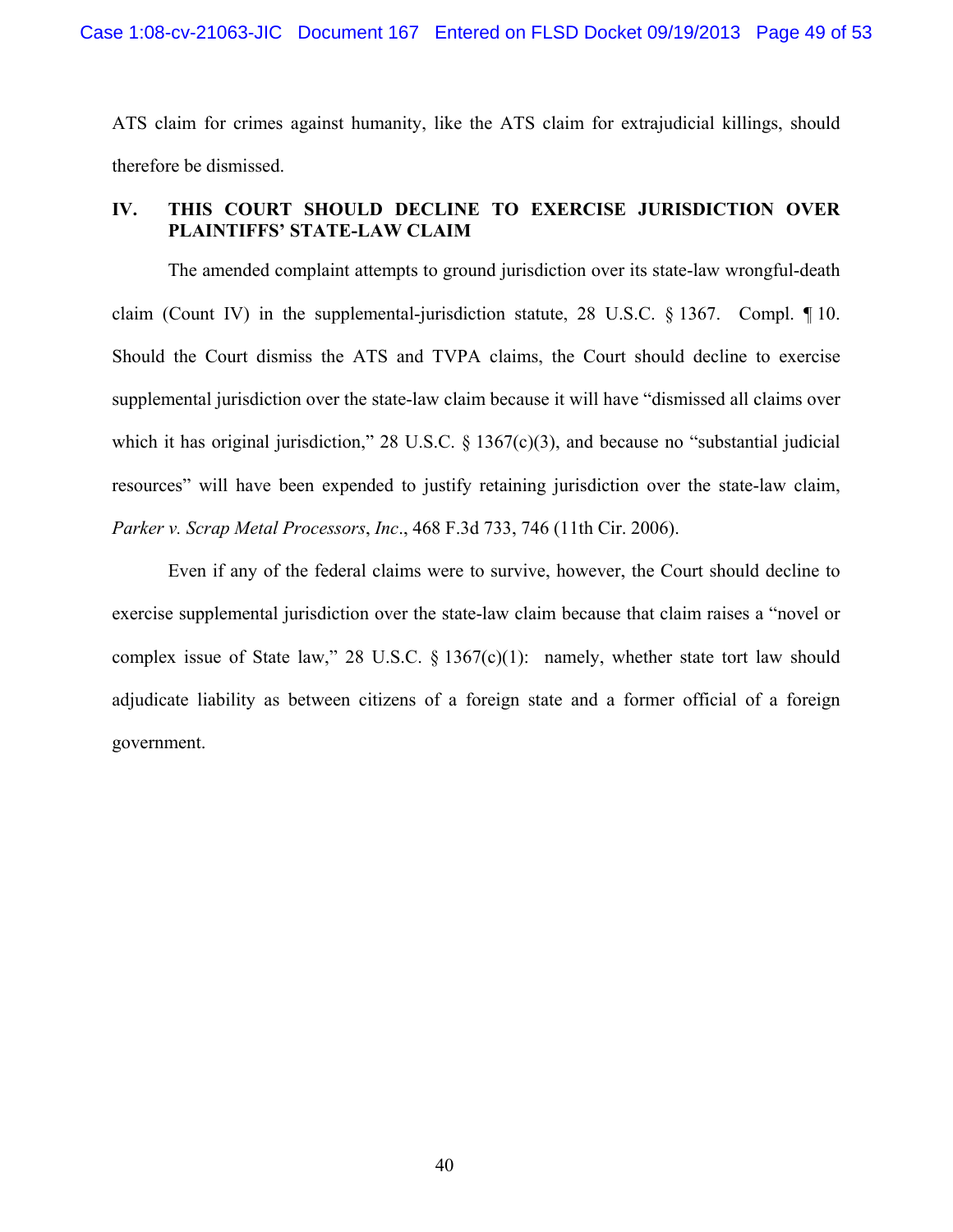Case 1:08-cv-21063-JIC Document 167 Entered on FLSD Docket 09/19/2013 Page 50 of 53

#### **CONCLUSION**

The amended complaint should be dismissed in its entirety with prejudice.

Respectfully submitted,

By: /s/ Kannon K. Shanmugam Kannon K. Shanmugam (*pro hac vice*) Ana C. Reyes (*pro hac vice*) Kristin A. Shapiro (*pro hac vice*) Greg S. Hillson (*pro hac vice*) WILLIAMS & CONNOLLY LLP 725 Twelfth Street, N.W. Washington, DC 20005 (202) 434-5000 (202) 434-5029 (facsimile) kshanmugam@wc.com areyes@wc.com kshapiro@wc.com ghillson@wc.com Mark P. Schnapp (Fla. Bar No. 501689) Eliot Pedrosa (Fla. Bar No. 182443) GREENBERG TRAURIG, P.A. 333 Avenue of the Americas Miami, FL 33131 (305) 579-0500 (305) 579-0717 (facsimile) schnappm@gtlaw.com pedrosae@gtlaw.com Glenn E. Goldstein (Fla. Bar No. 435260)

GREENBERG TRAURIG, P.A. 401 East Las Olas Boulevard Fort Lauderdale, FL 33301 (954) 765-0500 (954) 765-1477 (facsimile) goldsteing@gtlaw.com

Dated: September 19, 2013

*Counsel for Defendants*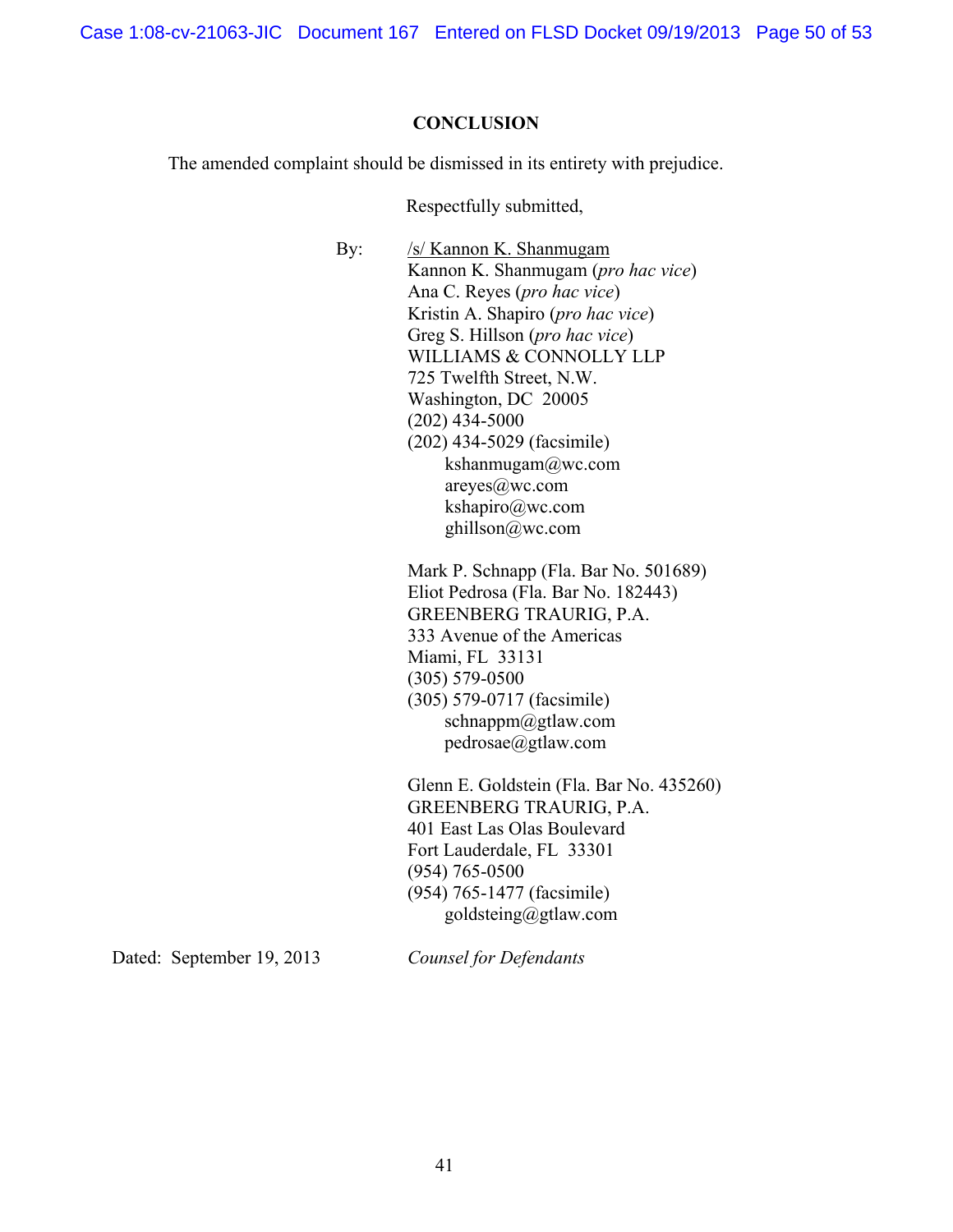# **CERTIFICATE OF SERVICE**

I HEREBY CERTIFY that, on September 19, 2013, I electronically filed the foregoing motion with the Clerk of the Court using CM/ECF. I also certify that the foregoing document is being served on the counsel listed on the attached Service List by electronic mail (in PDF format).

/s/ Eliot Pedrosa

Eliot Pedrosa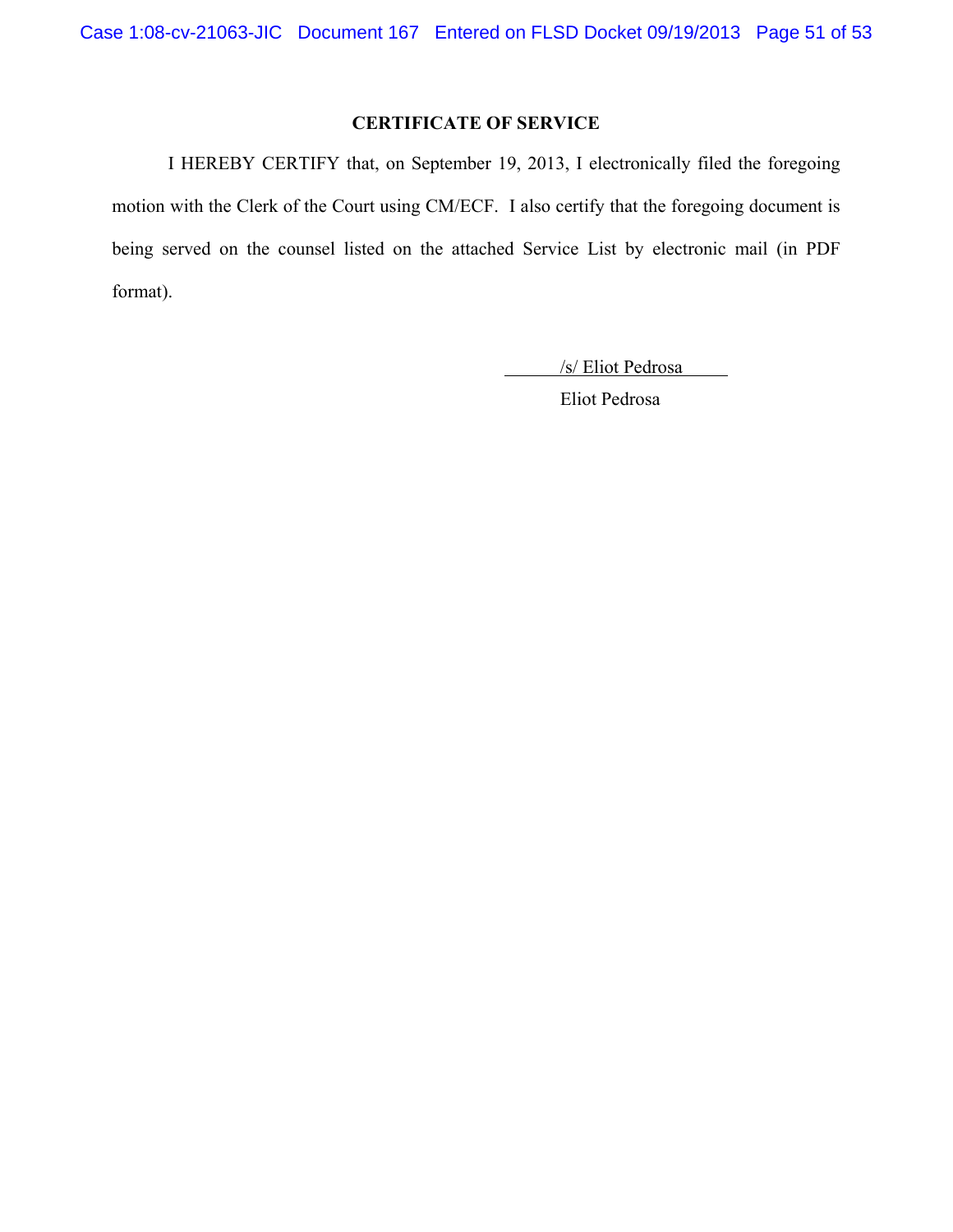#### **SERVICE LIST**

Ira J. Kurzban (Fla. Bar No. 225517) KURZBAN, KURZBAN, WEINGER & TETZOLI, P.A. Plaza 2650 2650 SW 27th Avenue, 2nd Floor Miami, FL 33133 Tel: (305) 443-4675 Fax: (305) 444-3503 E-mail: ira@kkwtlaw.com

Judith Brown Chomsky CENTER FOR CONSTITUTIONAL RIGHTS Post Office Box 29726 Elkins Park, PA 19027 Tel: (215) 782-8367 Fax: (215) 782-8368 E-mail: jchomsky@igc.org

Beth Stephens CENTER FOR CONSTITUTIONAL RIGHTS 666 Broadway Seventh Floor New York, NY 10012 Tel: (212) 614-6431 Fax: (212) 614-6499 E-mail: jgreen@ccr-ny.org

David Rudovsky KAIRYS, RUDOVSKY, MESSING & FEINBERG LLP 718 Arch Street, Suite 501 South Philadelphia, PA 19016 Tel: (215) 925-4400 Fax: (215) 925-5365 E-mail: drudovsk@law.upenn.edu

Tyler R. Giannini Susan H. Farbstein INTERNATIONAL HUMAN RIGHTS CLINIC Harvard Law School Pound Hall 401, 1563 Massachusetts Avenue Cambridge, MA 02138 Tel: (617) 495-9362 Fax: (617) 495-9393 E-mail: giannini@law.harvard.edu